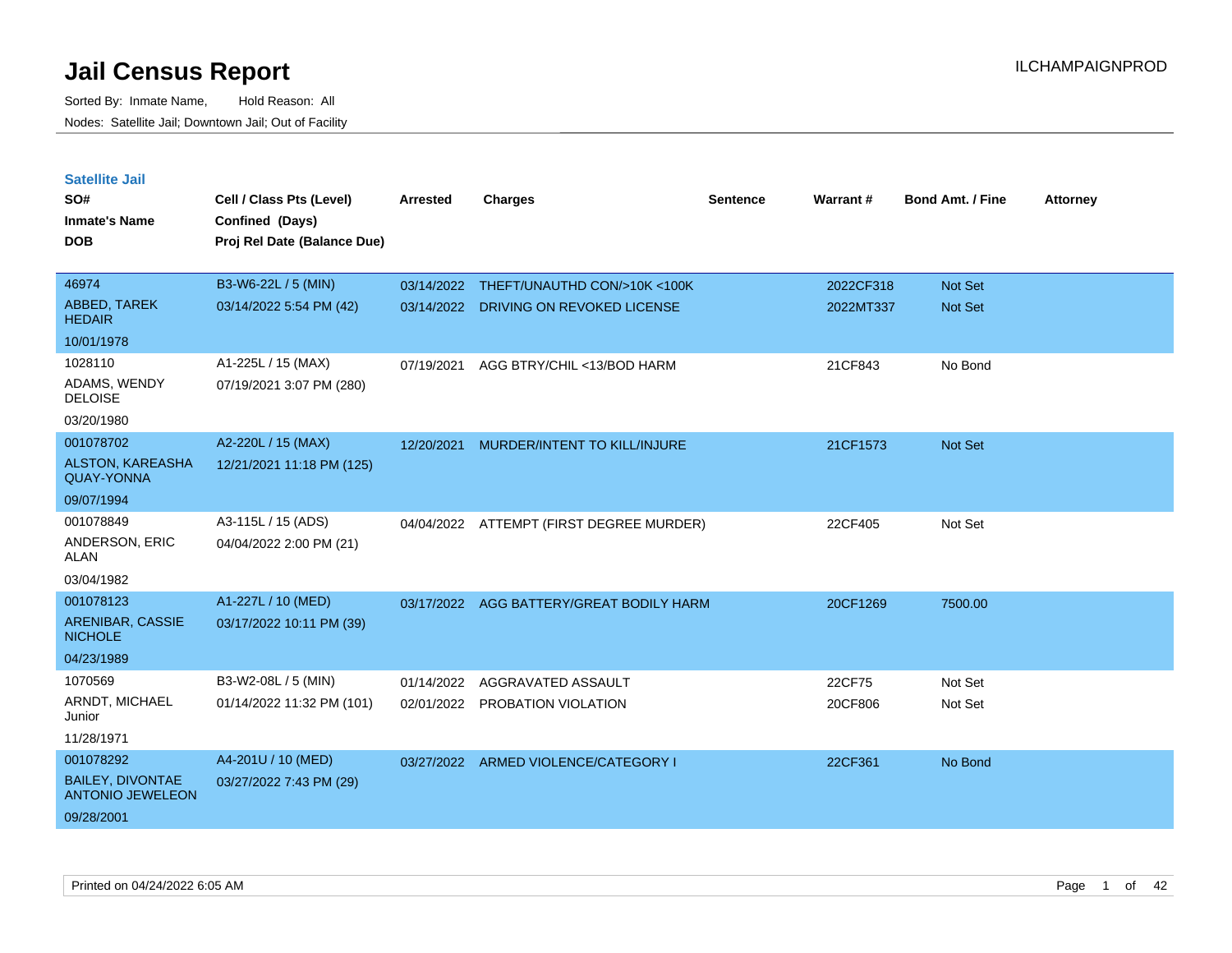| SO#<br><b>Inmate's Name</b><br><b>DOB</b>                                   | Cell / Class Pts (Level)<br>Confined (Days)<br>Proj Rel Date (Balance Due) | <b>Arrested</b>                                                                  | <b>Charges</b>                                                                                                                                                                                                  | <b>Sentence</b> | <b>Warrant#</b>                                                      | <b>Bond Amt. / Fine</b>                                            | <b>Attorney</b> |
|-----------------------------------------------------------------------------|----------------------------------------------------------------------------|----------------------------------------------------------------------------------|-----------------------------------------------------------------------------------------------------------------------------------------------------------------------------------------------------------------|-----------------|----------------------------------------------------------------------|--------------------------------------------------------------------|-----------------|
| 001079027<br><b>BANKS, GRANZLEE</b><br>01/13/1993                           | B1-105U / 10 (MED)<br>04/07/2022 3:10 PM (18)                              | 04/07/2022                                                                       | AGG UNLAWFUL USE OF WEAPON                                                                                                                                                                                      |                 | 2022CF425                                                            | <b>Not Set</b>                                                     |                 |
| 001078565<br><b>BARBER, MARK</b><br>ANTHONY, Junior<br>09/24/2003<br>518851 | B1-104U / 15 (MAX)<br>11/05/2021 7:40 AM (171)<br>A4-104L / 10 (MED)       | 11/05/2021<br>11/05/2021<br>11/05/2021<br>01/11/2022                             | POSSESSION OF STOLEN FIREARM<br>RECEIVE/POSS/SELL STOLEN VEH<br><b>BURGLARY</b><br>DRIVING ON REVOKED LICENSE                                                                                                   |                 | 21CF1366<br>2021CF1309<br>21CF1369<br>2020TR16539                    | Not Set<br>25000.00<br>Not Set<br>1500.00                          |                 |
| <b>BARKER, ALEXANDER</b><br><b>MASSIE</b><br>09/24/1986                     | 01/11/2022 2:37 PM (104)                                                   | 01/11/2022<br>01/11/2022<br>01/11/2022<br>01/11/2022<br>01/11/2022<br>01/11/2022 | OBSTRUCTING IDENTIFICATION<br>FELON POSS/USE WEAPON/FIREARM<br>POSS AMT CON SUB EXCEPT(A)/(D)<br><b>BAD CHK/OBTAIN CON PROP/&gt;150</b><br><b>BAD CHK/OBTAIN CON PROP/&gt;150</b><br>METH DELIVERY/15<100 GRAMS | 20y (DOC)       | 2020CM222<br>20CF361<br>2020CF863<br>20CF192<br>19CF1686<br>20CF1383 | 1500.00<br>15000.00<br>15000.00<br>15000.00<br>15000.00<br>No Bond |                 |
| 969121<br>BECKLEY, ANTHONY<br><b>PATRICK</b><br>06/30/1989                  | A4-206L / 15 (MAX)<br>11/25/2021 7:16 PM (151)                             | 11/25/2021<br>11/25/2021                                                         | <b>CRIM TRESPASS TO RESIDENCE</b><br>HOME INVASION/GREAT BOD HARM                                                                                                                                               | 4y (DOC)        | 21CF1444<br>2021CF840                                                | Not Set<br>No Bond                                                 |                 |
| 001077327<br><b>HAFIZ EL</b><br>11/07/1985                                  | B4-223L / 10 (MED)<br>BENJAMIN, CLARENCE 04/10/2022 5:16 AM (15)           | 04/10/2022                                                                       | <b>DOMESTIC BATTERY</b><br>04/10/2022 RESIST/OBSTRUCTING A PEACE OFFICEF                                                                                                                                        |                 | 21CM826<br>22CM102                                                   | 1000.00<br>100.00                                                  |                 |
| 001078969<br>BEVERLY, SAYVION<br><b>LAMONTE</b><br>11/20/2002               | B1-104L / 10 (MED)<br>03/22/2022 10:20 PM (34)                             | 03/22/2022                                                                       | AGG UNLAWFUL USE WEAPON/PERSON                                                                                                                                                                                  |                 | 22CF345                                                              | Not Set                                                            |                 |
| 64877<br><b>BIALESCHKI,</b><br><b>JONATHON MICHAEL</b><br>12/30/1983        | BOOKH-7<br>04/22/2022 9:56 PM (3)                                          | 04/22/2022                                                                       | POSS STOLEN VEHICLE > \$25,000<br>04/22/2022 DRVG UNDER INFLU OF ALCOHOL                                                                                                                                        |                 | 2022CF268<br>2022DT86                                                | 2500.00<br>2500.00                                                 |                 |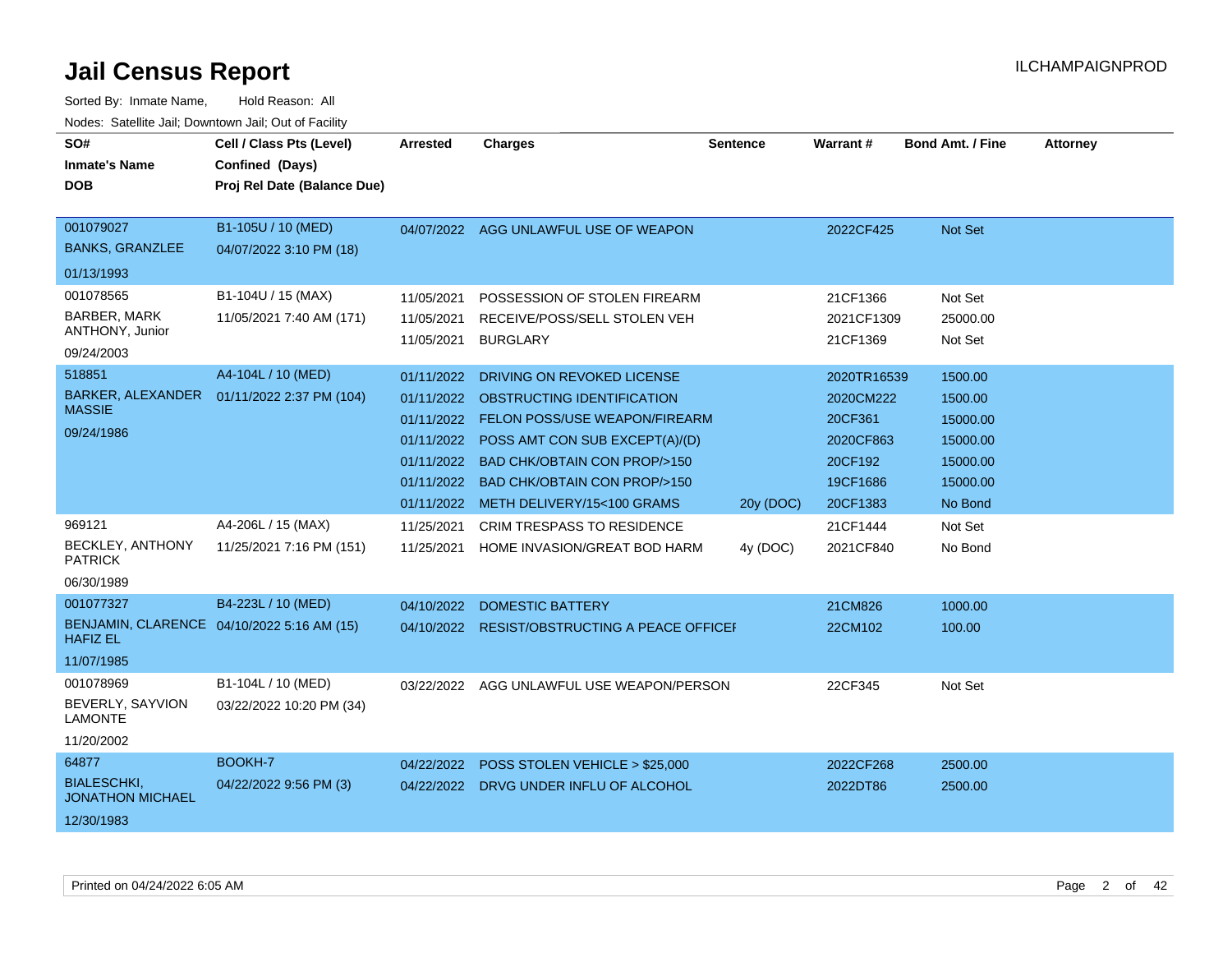| SO#                                      | Cell / Class Pts (Level)                    | <b>Arrested</b> |                                          | <b>Sentence</b> | Warrant#   | Bond Amt. / Fine | <b>Attorney</b> |
|------------------------------------------|---------------------------------------------|-----------------|------------------------------------------|-----------------|------------|------------------|-----------------|
|                                          |                                             |                 | <b>Charges</b>                           |                 |            |                  |                 |
| <b>Inmate's Name</b>                     | Confined (Days)                             |                 |                                          |                 |            |                  |                 |
| <b>DOB</b>                               | Proj Rel Date (Balance Due)                 |                 |                                          |                 |            |                  |                 |
|                                          |                                             |                 |                                          |                 |            |                  |                 |
| 64848                                    | BOOKH-7                                     | 04/23/2022      | DOM BTRY/BOD HARM/4+ PRECONV             |                 | 20-CF-1099 | 25000.00         |                 |
| <b>BLISSIT, ANTHONY</b>                  | 04/23/2022 1:31 AM (2)                      | 04/23/2022      | <b>ESCAPE/VIOLATE ELEC MONITORING</b>    |                 | 21-CF-372  | 25000.00         |                 |
| <b>LATHEN</b>                            |                                             | 04/23/2022      | <b>HRSMT/THREATEN PERSON/KILL</b>        |                 | 21-CF-339  | 25000.00         |                 |
|                                          |                                             |                 | 04/23/2022 BATTERY/CAUSE BODILY HARM     |                 | 2022CMAWOW | 100.00           |                 |
| 02/16/1985                               |                                             |                 |                                          |                 |            |                  |                 |
| 923208                                   | B3-W7-26L / 10 (MED)                        |                 | 01/22/2022 CRIM TRES TO RES/PERS PRESENT |                 | 22CF92     | Not Set          |                 |
| <b>BREADY, ANDREW</b><br><b>NICHOLAS</b> | 01/22/2022 7:43 PM (93)                     |                 |                                          |                 |            |                  |                 |
| 06/08/1988                               |                                             |                 |                                          |                 |            |                  |                 |
| 001079000                                | A4-201L / 15 (MAX)                          | 04/01/2022      | <b>MURDER/STRONG PROB KILL/INJURE</b>    |                 | 22CF102    | 2000000.00       |                 |
| <b>BROCK, TONY LAMAR</b>                 | 04/01/2022 9:02 AM (24)                     |                 |                                          |                 |            |                  |                 |
| 04/01/2004                               |                                             |                 |                                          |                 |            |                  |                 |
| 61675                                    | B1-202L / 10 (MED)                          | 02/10/2022      | AGG DISCHARGE FIREARM/OCC BLDG           |                 | 20CF374    | 100000.00        |                 |
| <b>BROWN, ANTONIO</b><br><b>BURNETT</b>  | 02/10/2022 3:28 PM (74)                     |                 |                                          |                 |            |                  |                 |
| 03/04/1983                               |                                             |                 |                                          |                 |            |                  |                 |
| 51247                                    | B1-202U / 10 (MED)                          | 04/15/2021      | FELON POSS/USE WEAPON/FIREARM            |                 | 21CF411    | Not Set          |                 |
| <b>BROWN, DANTE</b><br><b>MAURICE</b>    | 04/15/2021 6:24 PM (375)                    |                 |                                          |                 |            |                  |                 |
| 04/19/1979                               |                                             |                 |                                          |                 |            |                  |                 |
| 1015739                                  | <b>BOOKH-2 / 5 (MIN)</b>                    | 04/14/2022      | <b>CRIMINAL TRESPASS BUILDING</b>        |                 | 22CM114    | 100.00           |                 |
|                                          | BROWN, JERI CHANCY 04/14/2022 10:11 PM (11) |                 | 04/19/2022 AGGRAVATED BATTERY            |                 | 2021CF1260 | Not Set          |                 |
| 03/07/1989                               |                                             |                 |                                          |                 |            |                  |                 |
| 1028357                                  | A4-203U / 15 (MAX)                          | 03/23/2022      | DOMESTIC BATTERY/OTHER PRIOR             |                 | 22CF348    | <b>Not Set</b>   |                 |
| <b>BROWN, MARCUS</b><br><b>RICKELL</b>   | 03/23/2022 7:13 PM (33)                     |                 | 03/23/2022 FELON POSS/USE WEAPON/FIREARM |                 | 22CF349    | No Bond          |                 |
| 01/06/1995                               |                                             |                 |                                          |                 |            |                  |                 |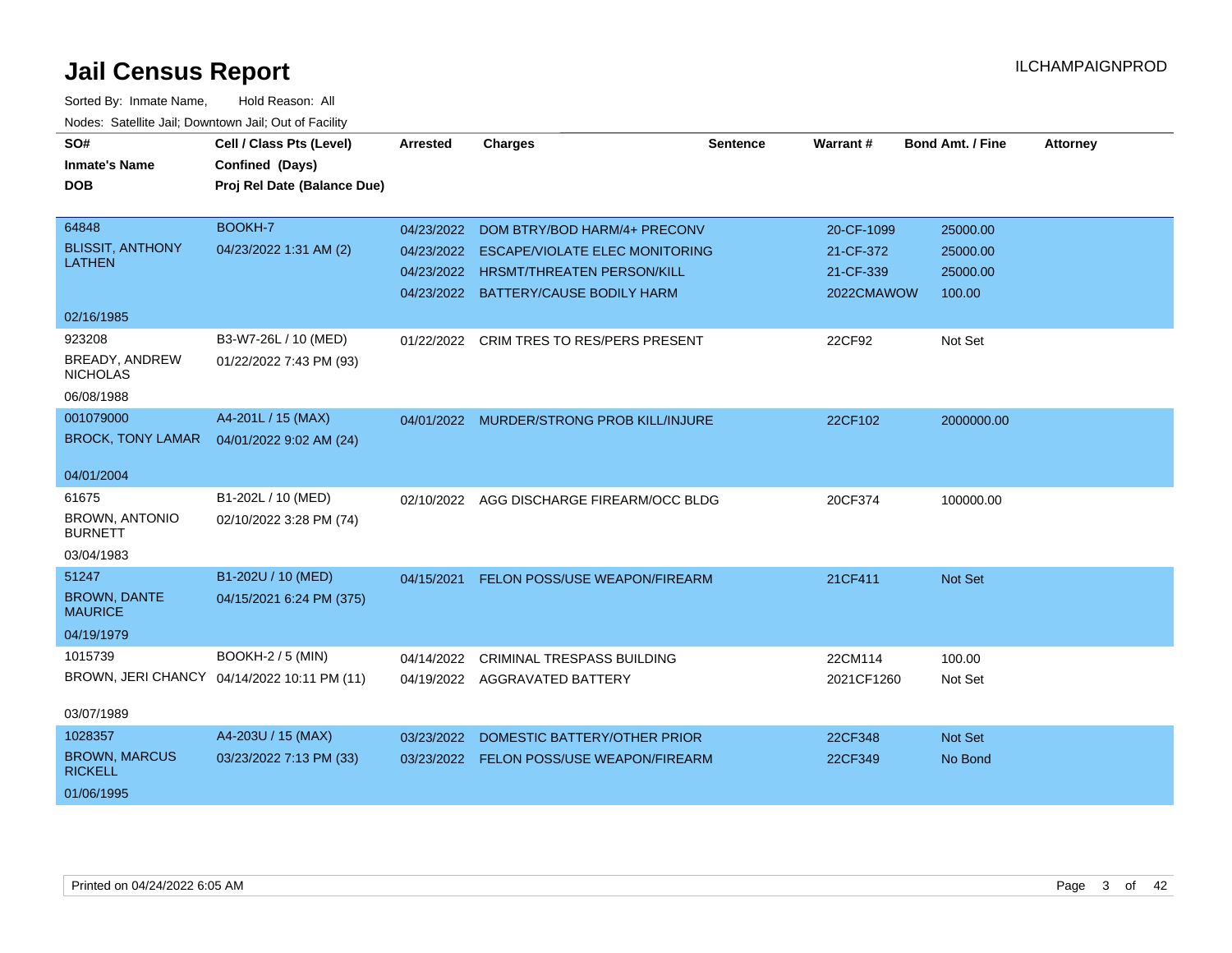| SO#                                          | Cell / Class Pts (Level)    | <b>Arrested</b>   | <b>Charges</b>                            | <b>Sentence</b> | Warrant#   | <b>Bond Amt. / Fine</b> | <b>Attorney</b> |
|----------------------------------------------|-----------------------------|-------------------|-------------------------------------------|-----------------|------------|-------------------------|-----------------|
| <b>Inmate's Name</b>                         | Confined (Days)             |                   |                                           |                 |            |                         |                 |
| <b>DOB</b>                                   | Proj Rel Date (Balance Due) |                   |                                           |                 |            |                         |                 |
|                                              |                             |                   |                                           |                 |            |                         |                 |
| 990921                                       | B4-121L / 15 (MAX)          |                   | 01/20/2022 MFG/DEL 1<15 GR COCAINE/ANLG   |                 | 19CF369    | 25000.00                |                 |
| <b>BROWN, QUINTIN</b><br><b>MARSHAUN</b>     | 01/20/2022 7:19 PM (95)     |                   | 01/20/2022 ARMED HABITUAL CRIMINAL        |                 | 21CF935    | 750000.00               |                 |
| 09/26/1991                                   |                             |                   |                                           |                 |            |                         |                 |
| 29957                                        | B4-222L / 15 (MAX)          | 11/13/2021        | FELON POSS/USE WEAPON/FIREARM             |                 | 21CF1390   | Not Set                 |                 |
| BROWN, RODNEY<br>LOUIS                       | 11/13/2021 8:57 PM (163)    |                   | 11/13/2021 AGG CRIM SX AB/>5 YR OLDER VIC |                 | 2019CF0718 | 250000.00               |                 |
| 01/07/1968                                   |                             |                   |                                           |                 |            |                         |                 |
| 981645                                       | B4-225L / 15 (MAX)          | 01/27/2022 MURDER |                                           |                 | 22CF114    | 1000000.00              |                 |
| <b>BRUMFIELD,</b><br><b>JONATHAN EZEKEIL</b> | 01/27/2022 8:15 PM (88)     |                   |                                           |                 |            |                         |                 |
| 08/03/1989                                   |                             |                   |                                           |                 |            |                         |                 |
| 902634                                       | BOOKH-3                     |                   | 04/24/2022 DOMESTIC BATTERY               |                 | 2022CMAWOW | No Bond                 |                 |
| BURKE, TRAVIS PAUL                           | 04/24/2022 1:20 AM (1)      |                   |                                           |                 |            |                         |                 |
|                                              |                             |                   |                                           |                 |            |                         |                 |
| 04/01/1989                                   |                             |                   |                                           |                 |            |                         |                 |
| 1047579                                      | A1-124L / 10 (MED)          |                   | 02/24/2022 ARMED ROBBERY/NO FIREARM       |                 | 22CF232    | Not Set                 |                 |
| <b>BUTLER, TAMYRA</b><br><b>COSHAWN</b>      | 02/24/2022 5:40 AM (60)     |                   |                                           |                 |            |                         |                 |
| 07/06/1988                                   |                             |                   |                                           |                 |            |                         |                 |
| 39474                                        | B1-101U / 10 (ADS)          | 07/06/2021        | MFG/DEL 15<100 GR HEROIN/ANLG             |                 | 21CF792    | Not Set                 |                 |
| CAMPBELL, AARON<br><b>JACOB</b>              | 07/06/2021 11:56 PM (293)   |                   |                                           |                 |            |                         |                 |
| 07/18/1974                                   |                             |                   |                                           |                 |            |                         |                 |
| 001078953                                    | A4-206U / 10 (MED)          |                   | 03/15/2022 POSSESSION OF STOLEN FIREARM   |                 | 2022CF319  | Not Set                 |                 |
| CAMPBELL,<br><b>MOHAMMED BURNELL</b>         | 03/15/2022 10:50 PM (41)    |                   |                                           |                 |            |                         |                 |
| 09/25/1991                                   |                             |                   |                                           |                 |            |                         |                 |
| 1045467                                      | A4-104U / 15 (MAX)          | 04/01/2022        | MFG/DEL CANNABIS/30-500 GRAMS             |                 | 20CF87     | 100000.00 / 34.00       |                 |
| CARPENTER-MOORE,<br>JOSEPH CARL, Junior      | 04/02/2022 5:22 PM (23)     |                   | 04/01/2022 MFG/DEL CANNABIS/30-500 GRAMS  |                 | 19CF1770   | 100000.00 / 34.00       |                 |
| 04/18/1992                                   |                             |                   |                                           |                 |            |                         |                 |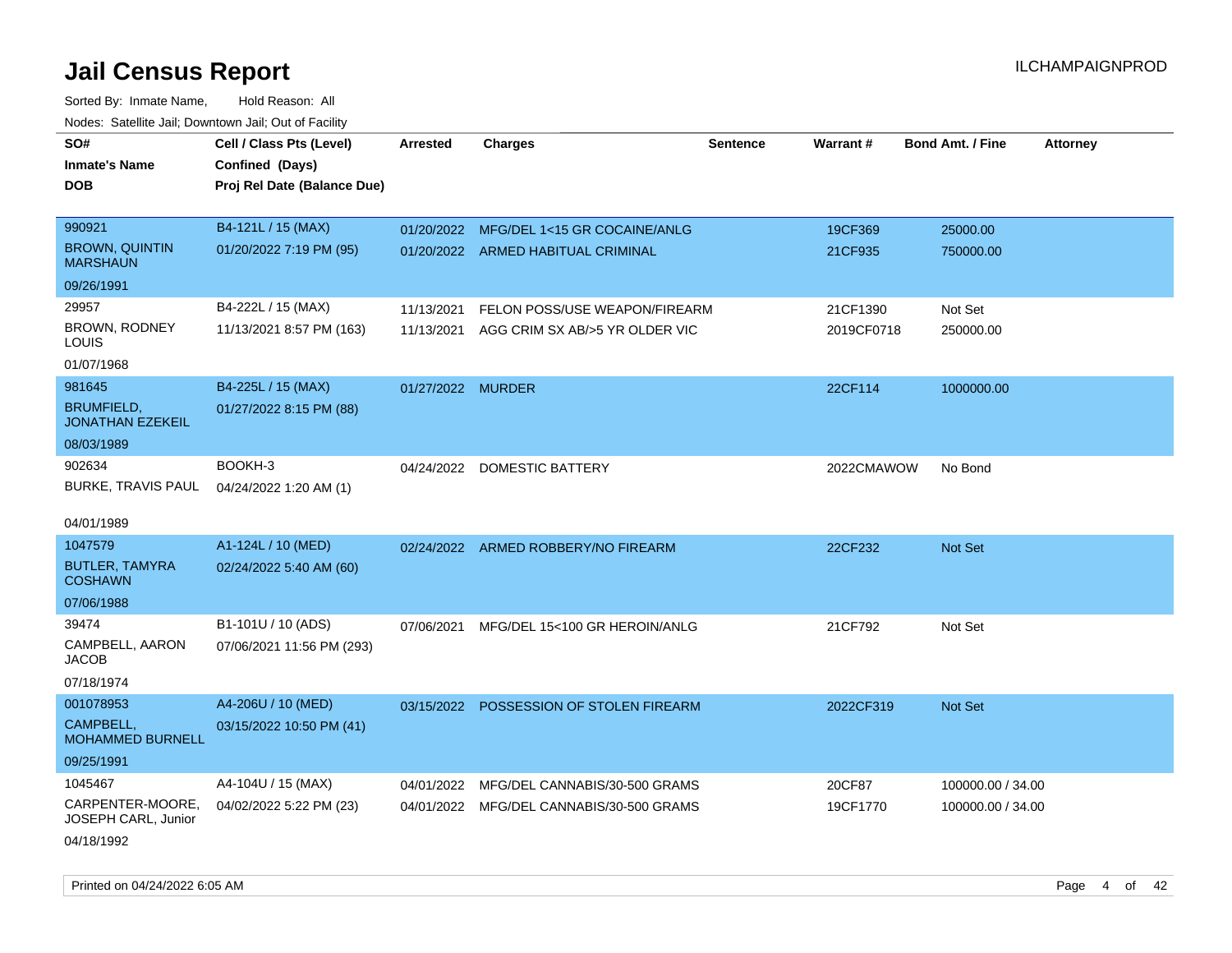| SO#<br><b>Inmate's Name</b><br><b>DOB</b> | Cell / Class Pts (Level)<br>Confined (Days)<br>Proj Rel Date (Balance Due) | <b>Arrested</b> | <b>Charges</b>                                | <b>Sentence</b> | Warrant#   | Bond Amt. / Fine | <b>Attorney</b> |
|-------------------------------------------|----------------------------------------------------------------------------|-----------------|-----------------------------------------------|-----------------|------------|------------------|-----------------|
| 1060436                                   | B1-106U / 10 (MED)                                                         | 01/06/2022      | AGGRAVATED UNLAWFUL RESTRAINT                 |                 | 22CF29     | Not Set          |                 |
| <b>CARTER, DERESHEO</b><br><b>DEWAYNE</b> | 01/06/2022 8:43 PM (109)                                                   |                 | 01/06/2022 FELON ESCAPE/PEACE OFFICER         |                 | 22CF28     | Not Set          |                 |
| 09/10/1991                                |                                                                            |                 |                                               |                 |            |                  |                 |
| 1064838                                   | A4-205L / 10 (ADS)                                                         | 04/13/2022      | <b>VIOLATE OP/OTHER PRIOR</b>                 |                 | 2022CM68   | 5000.00          |                 |
| CARTER, JAMAL                             | 04/13/2022 6:34 PM (12)                                                    | 04/13/2022      | DRIVING DURING SUSPENSION                     |                 | 2022MT403  | 200.00           |                 |
| <b>ANTONIO</b>                            |                                                                            | 04/13/2022      | FELON POSS/USE WEAPON/FIREARM                 |                 | 2022CF464  | Not Set          |                 |
| 09/25/1997                                |                                                                            | 04/18/2022      | CRIMINAL TRESPASS TO PROPERTY                 |                 | 2020CF1015 | Not Set          |                 |
| 001077353                                 | B1-106L / 15 (MAX)                                                         | 02/12/2022      | ALCOHOL SALES - MINOR 19-20                   |                 | 2020OV127  | 1000.00          |                 |
| <b>CARTER, JAMES</b><br><b>IVORY</b>      | 02/13/2022 1:19 AM (71)                                                    | 02/12/2022      | FELON POSS/USE WEAPON/FIREARM                 |                 | 22CF173    | No Bond          |                 |
| 08/12/2000                                |                                                                            |                 |                                               |                 |            |                  |                 |
| 957936                                    | A4-103U / 15 (MAX)                                                         |                 | 03/10/2022 DELIVERY OF OR POSSESSION OF W/INT |                 | 22CF295    | Not Set          |                 |
| CAVETTE, JUSTIN<br><b>EUGENE</b>          | 03/10/2022 12:10 PM (46)                                                   |                 |                                               |                 |            |                  |                 |
| 08/02/1988                                |                                                                            |                 |                                               |                 |            |                  |                 |
| 1029088                                   | B1-107L / 10 (MED)                                                         | 12/21/2021      | FELON POSS/USE FIREARM PRIOR                  |                 | 21CF1338   | 250000.00        |                 |
| <b>CHAPPLE, MALIK</b><br><b>BIANCO</b>    | 12/22/2021 10:02 AM (124)                                                  |                 |                                               |                 |            |                  |                 |
| 10/25/1994                                |                                                                            |                 |                                               |                 |            |                  |                 |
| 1072407                                   | A2-121L / 10 (MED)                                                         | 04/17/2022      | FORGERY/ISSUE/DELIVER DOCUMENT                |                 | 2021CF1159 | 24820.00         |                 |
| CLARK, AMY KANANI                         | 04/17/2022 1:20 AM (8)                                                     |                 | 04/17/2022 AGG BATTERY/PEACE OFFICER          |                 | 22CF473    | No Bond          |                 |
| 11/29/1988                                |                                                                            |                 |                                               |                 |            |                  |                 |
| 001078812                                 | B1-207U / 15 (MAX)                                                         |                 | 02/01/2022 ARMED ROBBERY/ARMED W/FIREARM      |                 | 22CF145    | Not Set          |                 |
| <b>COBB, SINTRAE</b><br><b>SANCHEZ</b>    | 02/01/2022 8:33 PM (83)                                                    |                 |                                               |                 |            |                  |                 |
| 07/05/2002                                |                                                                            |                 |                                               |                 |            |                  |                 |
| 001079098                                 | BOOKF-2                                                                    | 04/23/2022      | DOMESTIC BATTERY                              |                 | 22CFAWOW   | Not Set          |                 |
| COCHRANE, TESSA L.                        | 04/23/2022 1:19 PM (2)                                                     | 04/23/2022      | UNLAWFUL RESTRAINT                            |                 | 22CFAWOW   | Not Set          |                 |
| 03/21/1993                                |                                                                            |                 |                                               |                 |            |                  |                 |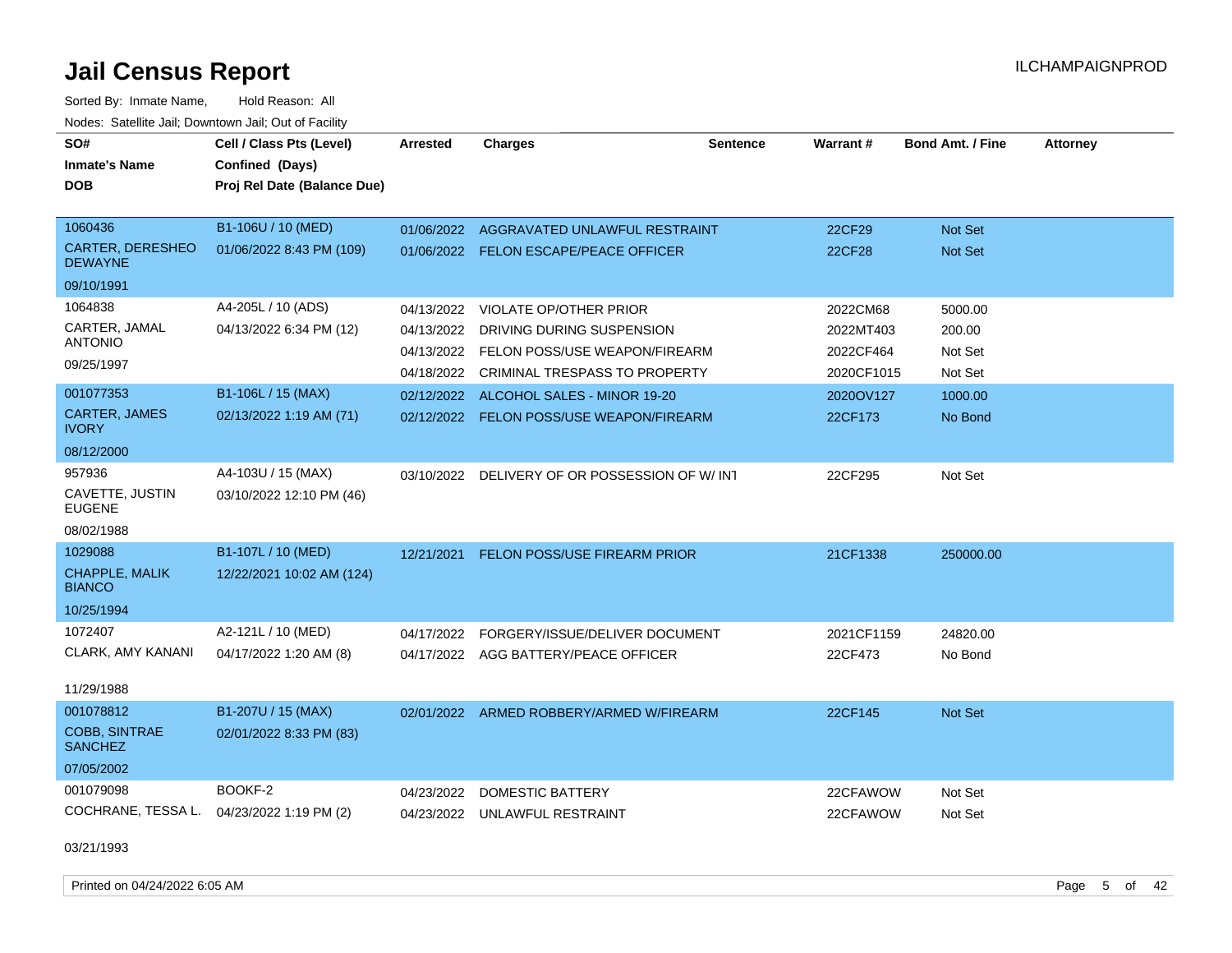Sorted By: Inmate Name, Hold Reason: All Nodes: Satellite Jail; Downtown Jail; Out of Facility

| SO#                                       | Cell / Class Pts (Level)                     | <b>Arrested</b> | <b>Charges</b>                        | <b>Sentence</b> | <b>Warrant#</b> | <b>Bond Amt. / Fine</b> | <b>Attorney</b> |
|-------------------------------------------|----------------------------------------------|-----------------|---------------------------------------|-----------------|-----------------|-------------------------|-----------------|
| <b>Inmate's Name</b>                      | Confined (Days)                              |                 |                                       |                 |                 |                         |                 |
| <b>DOB</b>                                | Proj Rel Date (Balance Due)                  |                 |                                       |                 |                 |                         |                 |
|                                           |                                              |                 |                                       |                 |                 |                         |                 |
| 001077485                                 | A1-227U / 15 (MAX)                           | 12/21/2021      | MURDER/INTENT TO KILL/INJURE          |                 | 2021CF1282      | 1000000.00              |                 |
| <b>COLBERT, ARIEANA</b><br><b>FELICIA</b> | 12/21/2021 2:08 PM (125)                     |                 |                                       |                 |                 |                         |                 |
| 12/13/2000                                |                                              |                 |                                       |                 |                 |                         |                 |
| 34805                                     | B4-227U / 15 (MAX)                           | 10/01/2021      | <b>DOMESTIC BATTERY</b>               |                 | 21CF1183        | Not Set                 |                 |
|                                           | CONERLY, KIN JOSEPH 10/01/2021 1:53 AM (206) | 10/01/2021      | ARMED HABITUAL CRIMINAL               |                 | 21CF1184        | Not Set                 |                 |
|                                           |                                              | 10/06/2021      | POSS STOLEN VEHICLE > \$25,000        |                 | 19CF1786        | Not Set                 |                 |
| 11/16/1971                                |                                              |                 |                                       |                 |                 |                         |                 |
| 1072673                                   | A3-215U / 5 (MIN)                            | 04/14/2022      | <b>VIOLATE ORDER PROTECTION</b>       |                 | 2022CM112       | No Bond                 |                 |
| <b>COWART, WILL</b><br><b>SIMEON</b>      | 04/14/2022 1:19 PM (11)                      |                 |                                       |                 |                 |                         |                 |
| 02/18/1999                                |                                              |                 |                                       |                 |                 |                         |                 |
| 001077549                                 | B2-T3-10L / 10 (SPH)                         | 12/22/2020      | PRED CRIM SEX ASLT/VICTIM <13         |                 | 2020CF1469      | Not Set                 |                 |
| CRISTOBAL-MATEO,<br><b>CRISTOBAL</b>      | 12/22/2020 1:17 PM (489)                     |                 |                                       |                 |                 |                         |                 |
| 12/02/1988                                |                                              |                 |                                       |                 |                 |                         |                 |
| 998245                                    | A3-111L / 5 (MIN)                            |                 | 04/14/2022 VIOLATE SEX OFFENDER REGIS | 3y (DOC)        | 21CF1317        | No Bond                 |                 |
| DAVIS, JEREMY<br><b>EDWARD</b>            | 04/14/2022 1:15 PM (11)                      |                 |                                       |                 |                 |                         |                 |
| 12/20/1990                                |                                              |                 |                                       |                 |                 |                         |                 |
| 1023587                                   | A4-102L / 15 (MAX)                           | 09/24/2021      | MFG/DEL CANNABIS/2.5-10 GRAMS         |                 | 21CF1155        | Not Set                 |                 |
| DAVIS, MARTIN<br><b>DENNIS</b>            | 09/24/2021 9:38 PM (213)                     | 09/24/2021      | ARMED HABITUAL CRIMINAL               |                 | 2021-CF681      | 500000.00               |                 |
| 12/02/1994                                |                                              |                 |                                       |                 |                 |                         |                 |
| 56972                                     | B3-W8-32L / 10 (MED)                         | 08/30/2021      | POSS STOLEN VEHICLE > \$25,000        |                 | 21CF1044        | <b>Not Set</b>          |                 |
| DAY, DANIEL JOSEPH                        | 08/30/2021 3:07 PM (238)                     | 09/04/2021      | <b>BURGLARY</b>                       |                 | 21CF1054        | Not Set                 |                 |
|                                           |                                              |                 |                                       |                 |                 |                         |                 |
| 10/16/1982                                |                                              |                 |                                       |                 |                 |                         |                 |
| 64070                                     | A4-107L / 10 (MED)                           | 02/18/2022      | <b>BURGLARY</b>                       |                 | 21CF1176        | 20000.00                |                 |
| DECKER, ANTHONY V                         | 02/18/2022 6:52 PM (66)                      |                 |                                       |                 |                 |                         |                 |

11/27/1982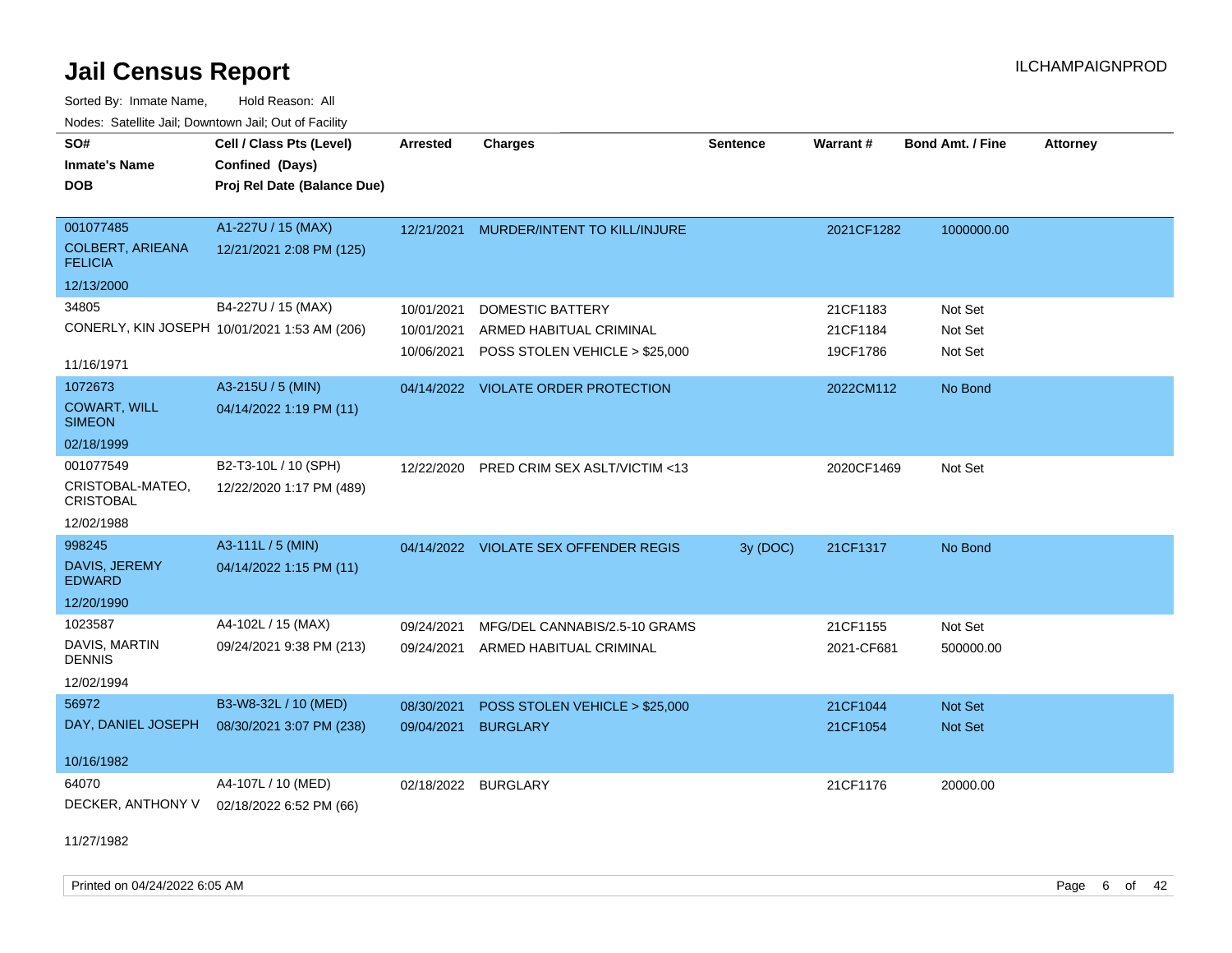Sorted By: Inmate Name, Hold Reason: All Nodes: Satellite Jail; Downtown Jail; Out of Facility

| SO#<br><b>Inmate's Name</b><br><b>DOB</b> | Cell / Class Pts (Level)<br>Confined (Days)<br>Proj Rel Date (Balance Due) | <b>Arrested</b>      | <b>Charges</b>                                                   | <b>Sentence</b> | Warrant#                 | <b>Bond Amt. / Fine</b> | <b>Attorney</b> |
|-------------------------------------------|----------------------------------------------------------------------------|----------------------|------------------------------------------------------------------|-----------------|--------------------------|-------------------------|-----------------|
| 62982                                     | B3-W3-10L / 5 (MIN)                                                        | 04/07/2022           | DRIVING ON REVOKED LICENSE                                       | 60d (CJ)        |                          | No Bond                 |                 |
| <b>DEGARMO, ARTHUR</b><br><b>JOSEPH</b>   | 04/07/2022 12:36 PM (18)                                                   |                      | 04/07/2022 DRIVING ON REVOKED LICENSE                            |                 |                          | No Bond                 |                 |
| 03/27/1978                                | 5/6/2022 (0.00)                                                            |                      |                                                                  |                 |                          |                         |                 |
| 001079047                                 | B1-206U / 10 (MED)                                                         |                      | 04/10/2022 HOME INVASION/CAUSE INJURY                            |                 | 22CF432                  | Not Set                 |                 |
| DILLARD, WILDON<br><b>JEROME</b>          | 04/11/2022 1:54 AM (14)                                                    |                      |                                                                  |                 |                          |                         |                 |
| 03/27/1971                                |                                                                            |                      |                                                                  |                 |                          |                         |                 |
| 36298                                     | A3-117L / 5 (SPH)                                                          | 03/11/2022 AGG DUI/3 |                                                                  |                 | 21CF380                  | <b>Not Set</b>          |                 |
| <b>DUCEY, SCOTT</b><br><b>ROBERT</b>      | 03/11/2022 12:49 PM (45)                                                   |                      |                                                                  |                 |                          |                         |                 |
| 04/02/1969                                |                                                                            |                      |                                                                  |                 |                          |                         |                 |
| 1024895                                   | B1-103L / 10 (MED)                                                         | 12/15/2021           | MFG/DEL 100<400 GR COCA/ANLG                                     |                 | 21CF1535                 | Not Set                 |                 |
| EDWARDS, GEORGE<br><b>CORTEZ</b>          | 12/15/2021 12:26 PM (131)                                                  | 12/15/2021           | AGGRAVATED BATTERY                                               |                 | 21CF1536                 | Not Set                 |                 |
| 06/19/1994                                |                                                                            |                      |                                                                  |                 |                          |                         |                 |
| 1074720                                   | B2-DR / 15 (SPH)                                                           |                      | 01/19/2022 PRED CRIM SEX ASLT/VICTIM <13                         |                 | 21CF1414                 | 500000.00               |                 |
| ELVIR-REYES, JORGE<br><b>LEONARDO</b>     | 01/19/2022 1:43 PM (96)                                                    |                      |                                                                  |                 |                          |                         |                 |
| 06/03/1988                                |                                                                            |                      |                                                                  |                 |                          |                         |                 |
| 43977                                     | B2-T1-02L / 5 (SPH)                                                        | 12/20/2021           | AGG FLEEING POLICE/21 MPH OVER                                   |                 | 21CF1566                 | Not Set                 |                 |
| <b>EMKES, DOUGLAS</b><br>ALAN             | 12/20/2021 9:59 AM (126)                                                   | 12/20/2021           | PAROLE REVOCATION                                                |                 |                          | No Bond                 |                 |
| 06/08/1959                                |                                                                            |                      |                                                                  |                 |                          |                         |                 |
| 987328                                    | A2-123L / 10 (MED)                                                         | 12/11/2021           | AGG ASLT PEACE OFF/FIRE/ER WRK                                   |                 | 21CF1515                 | <b>Not Set</b>          |                 |
| ERVIN, DEIDRA ANN<br><b>RUTH</b>          | 12/11/2021 8:48 PM (135)                                                   |                      |                                                                  |                 |                          |                         |                 |
| 04/15/1991                                |                                                                            |                      |                                                                  |                 |                          |                         |                 |
| 1026175                                   | B3-W4-14L / 10 (MED)                                                       | 02/06/2022           | FELON FAIL/RETURN FRM FURLOUGH                                   |                 | 21CF1554                 | No Bond                 |                 |
| FALCONER, AVERY<br>FOX.                   | 02/06/2022 4:49 AM (78)                                                    | 02/06/2022           | <b>CITY OV ARREST</b><br>02/07/2022 MFG/DEL 1<15 GR COCAINE/ANLG | 6y (DOC)        | 2021-OV-65<br>2019CF1617 | 1000.00<br>No Bond      |                 |
| 04/07/1989                                |                                                                            |                      |                                                                  |                 |                          |                         |                 |

Printed on 04/24/2022 6:05 AM Page 7 of 42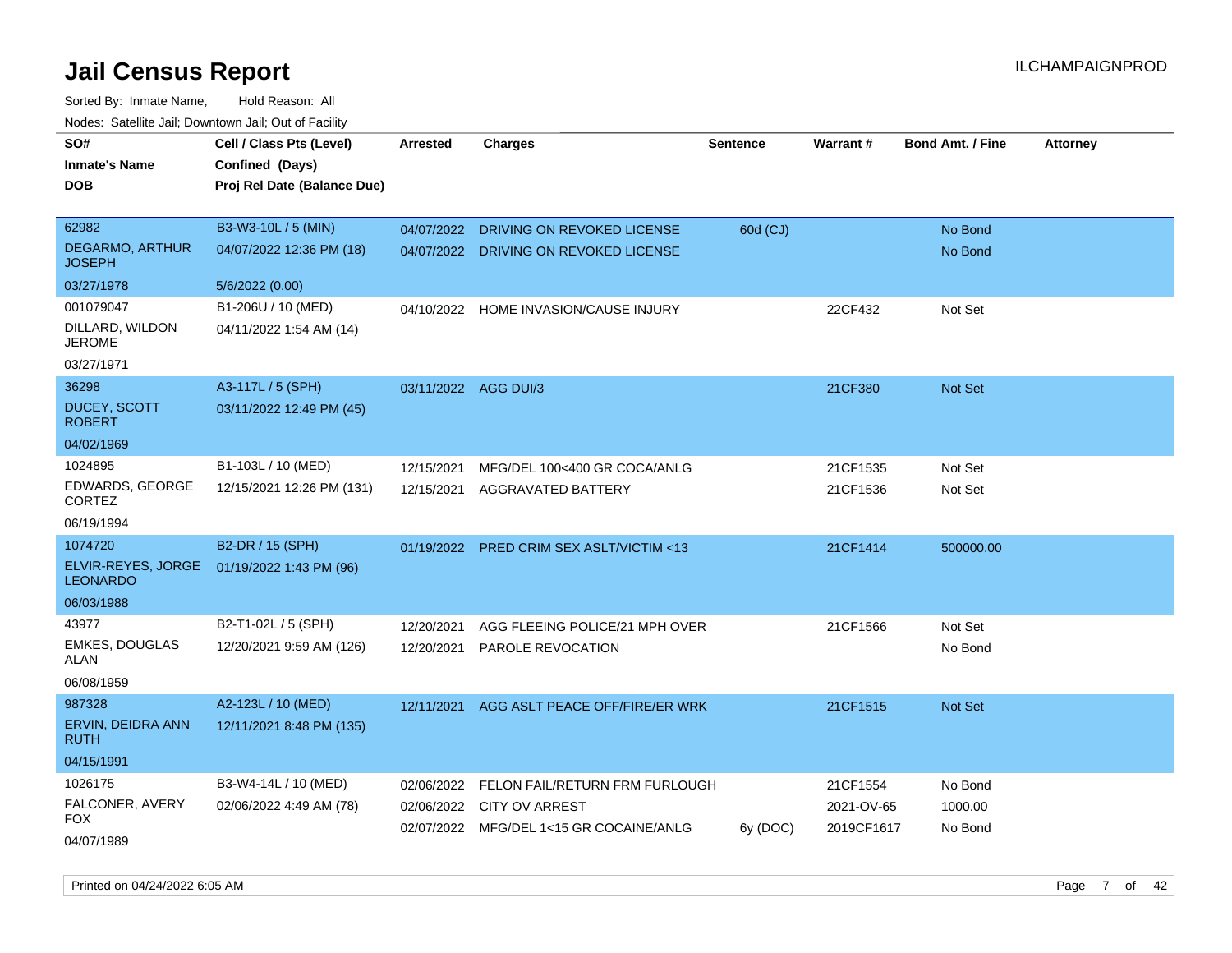Sorted By: Inmate Name, Hold Reason: All Nodes: Satellite Jail; Downtown Jail; Out of Facility

| <u>Houce.</u> Catoling bail, Downtown bail, Out of Fability |                                              |                   |                                                                               |                 |                             |                         |                 |
|-------------------------------------------------------------|----------------------------------------------|-------------------|-------------------------------------------------------------------------------|-----------------|-----------------------------|-------------------------|-----------------|
| SO#                                                         | Cell / Class Pts (Level)                     | <b>Arrested</b>   | <b>Charges</b>                                                                | <b>Sentence</b> | Warrant#                    | <b>Bond Amt. / Fine</b> | <b>Attorney</b> |
| <b>Inmate's Name</b>                                        | Confined (Days)                              |                   |                                                                               |                 |                             |                         |                 |
| <b>DOB</b>                                                  | Proj Rel Date (Balance Due)                  |                   |                                                                               |                 |                             |                         |                 |
|                                                             |                                              |                   |                                                                               |                 |                             |                         |                 |
| 66468                                                       | A4-106L / 15 (MAX)                           | 03/06/2022 MURDER |                                                                               |                 | 22CF273                     | 1000000.00              |                 |
| FERRELL, BRIAN<br>JAMAL                                     | 03/06/2022 9:04 PM (50)                      |                   |                                                                               |                 |                             |                         |                 |
| 11/15/1985                                                  |                                              |                   |                                                                               |                 |                             |                         |                 |
| 962759                                                      | B2-T4-15U / 15 (SPH)                         | 07/16/2021        | METH DELIVERY<5 GRAMS                                                         |                 | 21CF833                     | Not Set                 |                 |
|                                                             | FINLEY, KEVIN DANTE 07/16/2021 9:44 PM (283) | 07/29/2021        | AGG CRIM SEX ASSAULT/FELONY                                                   |                 | 21CF891                     | No Bond                 |                 |
|                                                             |                                              |                   |                                                                               |                 |                             |                         |                 |
| 12/28/1988                                                  |                                              |                   |                                                                               |                 |                             |                         |                 |
| 001078961                                                   | B1-201L / 10 (MED)                           | 03/21/2022        | AGG BATTERY/DISCHARGE FIREARM                                                 |                 | 22CF39                      | 750000.00               |                 |
| <b>FISCHER, KYRE</b><br><b>ORLANDO</b>                      | 03/21/2022 1:21 PM (35)                      |                   |                                                                               |                 |                             |                         |                 |
| 04/14/2002                                                  |                                              |                   |                                                                               |                 |                             |                         |                 |
| 1039744                                                     | B4-225U / 15 (MAX)                           | 12/06/2021        | <b>MURDER</b>                                                                 |                 | 20CF959                     | 1000000.00              |                 |
| FONVILLE, TREVOY<br><b>JERMAINE</b>                         | 12/06/2021 10:52 AM (140)                    |                   |                                                                               |                 |                             |                         |                 |
| 01/13/1996                                                  |                                              |                   |                                                                               |                 |                             |                         |                 |
| 001077819                                                   | A3-113U / 15 (ADS)                           |                   | 04/06/2022 MURDER/INTENT TO KILL/INJURE                                       |                 | 22CF416                     | <b>Not Set</b>          |                 |
| FORTUNE, DOMINIC<br><b>AUGUSTUS</b>                         | 04/06/2022 7:15 AM (19)                      |                   |                                                                               |                 |                             |                         |                 |
| 02/16/1999                                                  |                                              |                   |                                                                               |                 |                             |                         |                 |
| 001078863                                                   | B4-122L / 15 (MAX)                           | 02/19/2022        | POSSESSION OF STOLEN FIREARM                                                  |                 | 22CF203                     | Not Set                 |                 |
| FOSTER, JOHN<br>CARELL                                      | 02/19/2022 6:01 AM (65)                      |                   |                                                                               |                 |                             |                         |                 |
| 03/13/1981                                                  |                                              |                   |                                                                               |                 |                             |                         |                 |
| 001079099                                                   | BOOKH-3                                      | 04/23/2022        | AGG UNLAWFUL USE WEAPON/PERSON                                                |                 | 2022-CF-AWOW                | <b>Not Set</b>          |                 |
| FOSTER, MATINEZ<br>DUANE, Third                             | 04/23/2022 7:58 PM (2)                       | 04/23/2022        | <b>RESIST/OBSTRUCTING A PEACE OFFICEF</b><br>LEAVING THE SCENE INVOLV VEHICLE |                 | 2022-CF-AWOW<br>2018TR14384 | <b>Not Set</b>          |                 |
| 06/20/2002                                                  |                                              | 04/23/2022        |                                                                               |                 |                             | 2500.00                 |                 |
| 518395                                                      | B2-T3-12L / 15 (SPH)                         | 07/07/2020        | CRIMINAL SEXUAL ASSAULT                                                       |                 | 2020-CF735                  | 250000.00               |                 |
|                                                             | FRANDLE, MARK RYAN 07/07/2020 3:42 PM (657)  |                   |                                                                               |                 |                             |                         |                 |

09/10/1985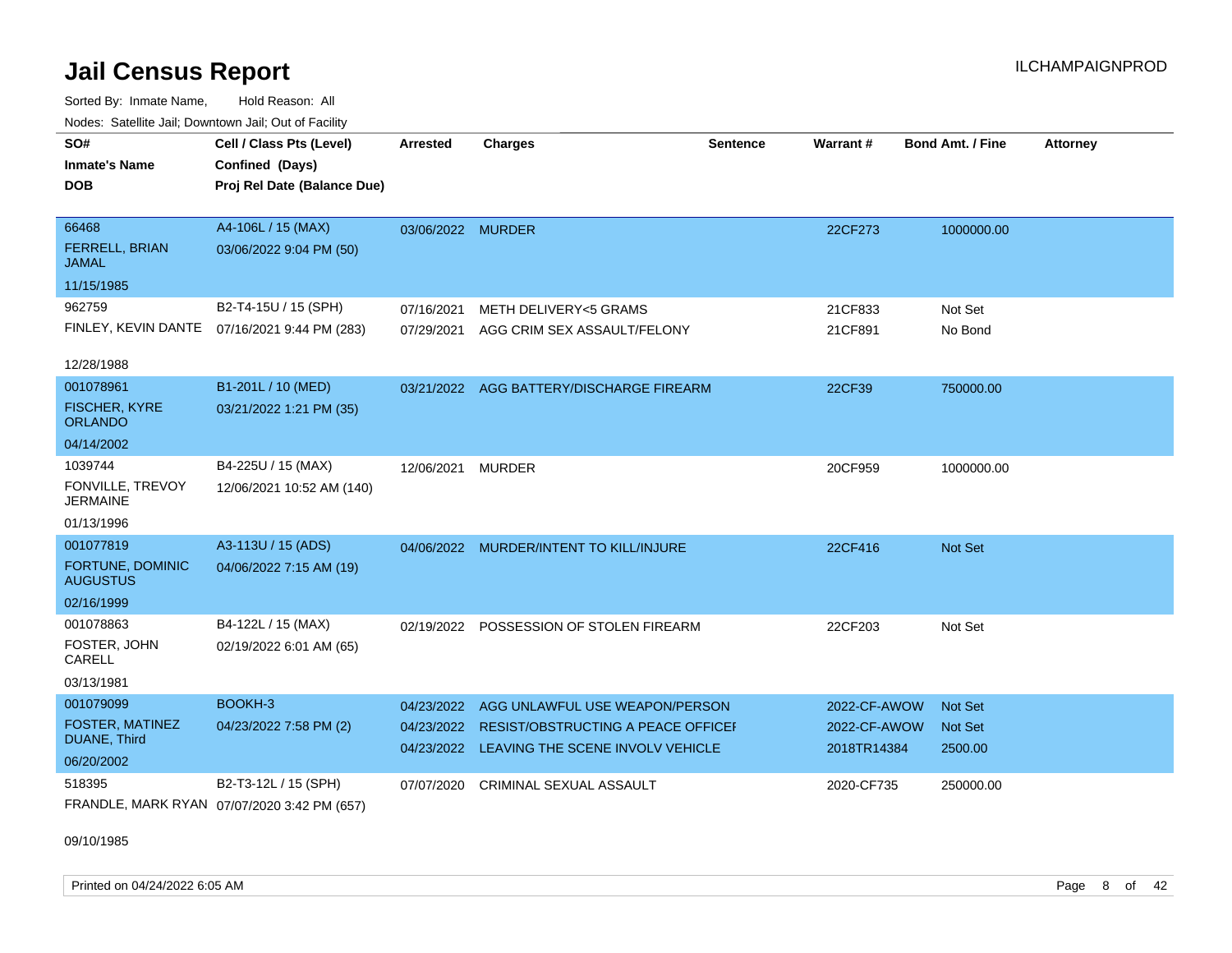| SO#<br><b>Inmate's Name</b>                | Cell / Class Pts (Level)<br>Confined (Days) | <b>Arrested</b> | <b>Charges</b>                            | <b>Sentence</b> | Warrant#     | <b>Bond Amt. / Fine</b> | <b>Attorney</b> |
|--------------------------------------------|---------------------------------------------|-----------------|-------------------------------------------|-----------------|--------------|-------------------------|-----------------|
| <b>DOB</b>                                 | Proj Rel Date (Balance Due)                 |                 |                                           |                 |              |                         |                 |
| 001079034                                  | B4-123L / 10 (MED)                          |                 | 04/08/2022 POSS FIR FOID EXPIRED/NOT ELIG |                 | 22CF434      | No Bond                 |                 |
| <b>FRANKLIN, MICHAEL</b><br>ANDRAE         | 04/08/2022 1:53 PM (17)                     |                 |                                           |                 |              |                         |                 |
| 12/18/1997                                 |                                             |                 |                                           |                 |              |                         |                 |
| 001077934                                  | A1-125L / 10 (MED)                          | 08/22/2021      | <b>DOMESTIC BATTERY</b>                   |                 | 21 CM 172    | 10000.00                |                 |
| FREED, LOGAN<br><b>SUZANNE</b>             | 08/22/2021 11:45 PM (246)                   | 08/22/2021      | AGG DUI/ACCIDENT/DEATH                    |                 | 21CF1024     | Not Set                 |                 |
| 08/18/1996                                 |                                             |                 |                                           |                 |              |                         |                 |
| 001078290                                  | A1-224L / 10 (ADS)                          | 08/19/2021      | <b>MACHINE GUN/AUTO WEAPON/VEH</b>        |                 | 21CF1012     | Not Set                 |                 |
| <b>FREEMAN, ANGEL</b><br><b>JANILA KAY</b> | 08/19/2021 1:26 AM (249)                    |                 |                                           |                 |              |                         |                 |
| 12/25/1995                                 |                                             |                 |                                           |                 |              |                         |                 |
| 591514                                     | B2-T3-11U / 10 (SPH)                        | 02/25/2022      | AGG CRIM SEX ABUSE/VIC 13-17              |                 | 22CF230      | 100000.00               |                 |
|                                            | GAMBLE, SCOTT PAUL 02/25/2022 6:08 PM (59)  |                 |                                           |                 |              |                         |                 |
| 09/06/1968                                 |                                             |                 |                                           |                 |              |                         |                 |
| 1075614                                    | A4-105L / 15 (MAX)                          | 03/19/2022      | AGGRAVATED DOMESTIC BATTERY               |                 | 22CF333      | Not Set                 |                 |
| <b>GANT, TEVIN</b><br><b>ODELROW</b>       | 03/19/2022 5:29 PM (37)                     |                 | 03/19/2022 PAROLE REVOCATION              |                 | CM2201590    | No Bond                 |                 |
| 03/03/1991                                 |                                             |                 |                                           |                 |              |                         |                 |
| 001078543                                  | BOOKH-3                                     | 04/23/2022      | AGG FLEEING POLICE/21 MPH OVER            |                 | 2022CFAWOW   | No Bond                 |                 |
| <b>GASTON, DARNAZ</b>                      | 04/23/2022 2:03 AM (2)                      | 04/23/2022      | RESIST/OBSTRUCTING A PEACE OFFICEI        |                 | 2022CMAWOW   | Not Set                 |                 |
| <b>DARNYELL</b>                            |                                             | 04/23/2022      | AVOID TRAFFIC CONTROL SIGNAL              |                 | 2022TRAWOW   | Not Set                 |                 |
| 10/29/1999                                 |                                             | 04/23/2022      | DRIVING ON SUSPENDED LICENSE              |                 | 2022TRAWOW   | Not Set                 |                 |
|                                            |                                             | 04/23/2022      | <b>RECKLESS DRIVING</b>                   |                 | 2022TRAWOW   | Not Set                 |                 |
| 001078154                                  | B4-226U / 10 (MED)                          | 01/09/2022      | DRVG UNDER INFLU OF ALCOHOL               |                 | 2021 DT 182  | 5000.00                 |                 |
| <b>GENTRY, DAMON</b><br><b>LIONEL</b>      | 01/09/2022 4:41 PM (106)                    |                 | 01/09/2022 AGG DOMESTIC BATTERY/STRANGLE  |                 | 2021 CF 1396 | 50000.00                |                 |
| 12/25/1971                                 |                                             |                 |                                           |                 |              |                         |                 |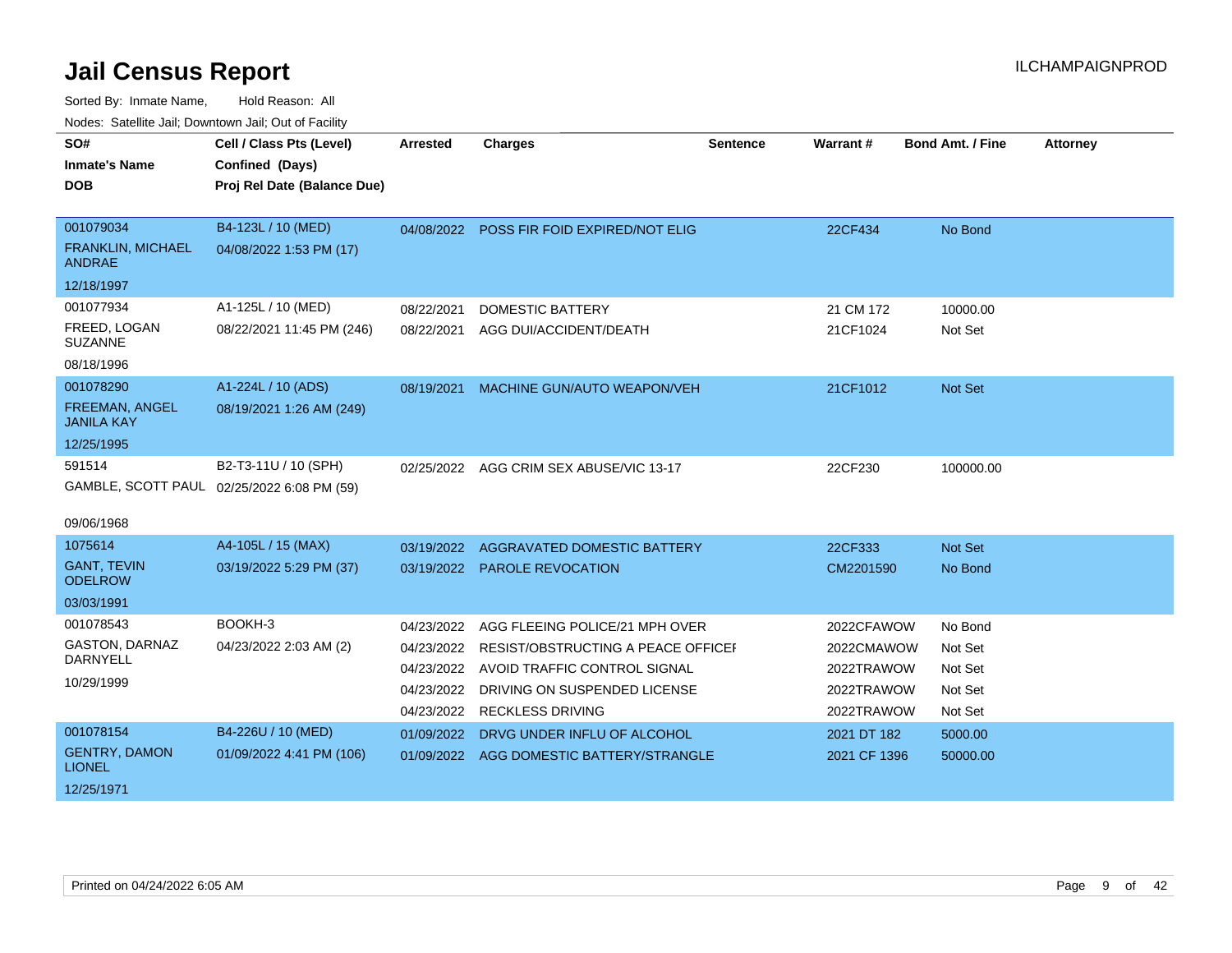| SO#<br><b>Inmate's Name</b><br><b>DOB</b>                          | Cell / Class Pts (Level)<br>Confined (Days)<br>Proj Rel Date (Balance Due) | Arrested                                                           | <b>Charges</b>                                                                                                                           | <b>Sentence</b> | <b>Warrant#</b>                                          | <b>Bond Amt. / Fine</b>                             | <b>Attorney</b> |
|--------------------------------------------------------------------|----------------------------------------------------------------------------|--------------------------------------------------------------------|------------------------------------------------------------------------------------------------------------------------------------------|-----------------|----------------------------------------------------------|-----------------------------------------------------|-----------------|
| 001078633<br>GONZALEZ-GUILLEN,<br><b>EDWARD</b><br>08/25/2002      | B2-T4-13U / 25 (SPH)<br>12/01/2021 12:08 PM (145)                          | 12/01/2021                                                         | <b>PRED CRIM SEX ASLT/VICTIM &lt;13</b>                                                                                                  |                 | 21CF1416                                                 | 250000.00                                           |                 |
| 1031794<br>GOODWIN, ANTHONY<br><b>DWAYNE</b><br>07/03/1986         | BOOKH-8 / 15 (ADS)<br>04/19/2022 3:51 PM (6)                               | 04/19/2022<br>04/19/2022                                           | <b>DOMESTIC BATTERY</b><br>RESIST/OBSTRUCTING A PEACE OFFICEI<br>04/19/2022 BATTERY/MAKES PHYSICAL CONTACT                               |                 | 21CF662<br>20CM553<br>21CM175                            | 25000.00<br>1000.00<br>1000.00                      |                 |
| 001078607<br><b>GRAY, WILLIAM</b><br>DA'VON<br>04/18/1984          | B4-221L / 15 (MAX)<br>11/22/2021 2:57 PM (154)                             | 11/22/2021                                                         | FELON POSS/USE FIREARM/PAROLE<br>11/22/2021 ATTEMPT (FIRST DEGREE MURDER)                                                                |                 | 21CF1437<br>21CF1435                                     | <b>Not Set</b><br>Not Set                           |                 |
| 56342<br><b>GRIFFIN, NATHAN</b><br><b>EUGENE</b><br>02/24/1969     | B1-207L / 10 (MED)<br>10/21/2021 4:20 PM (186)                             | 10/21/2021<br>10/21/2021<br>10/21/2021                             | THEFT CONTROL INTENT <\$500<br>DRIVING ON REVOKED LICENSE<br>ARMED HABITUAL CRIMINAL                                                     |                 | 17CF1451<br>20TR1979<br>21CF1279                         | 10000.00<br>3000.00<br>Not Set                      |                 |
| 001079080<br><b>HARRIS, MILEEK</b><br><b>JAEQUAN</b><br>08/04/2000 | A3-212L<br>04/19/2022 12:10 AM (6)                                         | 04/18/2022                                                         | FELON POSS/USE WEAPON/FIREARM                                                                                                            |                 | 22CF477                                                  | No Bond                                             |                 |
| 975293<br>HILL, JACOB MILES<br>02/06/1988                          | B2-T4-14L / 15 (SPH)<br>07/21/2021 8:43 PM (278)                           | 07/21/2021<br>07/21/2021<br>07/25/2021<br>08/18/2021<br>09/09/2021 | VIO ORDER/PRIOR VIO OF ORDER<br><b>STALKING</b><br>PAROLE REVOCATION<br><b>HARASS WITNESS/FAMILY MBR/REP</b><br>AGG STALKING/BODILY HARM |                 | 21CF914<br>2021CF863<br>CH2104646<br>21CF992<br>21CF1073 | No Bond<br>Not Set<br>Not Set<br>Not Set<br>Not Set |                 |
| 980939<br><b>HILL, XAVIER</b><br><b>LENSHAUN</b><br>06/18/1988     | B3-W7-28L / 10 (MED)<br>03/25/2022 11:15 AM (31)                           | 03/25/2022                                                         | <b>RECEIVE/POSS/SELL STOLEN VEH</b>                                                                                                      |                 | 22CF357                                                  | <b>Not Set</b>                                      |                 |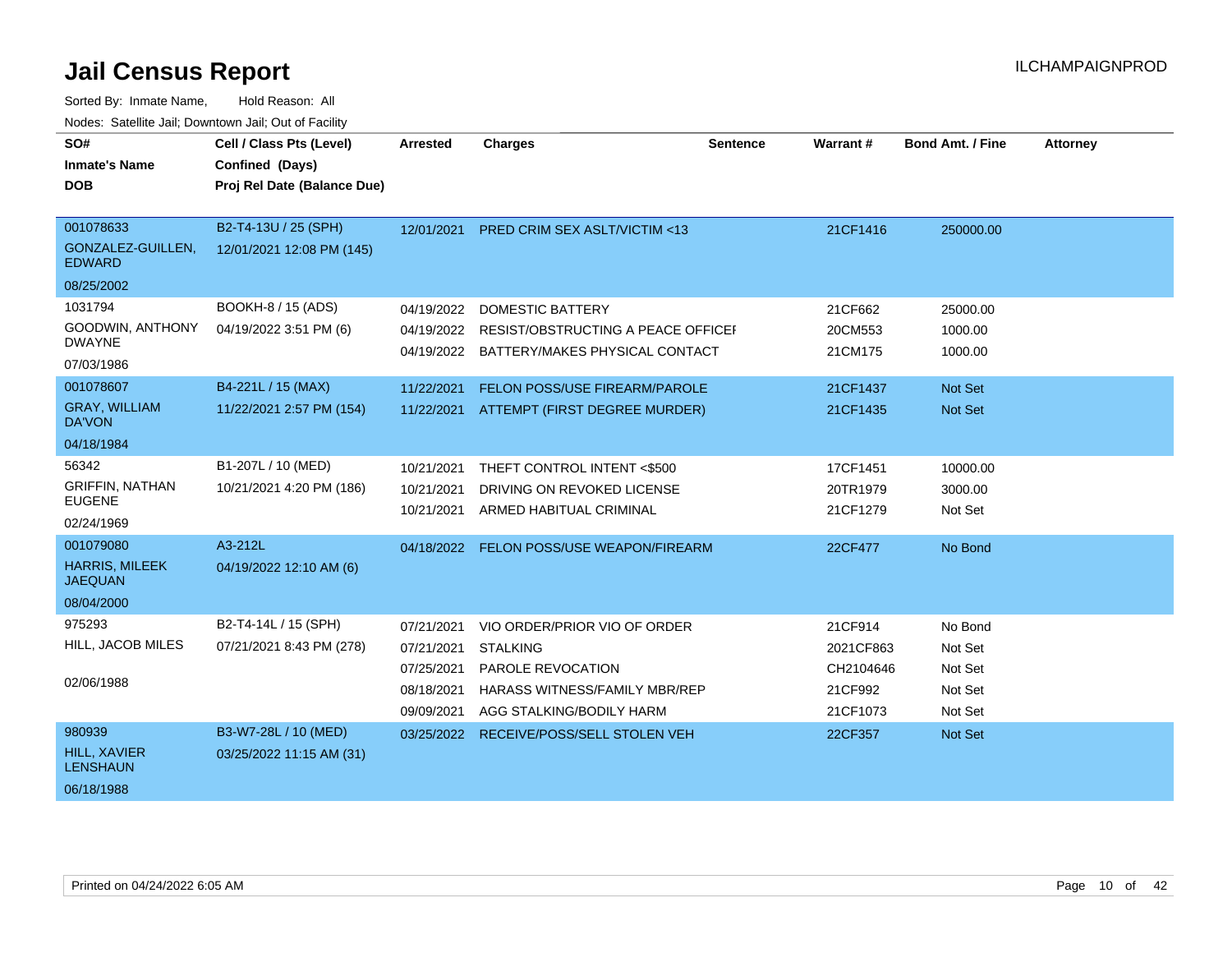| rouco. Calcillo Jali, Downtown Jali, Out of Facility |                                             |                 |                                           |                 |             |                         |                 |
|------------------------------------------------------|---------------------------------------------|-----------------|-------------------------------------------|-----------------|-------------|-------------------------|-----------------|
| SO#<br><b>Inmate's Name</b>                          | Cell / Class Pts (Level)<br>Confined (Days) | <b>Arrested</b> | <b>Charges</b>                            | <b>Sentence</b> | Warrant#    | <b>Bond Amt. / Fine</b> | <b>Attorney</b> |
| DOB                                                  | Proj Rel Date (Balance Due)                 |                 |                                           |                 |             |                         |                 |
|                                                      |                                             |                 |                                           |                 |             |                         |                 |
| 1063198                                              | A2-122L                                     |                 | 04/19/2022 FUGITIVE FROM JUSTICE          |                 | 22CF478     | Not Set                 |                 |
| HOAGLAND,<br><b>ELIZABETH ANN</b>                    | 04/19/2022 12:41 PM (6)                     |                 | 04/19/2022 FUGITIVE FROM JUSTICE          |                 | 16CF1167    | Not Set                 |                 |
| 07/06/1988                                           |                                             |                 |                                           |                 |             |                         |                 |
| 975483                                               | B2-T3-09U / 15 (SPH)                        | 04/14/2022      | PRED CRIM SEX ASLT/VICTIM <13             | 13y (DOC)       | 20CF1330    | No Bond                 |                 |
| HUDDLE, ANDREW<br>DAVID                              | 04/14/2022 12:15 PM (11)                    |                 |                                           |                 |             |                         |                 |
| 12/08/1985                                           |                                             |                 |                                           |                 |             |                         |                 |
| 51028                                                | B3-W5-20L / 10 (MED)                        | 02/23/2022      | <b>POSS STOLEN VEHICLE</b>                |                 | 20-CF-377   | No Bond                 |                 |
| HUFFMAN, MICHAEL<br>LEONARD                          | 02/23/2022 3:14 AM (61)                     |                 | 02/23/2022 AGG FLEEING/2+ CON DEVICES     |                 | 19CF1839    | 50000.00                |                 |
| 07/24/1980                                           |                                             |                 |                                           |                 |             |                         |                 |
| 953555                                               | A3-214L / 15 (ADS)                          | 04/19/2022 WRIT |                                           | 3y (DOC)        | 2021-CF-272 | Not Set                 |                 |
|                                                      | HUNT, TAVARIS EARL 04/19/2022 10:32 AM (6)  |                 |                                           |                 |             |                         |                 |
| 12/29/1987                                           |                                             |                 |                                           |                 |             |                         |                 |
| 501278                                               | A3-211L / 5 (ADS)                           |                 | 04/18/2022 INDIRECT CIVIL CONTEMPT        |                 |             | 987.00                  |                 |
| HURSEY, DANIEL<br>SCOTT                              | 04/18/2022 9:26 AM (7)                      |                 |                                           |                 |             |                         |                 |
| 08/30/1987                                           | 5/17/2022 (0.00)                            |                 |                                           |                 |             |                         |                 |
| 1061186                                              | A1-224U / 15 (MAX)                          |                 | 03/16/2022 MURDER/STRONG PROB KILL/INJURE |                 | 22CF329     | No Bond                 |                 |
| INGRAM, CHERELL<br>LETRISE                           | 03/16/2022 10:17 PM (40)                    |                 |                                           |                 |             |                         |                 |
| 10/01/1986                                           |                                             |                 |                                           |                 |             |                         |                 |
| 38993                                                | A4-101L / 15 (MAX)                          |                 | 02/13/2021 ATTEMPT (FIRST DEGREE MURDER)  |                 | 21CF181     | Not Set                 |                 |
| <b>JACKSON, LAMONT</b><br>JEREMIE                    | 02/13/2021 7:45 AM (436)                    |                 |                                           |                 |             |                         |                 |
| 07/31/1973                                           |                                             |                 |                                           |                 |             |                         |                 |
| 001078703                                            | A1-225U / 15 (ADS)                          | 12/20/2021      | MURDER/INTENT TO KILL/INJURE              |                 | 21CF1574    | Not Set                 |                 |
| JOHNS, SHANIQUH<br>THERESA                           | 12/22/2021 6:41 AM (124)                    |                 |                                           |                 |             |                         |                 |
| 04/03/1992                                           |                                             |                 |                                           |                 |             |                         |                 |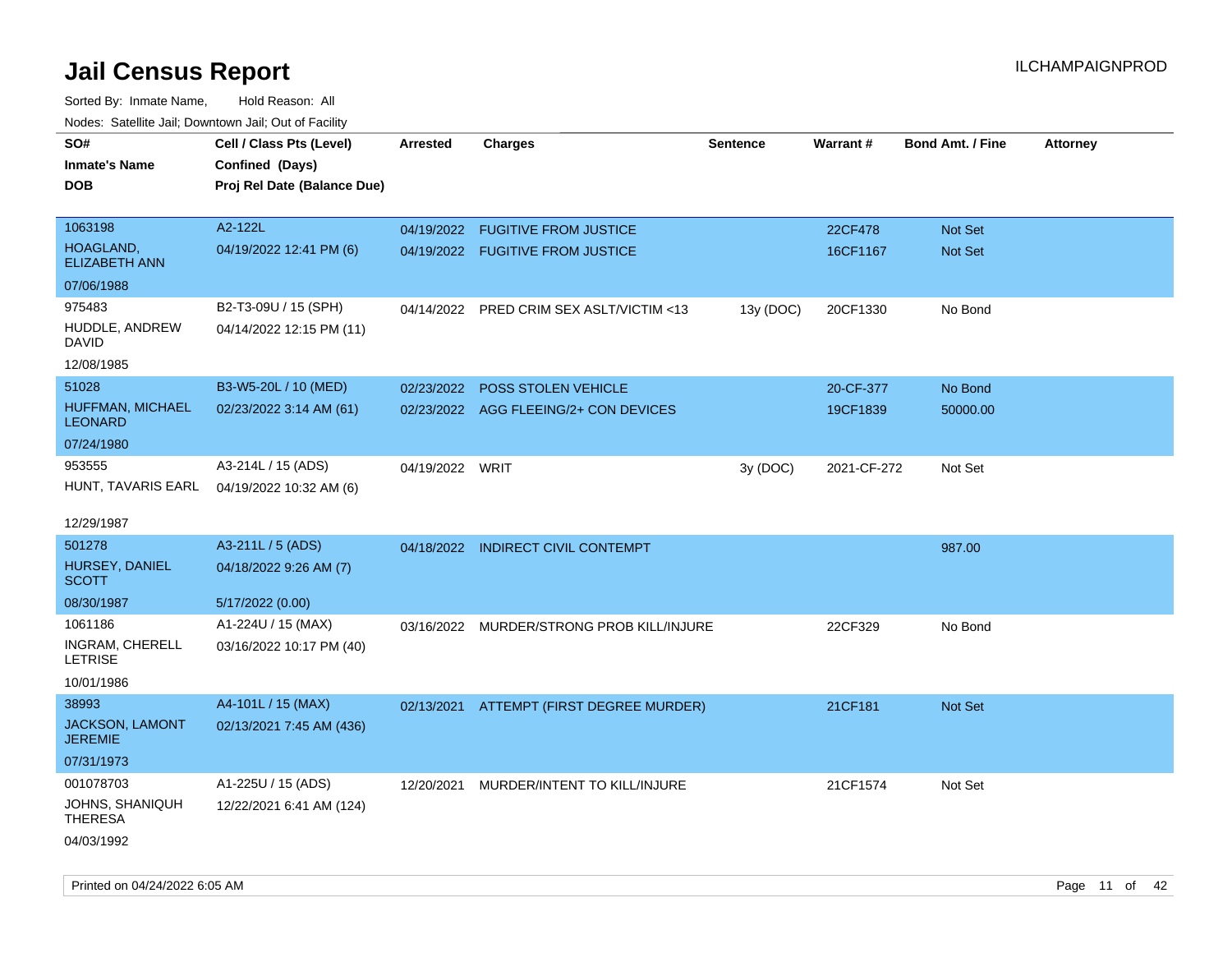Sorted By: Inmate Name, Hold Reason: All Nodes: Satellite Jail; Downtown Jail; Out of Facility

| SO#                                      | Cell / Class Pts (Level)                   | <b>Arrested</b> | <b>Charges</b>                            | <b>Sentence</b> | Warrant #    | <b>Bond Amt. / Fine</b> | <b>Attorney</b> |
|------------------------------------------|--------------------------------------------|-----------------|-------------------------------------------|-----------------|--------------|-------------------------|-----------------|
| <b>Inmate's Name</b>                     | Confined (Days)                            |                 |                                           |                 |              |                         |                 |
| <b>DOB</b>                               | Proj Rel Date (Balance Due)                |                 |                                           |                 |              |                         |                 |
|                                          |                                            |                 |                                           |                 |              |                         |                 |
| 1071966                                  | A2-223U / 5 (MIN)                          |                 | 04/16/2022 DRIVING ON SUSPENDED LICENSE   |                 | 2021-TR-1702 | Not Set                 |                 |
| <b>JOHNSON, JOI</b><br><b>ANTOINETTE</b> | 04/16/2022 8:30 PM (9)                     |                 |                                           |                 |              |                         |                 |
| 09/28/1997                               | 4/25/2022 (0.00)                           |                 |                                           |                 |              |                         |                 |
| 993805                                   | BOOKH-3                                    | 04/23/2022      | AGGRAVATED DOMESTIC BATTERY               |                 | 2022CFAWOW   | Not Set                 |                 |
| JOHNSON, JORDAN<br><b>UJUAN</b>          | 04/23/2022 7:33 PM (2)                     |                 |                                           |                 |              |                         |                 |
| 08/16/1990                               |                                            |                 |                                           |                 |              |                         |                 |
| 001079089                                | A3-116L / 15 (ADS)                         |                 | 04/22/2022 PRED CRIM SEX ASLT/VIC <13/FIR |                 | 21CF858      | 250000.00               |                 |
|                                          | JONES, DAVARUIS LEE 04/22/2022 6:34 AM (3) |                 |                                           |                 |              |                         |                 |
|                                          |                                            |                 |                                           |                 |              |                         |                 |
| 04/21/2001                               |                                            |                 |                                           |                 |              |                         |                 |
| 1042582                                  | B1-107U / 15 (MAX)                         | 03/10/2022      | <b>VIOLATE ORDER PROTECTION</b>           |                 | 22CM61       | Not Set                 |                 |
| JONES, DEONTA<br><b>DANTRAL</b>          | 03/10/2022 4:50 AM (46)                    |                 |                                           |                 |              |                         |                 |
| 02/01/1993                               |                                            |                 |                                           |                 |              |                         |                 |
| 001078645                                | B3-W1-02L / 10 (MED)                       | 12/02/2021      | <b>AGG DISCHARGE FIREARM</b>              |                 | 21CF1478     | No Bond                 |                 |
| JONES, KELVIN<br><b>KHYRIC</b>           | 12/02/2021 6:56 PM (144)                   |                 |                                           |                 |              |                         |                 |
| 02/27/2001                               |                                            |                 |                                           |                 |              |                         |                 |
| 956822                                   | A4-101U / 15 (MAX)                         | 11/25/2021      | AGGRAVATED DOMESTIC BATTERY               |                 | 21CF1442     | Not Set                 |                 |
| JONES, MARIO                             | 11/25/2021 10:37 AM (151)                  | 11/25/2021      | <b>PAROLE REVOCATION</b>                  |                 | CH2106361    | No Bond                 |                 |
| NATHANIEL                                |                                            | 11/25/2021      | UNLAWFUL RESTRAINT                        |                 | 21CF1443     | Not Set                 |                 |
| 10/27/1987                               |                                            |                 |                                           |                 |              |                         |                 |
| 59668                                    | B2-T1-04L / 10 (SPH)                       | 02/11/2022      | FAIL TO RPT CHNG ADDRESS/EMPL             |                 | 20 CF 1241   | 75000.00                |                 |
| <b>JONES, MARTELL</b><br><b>DEANGELO</b> | 02/11/2022 3:19 PM (73)                    |                 | 02/11/2022 AGGRAVATED ARSON/BODILY HARM   |                 | 22 CF 169    | 75000.00                |                 |
| 07/11/1983                               |                                            |                 |                                           |                 |              |                         |                 |
| 1008468                                  | B4-125L / 10 (MED)                         | 12/01/2021      | FELON POSS/USE WEAPON/FIREARM             |                 | 21CF1472     | Not Set                 |                 |
| JONES, MARTEZ<br><b>LAMONTE</b>          | 12/01/2021 1:28 PM (145)                   | 12/02/2021      | PROBATION VIOLATION                       |                 | 20CF1151     | Not Set                 |                 |

06/22/1993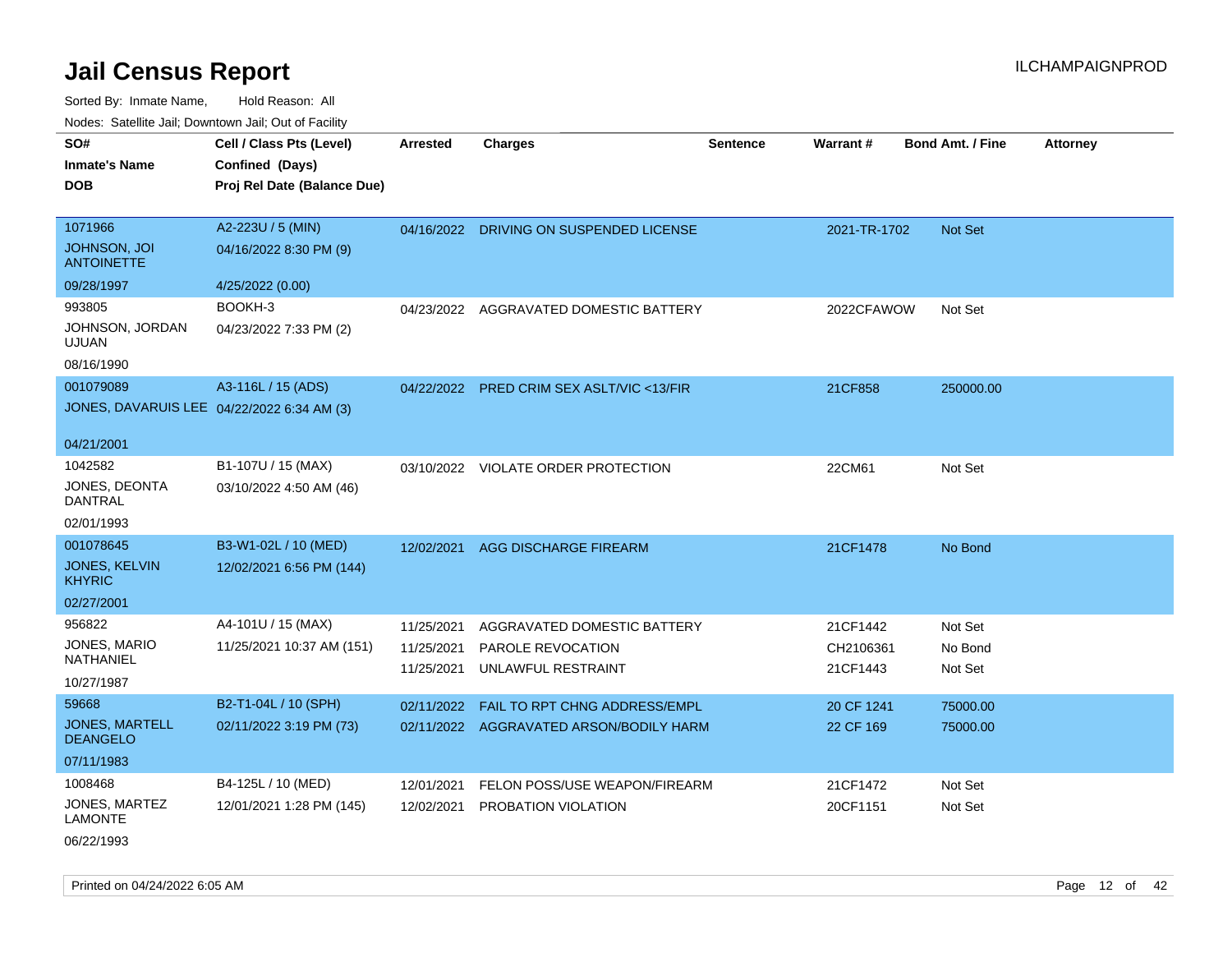Sorted By: Inmate Name, Hold Reason: All Nodes: Satellite Jail; Downtown Jail; Out of Facility

| SO#                                   | Cell / Class Pts (Level)    | Arrested   | <b>Charges</b>                           | <b>Sentence</b> | Warrant#  | <b>Bond Amt. / Fine</b> | <b>Attorney</b> |
|---------------------------------------|-----------------------------|------------|------------------------------------------|-----------------|-----------|-------------------------|-----------------|
| <b>Inmate's Name</b>                  | Confined (Days)             |            |                                          |                 |           |                         |                 |
| <b>DOB</b>                            | Proj Rel Date (Balance Due) |            |                                          |                 |           |                         |                 |
|                                       |                             |            |                                          |                 |           |                         |                 |
| 54821                                 | <b>BOOKH-8 / 10 (ADS)</b>   | 04/20/2022 | DRIVING RVK/SUSP DUI/SSS 4-9             |                 | 20CF1477  | 25000.00                |                 |
| <b>JONES, PHILLIP</b><br><b>WAYNE</b> | 04/20/2022 12:35 PM (5)     |            | 04/20/2022 POSSESSION OF METH/5<15 GRAMS |                 | 2021CF30  | 25000.00                |                 |
| 09/11/1979                            |                             |            |                                          |                 |           |                         |                 |
| 994904                                | A3-114L / 10 (ADS)          |            | 04/21/2022 RESIDENTIAL ARSON             |                 | 22CF486   | No Bond                 |                 |
| <b>KEIGHER, BRADLY</b><br>ALAN        | 04/21/2022 2:51 PM (4)      |            |                                          |                 |           |                         |                 |
| 10/03/1988                            |                             |            |                                          |                 |           |                         |                 |
| 44798                                 | <b>BOOKH-8 / 10 (ADS)</b>   |            | 04/19/2022 AGG BATTERY/GOVERNMENT EMP    |                 | 22CF481   | Not Set                 |                 |
| KILLAM, STEVEN<br><b>WAYNE</b>        | 04/19/2022 5:26 PM (6)      |            |                                          |                 |           |                         |                 |
| 03/30/1977                            |                             |            |                                          |                 |           |                         |                 |
| 1068786                               | B3-W2-06L / 10 (MED)        | 03/04/2022 | DOMESTIC BATTERY/OTHER PRIOR             |                 | 22CF270   | Not Set                 |                 |
| LACY, MALIK SHAKUR                    | 03/04/2022 7:25 PM (52)     | 03/04/2022 | DOMESTIC BATTERY/HARM/VIO O/P            |                 | 18CM478   | 2500.00                 |                 |
|                                       |                             |            | 03/04/2022 WARRANT OUT OF COUNTY         |                 | 20TR4604  | 3000.00                 |                 |
| 12/01/1996                            |                             |            |                                          |                 |           |                         |                 |
| 1041648                               | A4-103L / 15 (MAX)          | 01/11/2022 | <b>ARMED HABITUAL CRIMINAL</b>           | 6y (DOC)        | 22CF41    | Not Set                 |                 |
| <b>LANE, DEMETRIUS</b><br>LAQUAN      | 01/11/2022 5:27 AM (104)    |            | 01/11/2022 PAROLE REVOCATION             |                 | CH2200221 | Not Set                 |                 |
| 07/04/1996                            |                             |            |                                          |                 |           |                         |                 |
| 1064445                               | A3-216L / 15 (MAX)          | 04/23/2021 | AGG DISCHARGE FIREARM/OCC VEH            |                 | 2021CF295 | 500000.00               |                 |
| LARUE, TERENCE                        | 04/23/2021 11:18 AM (367)   | 04/23/2021 | POSSESS 15<100 GRAMS COCAINE             |                 | 19CF1052  | 10000.00                |                 |
| <b>TRAMEL</b>                         |                             | 04/23/2021 | FELON POSS/USE FIREARM/PAROLE            |                 | 21CF899   | Not Set                 |                 |
| 12/23/1998                            |                             |            |                                          |                 |           |                         |                 |
| 1070011                               | B4-124U / 10 (MED)          | 08/03/2021 | AGG DISCH FIREARM/1ST AID PERS           | 10y (DOC)       | 21CF929   | Not Set                 |                 |
| LAWS, WILLIAM<br>ZARAK, Third         | 08/03/2021 3:53 PM (265)    |            |                                          |                 |           |                         |                 |
| 07/06/1999                            |                             |            |                                          |                 |           |                         |                 |
| 548089                                | B1-204U / 15 (MAX)          |            | 12/04/2020 ATTEMPT (FIRST DEGREE MURDER) | 20y (DOC)       | 20CF1378  | Not Set                 |                 |
| LEWIS, LAWRENCE<br>PAUL, Third        | 12/04/2020 4:42 AM (507)    |            |                                          |                 |           |                         |                 |
| 02/08/1993                            |                             |            |                                          |                 |           |                         |                 |

Printed on 04/24/2022 6:05 AM Page 13 of 42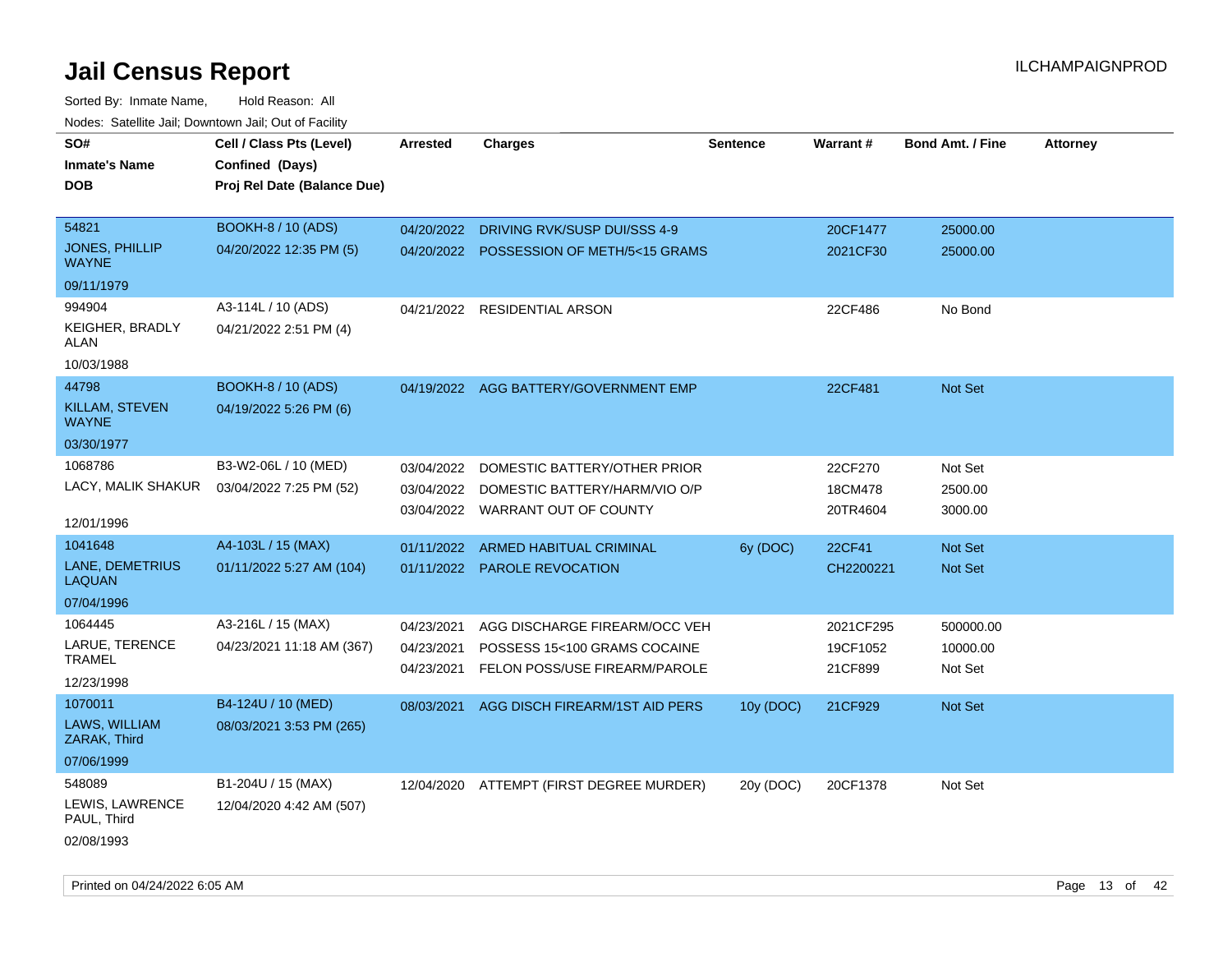Sorted By: Inmate Name, Hold Reason: All Nodes: Satellite Jail; Downtown Jail; Out of Facility

| SO#                                           | Cell / Class Pts (Level)                     | <b>Arrested</b> | <b>Charges</b>                            | <b>Sentence</b> | Warrant#      | <b>Bond Amt. / Fine</b> | Attorney |
|-----------------------------------------------|----------------------------------------------|-----------------|-------------------------------------------|-----------------|---------------|-------------------------|----------|
| <b>Inmate's Name</b>                          | Confined (Days)                              |                 |                                           |                 |               |                         |          |
| <b>DOB</b>                                    | Proj Rel Date (Balance Due)                  |                 |                                           |                 |               |                         |          |
|                                               |                                              |                 |                                           |                 |               |                         |          |
| 53045                                         | A3-114U / 10 (ADS)                           | 04/21/2022      | DOMESTIC BTRY/CONTACT/VIO O/P             |                 | 20CF610       | Not Set                 |          |
| <b>MARKHAM, HENRY</b><br><b>EARL</b>          | 04/21/2022 10:56 PM (4)                      |                 | 04/21/2022 AGGRAVATED BATTERY/NURSE       |                 | 22CF487       | <b>Not Set</b>          |          |
| 02/10/1981                                    | 6/19/2022 (0.00)                             |                 |                                           |                 |               |                         |          |
| 1038892                                       | B2-T1-03U / 10 (SPH)                         |                 | 02/16/2022 PRED CRIM SEX ASLT/BODILY HARM |                 | 22CF199       | No Bond                 |          |
| MCCAULEY, TIMOTHY<br><b>WILLIAM</b>           | 02/16/2022 8:49 PM (68)                      |                 |                                           |                 |               |                         |          |
| 03/05/1989                                    |                                              |                 |                                           |                 |               |                         |          |
| 48792                                         | B4-126L / 10 (MED)                           |                 | 11/19/2021 AGG BATTERY/DISCHARGE FIREARM  |                 | 21CF1425      | Not Set                 |          |
| <b>MCCLAIN, HURCHEL</b><br><b>JOSEPH</b>      | 11/20/2021 4:11 AM (156)                     |                 |                                           |                 |               |                         |          |
| 05/01/1979                                    |                                              |                 |                                           |                 |               |                         |          |
| 001077938                                     | BOOKH-6 / 15 (ADS)                           | 05/10/2021      | AGG KIDNAPING DISCH FIR/HARM              |                 | 21CF532       | Not Set                 |          |
| MCGAHA,                                       | 05/10/2021 7:02 PM (350)                     | 05/11/2021      | <b>MURDER</b>                             |                 | 2021-CF-215   | No Bond                 |          |
| <b>CHRISTOPHER D</b>                          |                                              | 05/27/2021      | ESCAPE FROM DEPT OF CORRECTION            |                 | 21CF600       | Not Set                 |          |
| 07/27/1991                                    |                                              |                 |                                           |                 |               |                         |          |
| 66710                                         | A4-207U / 15 (ADS)                           |                 | 01/19/2022 ARMED VIOLENCE/CATEGORY I      |                 | <b>22CF88</b> | Not Set                 |          |
| <b>MEEKS, CASSARIOUS</b><br><b>MONTE</b>      | 01/20/2022 11:40 AM (95)                     |                 |                                           |                 |               |                         |          |
| 06/22/1984                                    |                                              |                 |                                           |                 |               |                         |          |
| 1043071                                       | A2-120L / 10 (MED)                           | 11/08/2021      | CRIM DMG/GOVT PROP/<\$500                 |                 | 21CF1378      | Not Set                 |          |
| MERRELL-<br>SUTHERLAND, ALICIA                | 11/08/2021 2:22 AM (168)                     |                 |                                           |                 |               |                         |          |
| 11/26/1972                                    |                                              |                 |                                           |                 |               |                         |          |
| 968679                                        | B1-203U / 15 (MAX)                           |                 | 04/10/2022 ARMED VIOLENCE/CATEGORY I      |                 | 21CF911       | 750000.00               |          |
| <b>MILES, ANTHONY</b><br><b>MARCUS JERALE</b> | 04/10/2022 9:29 PM (15)                      |                 |                                           |                 |               |                         |          |
| 10/21/1985                                    |                                              |                 |                                           |                 |               |                         |          |
| 41584                                         | B4-227L / 15 (MAX)                           | 12/01/2021      | ARMED HABITUAL CRIMINAL                   |                 | 21CF1467      | Not Set                 |          |
|                                               | MILLER, JOSE LOVELL 12/02/2021 1:04 AM (144) |                 |                                           |                 |               |                         |          |

10/07/1975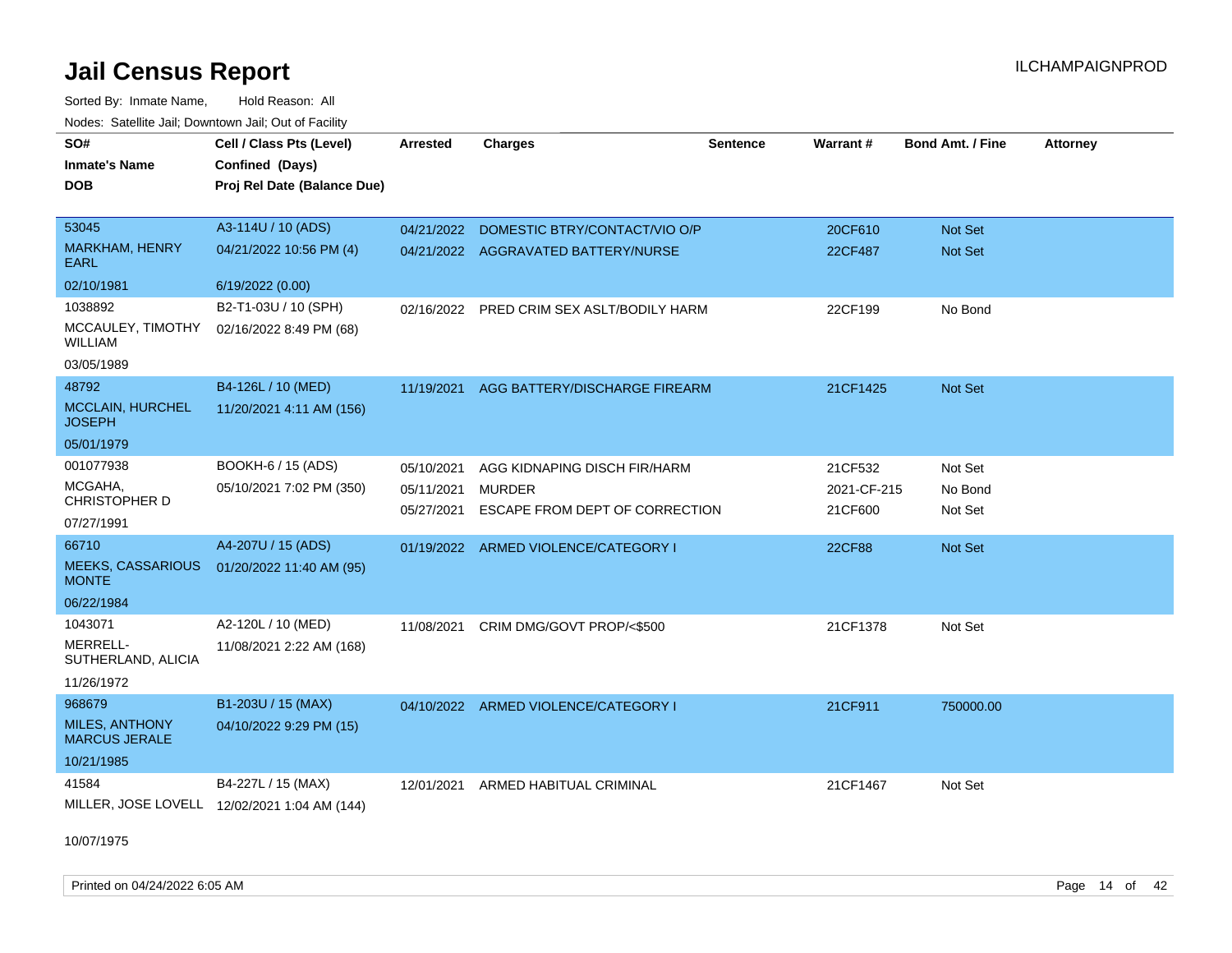Sorted By: Inmate Name, Hold Reason: All Nodes: Satellite Jail; Downtown Jail; Out of Facility

| SO#                                     | Cell / Class Pts (Level)                    | <b>Arrested</b> | <b>Charges</b>                           | <b>Sentence</b> | <b>Warrant#</b> | <b>Bond Amt. / Fine</b> | <b>Attorney</b> |
|-----------------------------------------|---------------------------------------------|-----------------|------------------------------------------|-----------------|-----------------|-------------------------|-----------------|
|                                         |                                             |                 |                                          |                 |                 |                         |                 |
| <b>Inmate's Name</b>                    | Confined (Days)                             |                 |                                          |                 |                 |                         |                 |
| <b>DOB</b>                              | Proj Rel Date (Balance Due)                 |                 |                                          |                 |                 |                         |                 |
| 1052889                                 | B3-W8-30L / 10 (MED)                        |                 |                                          |                 |                 |                         |                 |
|                                         |                                             |                 | 03/31/2022 AGGRAVATED DOMESTIC BATTERY   |                 | 22CF375         | No Bond                 |                 |
| <b>MOORE, JEREMIAH</b><br><b>THOMAS</b> | 03/31/2022 2:39 AM (25)                     |                 |                                          |                 |                 |                         |                 |
| 07/21/1996                              |                                             |                 |                                          |                 |                 |                         |                 |
| 539294                                  | B1-205L / 10 (MED)                          | 01/11/2022      | AGG DUI/NO VALID DL                      |                 | 22CF49          | Not Set                 |                 |
| MOSLEY, JAMES<br><b>CALVIN</b>          | 01/11/2022 9:43 PM (104)                    |                 | 01/11/2022 PAROLE REVOCATION             |                 | CH2200227       | No Bond                 |                 |
| 12/11/1985                              |                                             |                 |                                          |                 |                 |                         |                 |
| 001078814                               | BOOKH-3                                     | 04/23/2022      | CRIM DAMAGE TO PROPERTY <\$500           |                 | 2022CFAWOW      | Not Set                 |                 |
|                                         | MYLES, JENTAVIOUS K 04/23/2022 11:28 PM (2) |                 | 04/23/2022 VIO BAIL BOND/CLASS 1 OFFENSE |                 | 2022CFAWOW      | Not Set                 |                 |
|                                         |                                             |                 |                                          |                 |                 |                         |                 |
| 10/12/2001                              |                                             |                 |                                          |                 |                 |                         |                 |
| 1012617                                 | A4-207L / 10 (MED)                          |                 | 04/01/2022 FELON POSS/USE WEAPON/FIREARM | $2y$ (CJ)       | 21CF889         | No Bond                 |                 |
| NEAL, ANDRE<br>LORENZO                  | 04/01/2022 11:56 AM (24)                    |                 |                                          |                 |                 |                         |                 |
| 10/11/1993                              |                                             |                 |                                          |                 |                 |                         |                 |
| 001078517                               | B1-102L / 15 (MAX)                          |                 | 10/19/2021 ATTEMPT (FIRST DEGREE MURDER) |                 | 21CF1267        | Not Set                 |                 |
| <b>NELSON, RORY</b><br><b>DEMOND</b>    | 10/19/2021 3:55 AM (188)                    |                 |                                          |                 |                 |                         |                 |
| 08/14/1984                              |                                             |                 |                                          |                 |                 |                         |                 |
| 001078854                               | B2-T2-05U / 15 (MAX)                        | 02/15/2022      | AGG BATTERY/DISCHARGE FIREARM            |                 | 2019JD22        | No Bond                 |                 |
| PATNAUDE, MARTY<br><b>WW</b>            | 02/15/2022 5:12 PM (69)                     |                 | 02/15/2022 ARMED VIOLENCE/CATEGORY I     |                 | 22CF190         | Not Set                 |                 |
| 08/26/2003                              |                                             |                 |                                          |                 |                 |                         |                 |
| 61251                                   | BOOKF-1 / 15 (ADS)                          | 12/27/2021      | <b>PRED CRIM SEX ASLT/VICTIM &lt;13</b>  |                 | 21CF651         | No Bond                 |                 |
| PETMECKY, JOHN<br><b>ROBERT</b>         | 12/27/2021 1:52 PM (119)                    |                 |                                          |                 |                 |                         |                 |
| 03/09/1983                              |                                             |                 |                                          |                 |                 |                         |                 |
| 1030954                                 | B3-W4-16L / 10 (MED)                        | 01/14/2022      | ARMED VIOLENCE/CATEGORY I                |                 | 22CF76          | Not Set                 |                 |
| PETTIGREW,<br>MALCOME JAMIESON          | 01/15/2022 4:35 AM (100)                    |                 | 01/14/2022 MFG/DEL CANNABIS/10-30 GRAMS  |                 | 2020CF9         | 15000.00                |                 |
| 02/20/1995                              |                                             |                 |                                          |                 |                 |                         |                 |

Printed on 04/24/2022 6:05 AM Page 15 of 42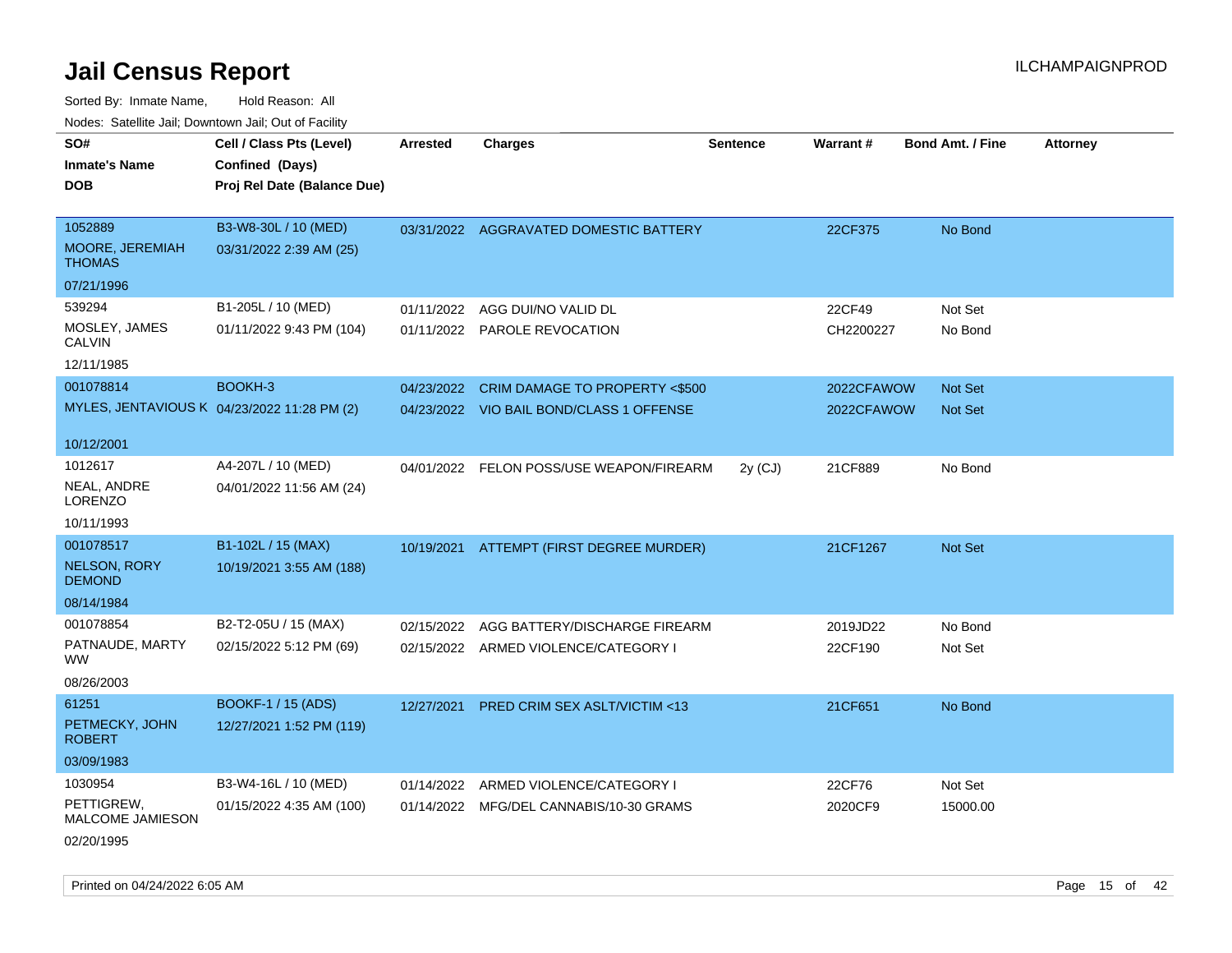| SO#<br><b>Inmate's Name</b><br><b>DOB</b>                            | Cell / Class Pts (Level)<br>Confined (Days)<br>Proj Rel Date (Balance Due) | <b>Arrested</b>     | <b>Charges</b>                                                               | <b>Sentence</b> | Warrant#                              | <b>Bond Amt. / Fine</b>          | <b>Attorney</b> |
|----------------------------------------------------------------------|----------------------------------------------------------------------------|---------------------|------------------------------------------------------------------------------|-----------------|---------------------------------------|----------------------------------|-----------------|
| 1059394<br>PHILLIPS, ISAAC<br><b>TERRELL</b>                         | B3-W1-04L / 5 (MIN)<br>02/16/2022 9:00 AM (68)                             |                     | 02/16/2022 AGG DUI/NO VALID DL                                               |                 | 2020CF1396                            | No Bond                          |                 |
| 12/27/1996                                                           | 5/15/2022 (0.00)                                                           |                     |                                                                              |                 |                                       |                                  |                 |
| 1069766                                                              | A2-220U / 5 (ADS)                                                          | 04/05/2022          | POSS HYPO/SYRINGE/NEEDLES/2ND+                                               |                 | 20CF460                               | 940.00                           |                 |
| PHILLIPS, REBEKAH<br>LOUISE                                          | 04/05/2022 2:44 PM (20)                                                    |                     | 04/05/2022 DUI ANY AMOUNT OF DRUG                                            |                 | 17-DT-00267-1                         | No Bond                          |                 |
| 09/06/1985                                                           |                                                                            |                     |                                                                              |                 |                                       |                                  |                 |
| 1022441                                                              | B2-T1-01U / 10 (SPH)                                                       | 10/27/2021          | AGG BATTERY/PEACE OFFICER                                                    |                 | 2021 CF 12                            | No Bond                          |                 |
| PICKENS, DONTRELL<br><b>DEMAR</b>                                    | 10/27/2021 1:39 PM (180)                                                   | 10/27/2021          | AGG BATTERY/PEACE OFFICER                                                    |                 | 2020 CF 1488                          | No Bond                          |                 |
| 12/10/1993                                                           |                                                                            |                     |                                                                              |                 |                                       |                                  |                 |
| 1069524                                                              | B3-W5-18L / 10 (MED)                                                       | 08/08/2021          | MFG/DEL CANNABIS/30-500 GRAMS                                                | 5y(DOC)         | 21CF953                               | Not Set                          |                 |
| RAY-DAVIS, KAMARI<br><b>DAYVON</b>                                   | 08/09/2021 2:44 AM (259)                                                   |                     |                                                                              |                 |                                       |                                  |                 |
| 03/30/2000                                                           |                                                                            |                     |                                                                              |                 |                                       |                                  |                 |
| 001078482                                                            | B1-204L / 10 (MED)                                                         |                     | 03/14/2022 AGG DISCHARGE FIREARM/VEH/SCH                                     |                 | 22CF299                               | 250000.00                        |                 |
| <b>REED, MONTRES</b><br><b>ANTRON</b>                                | 03/14/2022 12:06 PM (42)                                                   |                     |                                                                              |                 |                                       |                                  |                 |
| 02/26/2004                                                           |                                                                            |                     |                                                                              |                 |                                       |                                  |                 |
| 45473                                                                | BOOKH-4 / 15 (MAX)                                                         |                     | 04/14/2022 CHILD SEX OFFEN/EMP DAY CARE                                      | 5y (DOC)        | 21CF1275                              | No Bond                          |                 |
| REXROAD, CALVIN<br>ALLEN                                             | 04/14/2022 5:04 PM (11)                                                    |                     |                                                                              |                 |                                       |                                  |                 |
| 10/04/1970                                                           |                                                                            |                     |                                                                              |                 |                                       |                                  |                 |
| 982660                                                               | A4-202U / 10 (MED)                                                         | 03/22/2022 BURGLARY |                                                                              |                 | 22CF339                               | No Bond                          |                 |
| REYNOLDS, DAVID<br><b>ALLEN</b>                                      | 03/22/2022 4:11 AM (34)                                                    |                     |                                                                              |                 |                                       |                                  |                 |
| 03/27/2002                                                           |                                                                            |                     |                                                                              |                 |                                       |                                  |                 |
| 001079048<br>ROBINSON, AMARI<br><b>MICHELLE TAMIRA</b><br>04/10/2004 | A2-222U / 15 (MAX)<br>04/10/2022 9:44 AM (15)                              | 04/10/2022          | <b>MURDER</b><br>04/10/2022 AGGRAVATED BATTERY<br>04/10/2022 CRIMINAL DAMAGE |                 | 21CF649<br>2022-JD-014<br>2022-JD-014 | 1000000.00<br>Not Set<br>Not Set |                 |
|                                                                      |                                                                            |                     | 04/10/2022 AGG UNLAWFUL USE WEAPON/PERSON                                    |                 | 21-JD-079                             | Not Set                          |                 |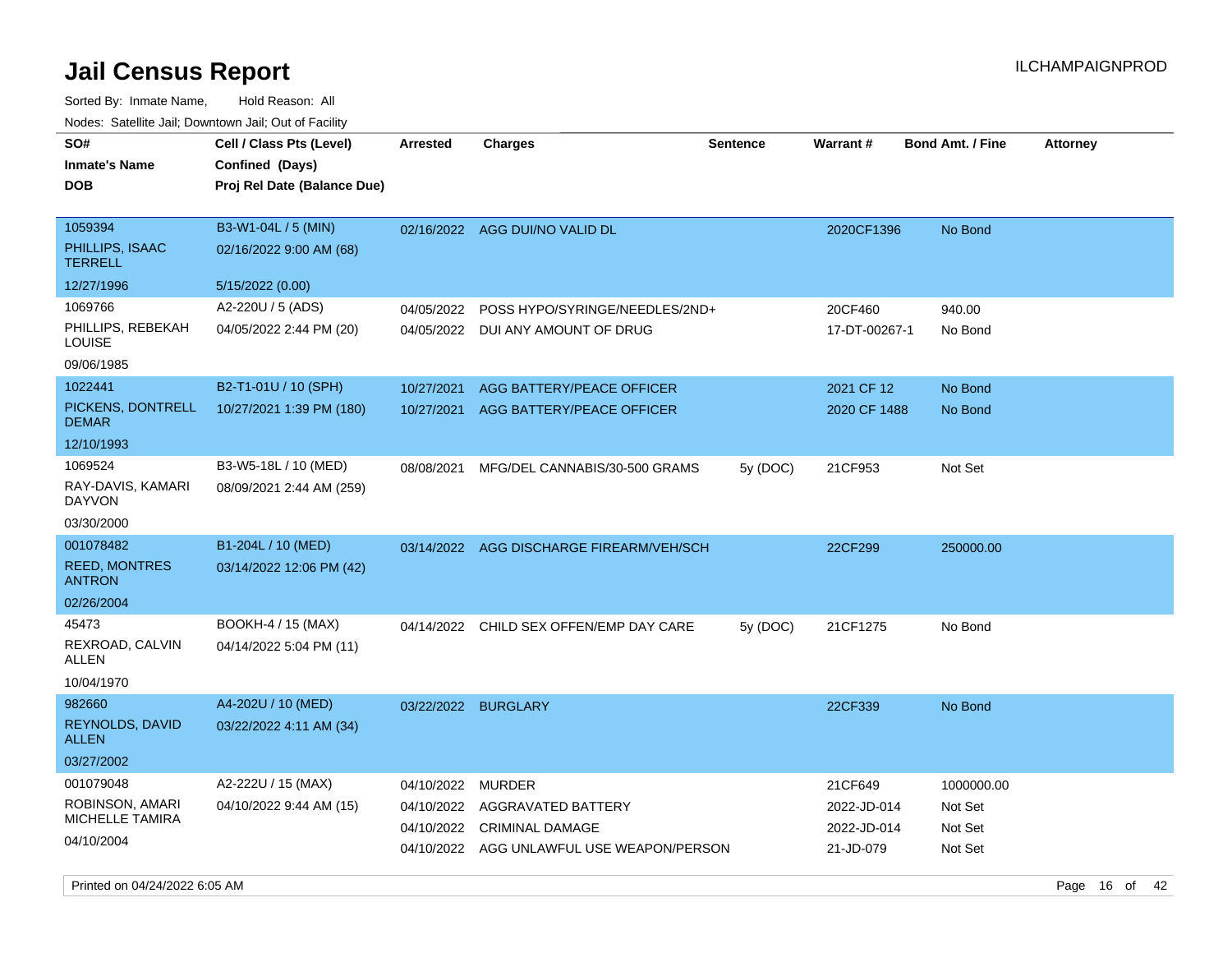Sorted By: Inmate Name, Hold Reason: All Nodes: Satellite Jail; Downtown Jail; Out of Facility

| SO#<br><b>Inmate's Name</b><br><b>DOB</b>  | Cell / Class Pts (Level)<br>Confined (Days)<br>Proj Rel Date (Balance Due) | Arrested   | <b>Charges</b>                            | <b>Sentence</b> | <b>Warrant#</b> | <b>Bond Amt. / Fine</b> | <b>Attorney</b> |
|--------------------------------------------|----------------------------------------------------------------------------|------------|-------------------------------------------|-----------------|-----------------|-------------------------|-----------------|
|                                            |                                                                            |            |                                           |                 |                 |                         |                 |
| 979485                                     | B2-T4-16L / 15 (SPH)                                                       | 03/12/2021 | PRED CRIM SEX ASLT/VICTIM <13             |                 | 21CF282         | Not Set                 |                 |
| RODRIGUEZ, JOSHUA<br><b>ANTHONY</b>        | 03/12/2021 1:57 PM (409)                                                   |            |                                           |                 |                 |                         |                 |
| 04/06/1990                                 |                                                                            |            |                                           |                 |                 |                         |                 |
| 61330                                      | B4-224L / 15 (MAX)                                                         | 12/01/2021 | ARMED HABITUAL CRIMINAL                   |                 | 21CF1473        | Not Set                 |                 |
| RUFFIN, JONATHON<br><b>CECIL</b>           | 12/01/2021 5:34 AM (145)                                                   | 12/01/2021 | PAROLE REVOCATION                         |                 | CH2107545       | No Bond                 |                 |
| 05/10/1984                                 |                                                                            |            |                                           |                 |                 |                         |                 |
| 001077681                                  | B3-W5-17U / 10 (MED)                                                       | 04/08/2022 | CRIM DMG/GOVT PROP/<\$500                 |                 | 22CM101         | <b>Not Set</b>          |                 |
| <b>SALES, ANDREW</b>                       | 04/08/2022 6:03 PM (17)                                                    | 04/11/2022 | ELEC HRSMT/OBSCENE/FORC FEL               |                 | 21CF406         | <b>Not Set</b>          |                 |
| <b>KEVIN</b><br>02/25/1979                 |                                                                            |            | 04/11/2022 AGGRAVATED DOMESTIC BATTERY    |                 | 21CF247         | <b>Not Set</b>          |                 |
| 001079056                                  | B1-205U / 15 (MAX)                                                         |            |                                           |                 |                 |                         |                 |
| SANDERS, JAZONTAE<br>XR.                   | 04/12/2022 8:34 PM (13)                                                    | 04/12/2022 | AGG UNLAWFUL USE OF WEAPON/VEH            |                 | 22CF450         | Not Set                 |                 |
| 03/13/2002                                 |                                                                            |            |                                           |                 |                 |                         |                 |
| 1071161                                    | B4-124L / 15 (MAX)                                                         | 08/18/2021 | DELIVERY OF OR POSSESSION OF W/ INT       |                 | 21CF1008        | No Bond                 |                 |
| <b>SANDERS, MARKELL</b><br>LAMAR           | 08/18/2021 6:18 PM (250)                                                   |            |                                           |                 |                 |                         |                 |
| 02/02/2000                                 |                                                                            |            |                                           |                 |                 |                         |                 |
| 1075386                                    | B4-221U / 15 (MAX)                                                         |            | 04/13/2022 AGG UNLAWFUL USE OF WEAPON/VEH |                 | 2022CF463       | No Bond                 |                 |
| SANDERS, MARQUIS<br><b>JOVON</b>           | 04/13/2022 7:18 PM (12)                                                    |            |                                           |                 |                 |                         |                 |
| 01/19/2002                                 |                                                                            |            |                                           |                 |                 |                         |                 |
| 001078441                                  | <b>BOOKF-3 / 15 (ADS)</b>                                                  | 10/01/2021 | <b>ARMED HABITUAL CRIMINAL</b>            |                 | 21CF1182        | <b>Not Set</b>          |                 |
| <b>SINGLETON, CORRIE</b><br><b>DERRELL</b> | 10/01/2021 12:36 PM (206)                                                  | 12/20/2021 | SPEEDING 26-34 MPH OVER LIMIT             |                 | 2021TR2701      | 1000.00                 |                 |
| 05/07/1983                                 |                                                                            |            |                                           |                 |                 |                         |                 |
| 537723                                     | B4-121U / 10 (MED)                                                         | 04/18/2022 | FELON POSS/USE WEAPON/FIREARM             | 4y (DOC)        |                 | No Bond                 |                 |
| SMITH, COREY ADRIAN 04/18/2022 9:45 AM (7) |                                                                            |            |                                           |                 |                 |                         |                 |

09/01/1987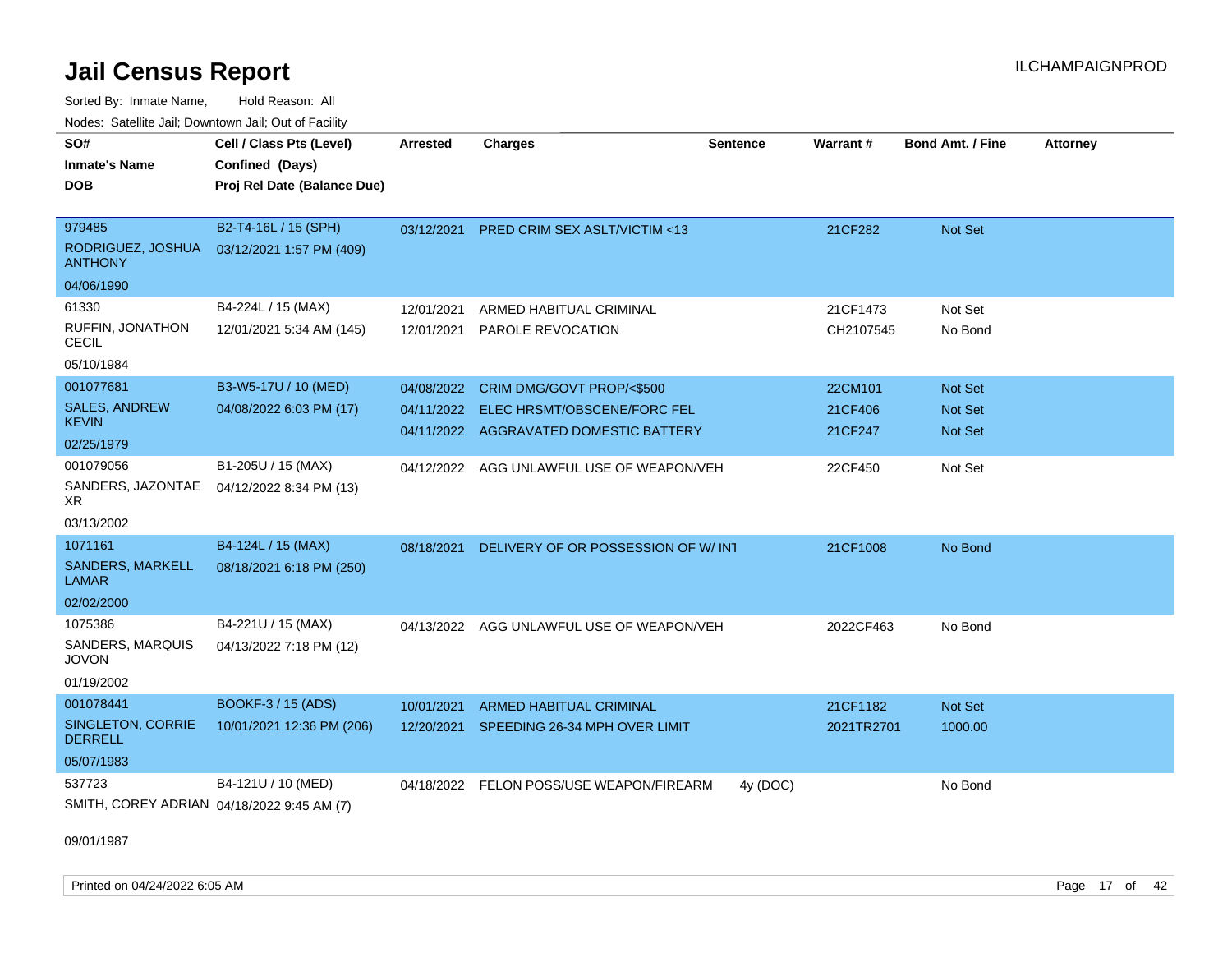| <b>Nouse.</b> Sutcline sail, Downtown sail, Sut of Fability |                                              |                 |                                          |                 |                 |                         |                 |
|-------------------------------------------------------------|----------------------------------------------|-----------------|------------------------------------------|-----------------|-----------------|-------------------------|-----------------|
| SO#                                                         | Cell / Class Pts (Level)                     | <b>Arrested</b> | <b>Charges</b>                           | <b>Sentence</b> | <b>Warrant#</b> | <b>Bond Amt. / Fine</b> | <b>Attorney</b> |
| <b>Inmate's Name</b>                                        | Confined (Days)                              |                 |                                          |                 |                 |                         |                 |
| <b>DOB</b>                                                  | Proj Rel Date (Balance Due)                  |                 |                                          |                 |                 |                         |                 |
|                                                             |                                              |                 |                                          |                 |                 |                         |                 |
| 62924                                                       | B4-226L / 10 (MED)                           |                 | 03/11/2022 FELON POSS/USE WEAPON/FIREARM |                 | 22CF294         | Not Set                 |                 |
| <b>STARKS, JUSTIN</b><br><b>COURTNEY</b>                    | 03/11/2022 2:29 AM (45)                      |                 | 03/11/2022 CRIM DMG TO PROP \$500-10K    |                 | 19CF63          | 3000.00                 |                 |
| 08/12/1984                                                  |                                              |                 |                                          |                 |                 |                         |                 |
| 001077770                                                   | A1-124U / 5 (MIN)                            |                 | 01/06/2022 RESIDENTIAL BURGLARY          |                 | 21CF319         | Not Set                 |                 |
|                                                             | STOFFLE, KELLY ANNE 01/06/2022 3:14 PM (109) |                 |                                          |                 |                 |                         |                 |
|                                                             |                                              |                 |                                          |                 |                 |                         |                 |
| 04/12/1989                                                  |                                              |                 |                                          |                 |                 |                         |                 |
| 38305                                                       | B2-T2-06L / 10 (SPH)                         | 03/18/2020      | <b>CRIMINAL SEXUAL ABUSE</b>             |                 | 20CF-343        | 500000.00               |                 |
| STOVER, JOSH<br><b>ANDREW</b>                               | 03/18/2020 10:24 AM (768)                    |                 |                                          |                 |                 |                         |                 |
| 08/18/1973                                                  |                                              |                 |                                          |                 |                 |                         |                 |
| 001078742                                                   | A1-226L / 5 (MIN)                            | 04/01/2022      | <b>BURGLARY</b>                          |                 | 22CF33          | 10000.00                |                 |
| TAYLOR, ERIKA LYNN                                          | 04/01/2022 10:15 AM (24)                     |                 |                                          |                 |                 |                         |                 |
|                                                             |                                              |                 |                                          |                 |                 |                         |                 |
| 04/09/1996                                                  |                                              |                 |                                          |                 |                 |                         |                 |
| 1066794                                                     | A3-213U / 5 (MIN)                            |                 | 04/15/2022 VIO ORDER/PRIOR VIO OF ORDER  |                 | 2021CF1061      | 150000.00               |                 |
| <b>TAYLOR, STANLEY</b><br><b>JAMES</b>                      | 04/15/2022 9:27 AM (10)                      |                 |                                          |                 |                 |                         |                 |
| 01/05/1994                                                  |                                              |                 |                                          |                 |                 |                         |                 |
| 001079101                                                   | BOOKF-2                                      |                 | 04/24/2022 AGG BATTERY/PUBLIC PLACE      |                 | 2021CF693       | 25000.00                |                 |
| TERRY, TAIONNA<br><b>NICHOLE</b>                            | 04/24/2022 2:03 AM (1)                       |                 |                                          |                 |                 |                         |                 |
| 06/30/1999                                                  |                                              |                 |                                          |                 |                 |                         |                 |
| 32058                                                       | B4-123U / 15 (MAX)                           | 06/14/2021      | <b>AGG DISCH FIREARM</b>                 |                 | 21CF690         | Not Set                 |                 |
| THOMPSON, STEVEN<br><b>ONEAL</b>                            | 06/14/2021 6:44 AM (315)                     |                 |                                          |                 |                 |                         |                 |
| 03/14/1969                                                  |                                              |                 |                                          |                 |                 |                         |                 |
| 001078921                                                   | BOOKH-8 / 15 (MAX)                           |                 | 04/17/2022 DOMESTIC BATTERY              |                 | 2022 DV 59      | Not Set                 |                 |
| TOLBERT, ANTWAN<br><b>LEVELLE</b>                           | 04/17/2022 3:43 AM (8)                       |                 |                                          |                 |                 |                         |                 |
| 03/02/1980                                                  |                                              |                 |                                          |                 |                 |                         |                 |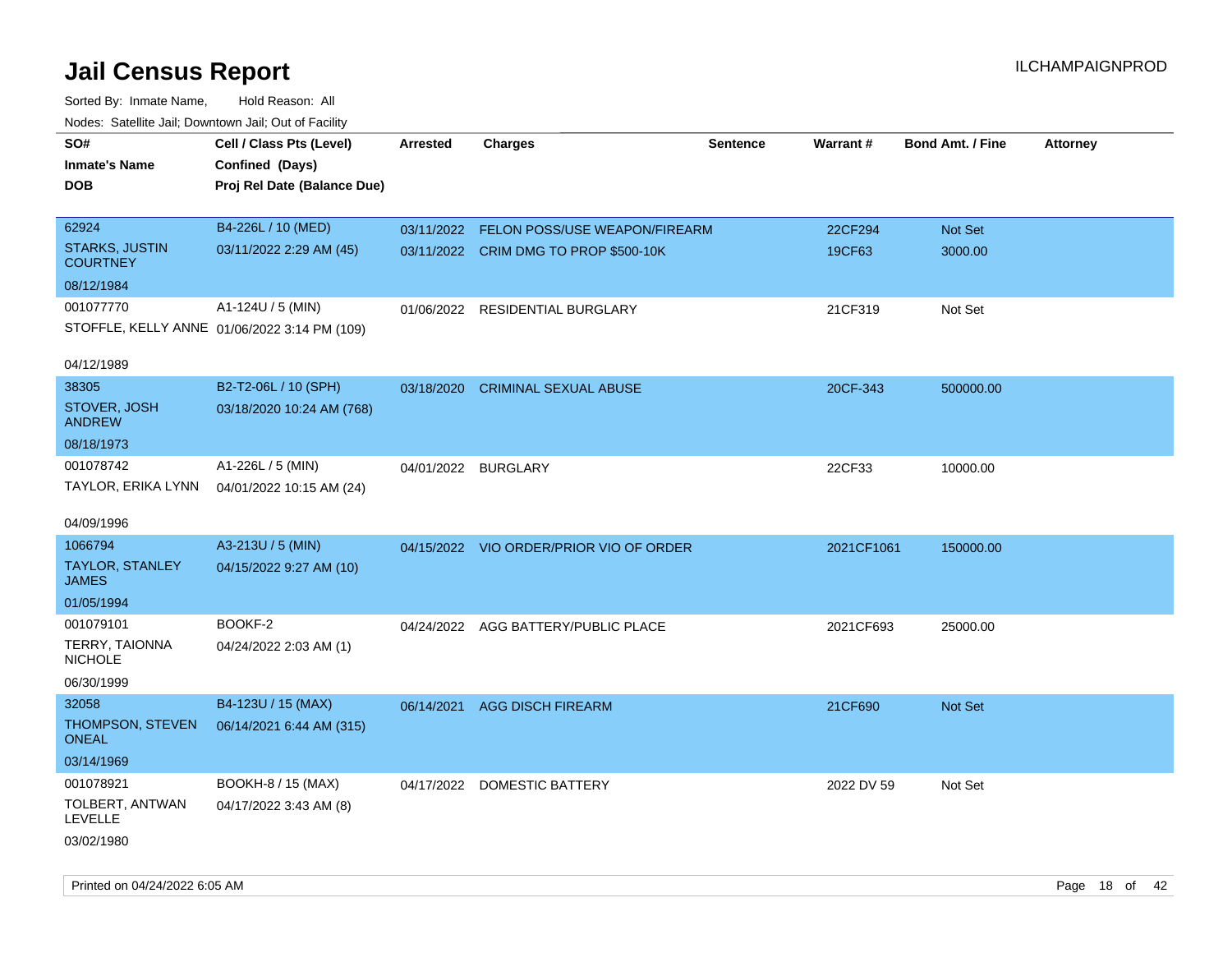| SO#<br><b>Inmate's Name</b><br><b>DOB</b> | Cell / Class Pts (Level)<br>Confined (Days)<br>Proj Rel Date (Balance Due) | <b>Arrested</b>   | <b>Charges</b>                            | <b>Sentence</b> | Warrant#   | <b>Bond Amt. / Fine</b> | <b>Attorney</b> |
|-------------------------------------------|----------------------------------------------------------------------------|-------------------|-------------------------------------------|-----------------|------------|-------------------------|-----------------|
|                                           |                                                                            |                   |                                           |                 |            |                         |                 |
| 001079064                                 | B4-127U / 10 (MED)                                                         |                   | 04/15/2022 AGG UUW/VEHICLE/NO FOID        |                 | 2022CFAWOW | <b>Not Set</b>          |                 |
| <b>TOLBERT, ERIC</b><br><b>LAMONT</b>     | 04/15/2022 6:29 PM (10)                                                    |                   |                                           |                 |            |                         |                 |
| 05/27/1997                                |                                                                            |                   |                                           |                 |            |                         |                 |
| 001078792                                 | B4-122U / 15 (MAX)                                                         | 01/24/2022        | <b>FUGITIVE FROM JUSTICE</b>              |                 | 22CF99     | Not Set                 |                 |
| TRAMBLE, TOM<br><b>MARCUS</b>             | 01/24/2022 10:24 AM (91)                                                   | 01/24/2022        | <b>FUGITIVE FROM JUSTICE</b>              |                 | 22CF100    | Not Set                 |                 |
| 02/28/1985                                |                                                                            |                   | 01/24/2022 ARMED VIOLENCE/CATEGORY I      |                 | 22CF101    | Not Set                 |                 |
| 1076325                                   | B1-201U / 15 (MAX)                                                         | 03/25/2022        | AGG UUW/LOADED/NO FCCA/FOID               |                 | 2020CF742  | 25000.00                |                 |
| <b>TURNER, PRINTISS</b>                   | 03/25/2022 3:15 PM (31)                                                    | 03/25/2022 MURDER |                                           |                 | 2021CF1071 | 1500000.00              |                 |
| VASHAWN-DEMAN,                            |                                                                            | 03/25/2022        | <b>DOMESTIC BATTERY</b>                   |                 | 20CM468    | 1000.00                 |                 |
| 11/10/2001                                |                                                                            | 03/25/2022        | AGG UUW/LOADED/NO FCCA/FOID               |                 | 21CF1520   | 50000.00                |                 |
|                                           |                                                                            |                   | 03/28/2022 FUGITIVE FROM JUSTICE          |                 | 22CF360    | 50000.00                |                 |
| 001079091                                 | BOOKH-7                                                                    | 04/22/2022        | MFG/DEL CANNABIS/>5,000 GRAMS             |                 | 22CFAWOW   | Not Set                 |                 |
| VEACH, ALEXANDER                          | 04/22/2022 1:23 PM (3)                                                     |                   | 04/22/2022 CRIM CONSPIRACY/CANNABIS/1ST   |                 | 22CFAWOW   | Not Set                 |                 |
|                                           |                                                                            |                   |                                           |                 |            |                         |                 |
| 10/23/2000                                |                                                                            |                   |                                           |                 |            |                         |                 |
| 50548                                     | B3-W3-12L / 10 (MED)                                                       |                   | 03/29/2022 AGG UNLAWFUL USE OF WEAPON/VEH |                 | 21CF1067   | No Bond                 |                 |
| <b>VINEYARD, SHORNOR</b><br><b>JAMAL</b>  | 03/29/2022 8:51 AM (27)                                                    |                   |                                           |                 |            |                         |                 |
| 12/14/1979                                | 5/19/2022 (0.00)                                                           |                   |                                           |                 |            |                         |                 |
| 001077992                                 | B4-127L / 15 (MAX)                                                         | 03/31/2022        | ARMED ROBBERY/NO FIREARM                  |                 | 21CF590    | 100000.00               |                 |
| WADE, DONTE<br><b>LAMONT</b>              | 03/31/2022 1:25 PM (25)                                                    |                   |                                           |                 |            |                         |                 |
| 09/05/1986                                |                                                                            |                   |                                           |                 |            |                         |                 |
| 001079004                                 | A4-107U / 15 (MED)                                                         |                   | 04/02/2022 FELON POSS/USE WEAPON/FIREARM  |                 | 22CF391    | No Bond                 |                 |
| <b>WALLS, MICHAEL</b><br><b>DIANSIO</b>   | 04/02/2022 4:16 AM (23)                                                    |                   |                                           |                 |            |                         |                 |
| 06/21/1991                                |                                                                            |                   |                                           |                 |            |                         |                 |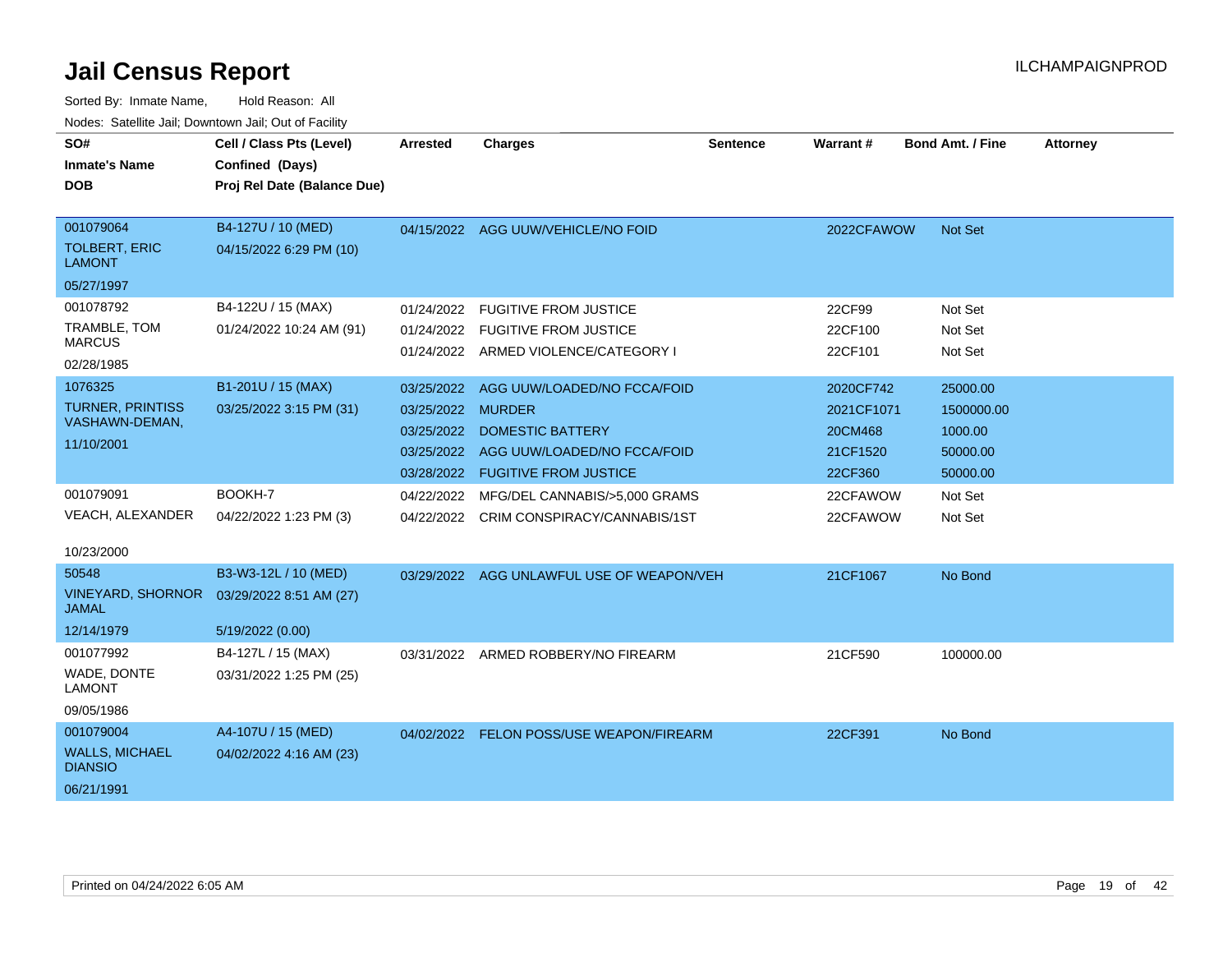Sorted By: Inmate Name, Hold Reason: All

|                                               | Nodes: Satellite Jail; Downtown Jail; Out of Facility |                 |                                                    |                 |                 |                  |                 |
|-----------------------------------------------|-------------------------------------------------------|-----------------|----------------------------------------------------|-----------------|-----------------|------------------|-----------------|
| SO#                                           | Cell / Class Pts (Level)                              | <b>Arrested</b> | <b>Charges</b>                                     | <b>Sentence</b> | <b>Warrant#</b> | Bond Amt. / Fine | <b>Attorney</b> |
| <b>Inmate's Name</b>                          | Confined (Days)                                       |                 |                                                    |                 |                 |                  |                 |
| <b>DOB</b>                                    | Proj Rel Date (Balance Due)                           |                 |                                                    |                 |                 |                  |                 |
|                                               |                                                       |                 |                                                    |                 |                 |                  |                 |
| 1076520                                       | <b>BOOKH-8 / 15 (ADS)</b>                             |                 | 04/20/2022 ARMED VIOLENCE/CATEGORY I               |                 | 22CF485         | Not Set          |                 |
| WARNER-UDUEBOR,<br><b>JAESEN CHI</b>          | 04/20/2022 2:56 PM (5)                                |                 |                                                    |                 |                 |                  |                 |
| 04/11/2001                                    |                                                       |                 |                                                    |                 |                 |                  |                 |
| 1070737                                       | A1-126L / 15 (MAX)                                    | 10/14/2021      | AGG KIDNAPG/<13/INTEL DISABL                       | (DHS)           | 2020CF418       | 250000.00        |                 |
| <b>WASHINGTON,</b><br><b>JASTINA VIRGINIA</b> | 10/14/2021 12:02 PM (193)                             |                 |                                                    |                 |                 |                  |                 |
| 04/11/2000                                    |                                                       |                 |                                                    |                 |                 |                  |                 |
| 1067610                                       | A4-202L / 15 (MAX)                                    |                 | 04/12/2022 HOME INVASION/DANGEROUS WEAPON 9y (DOC) |                 | 21CF591         | Not Set          |                 |
| <b>WASHINGTON,</b><br><b>MARCEDELL PIERRE</b> | 04/12/2022 5:06 PM (13)                               |                 |                                                    |                 |                 |                  |                 |
| 09/13/1996                                    |                                                       |                 |                                                    |                 |                 |                  |                 |
| 977140                                        | B1-203L / 10 (MED)                                    | 10/24/2021      | ARMED HABITUAL CRIMINAL                            |                 | 21CF1289        | Not Set          |                 |
| WEBSTER, DERRIAL<br><b>DEVON</b>              | 10/24/2021 2:46 AM (183)                              |                 |                                                    |                 |                 |                  |                 |
| 01/14/1990                                    |                                                       |                 |                                                    |                 |                 |                  |                 |
| 001078328                                     | B1-105L / 15 (MAX)                                    | 08/30/2021      | FELON POSS/USE WEAPON/FIREARM                      |                 | 21CF1045        | Not Set          |                 |
| <b>WHITE, JUSTIN</b><br><b>STEVEN</b>         | 08/30/2021 10:48 AM (238)                             |                 |                                                    |                 |                 |                  |                 |
| 10/25/1995                                    |                                                       |                 |                                                    |                 |                 |                  |                 |
| 638552                                        | B2-T2-08L / 5 (SPH)                                   | 10/07/2021      | CHILD PORNOGRAPHY/PHOTOGRAPH                       |                 | 2021CF1207      | No Bond          |                 |
| WILLIAMS, MICHAEL<br><b>JAMES</b>             | 10/07/2021 12:20 PM (200)                             |                 |                                                    |                 |                 |                  |                 |
| 03/29/1964                                    |                                                       |                 |                                                    |                 |                 |                  |                 |
| 1066370                                       | B1-101L / 15 (MAX)                                    | 07/28/2021      | ARMED VIOLENCE/CATEGORY III                        |                 | 2021 CF 882     | Not Set          |                 |
| <b>WILLIAMS, REONTE</b><br><b>REMIR</b>       | 07/28/2021 5:40 AM (271)                              |                 |                                                    |                 |                 |                  |                 |
| 05/14/1999                                    |                                                       |                 |                                                    |                 |                 |                  |                 |
| 001079013                                     | A3-112U / 10 (ADS)                                    | 04/03/2022      | DOMESTIC BATTERY                                   |                 | 22DV50          | Not Set          |                 |
| <b>WILLIAMS, TRAVIS</b><br><b>CENTRELL</b>    | 04/03/2022 7:49 AM (22)                               |                 |                                                    |                 |                 |                  |                 |
| 07/23/1984                                    |                                                       |                 |                                                    |                 |                 |                  |                 |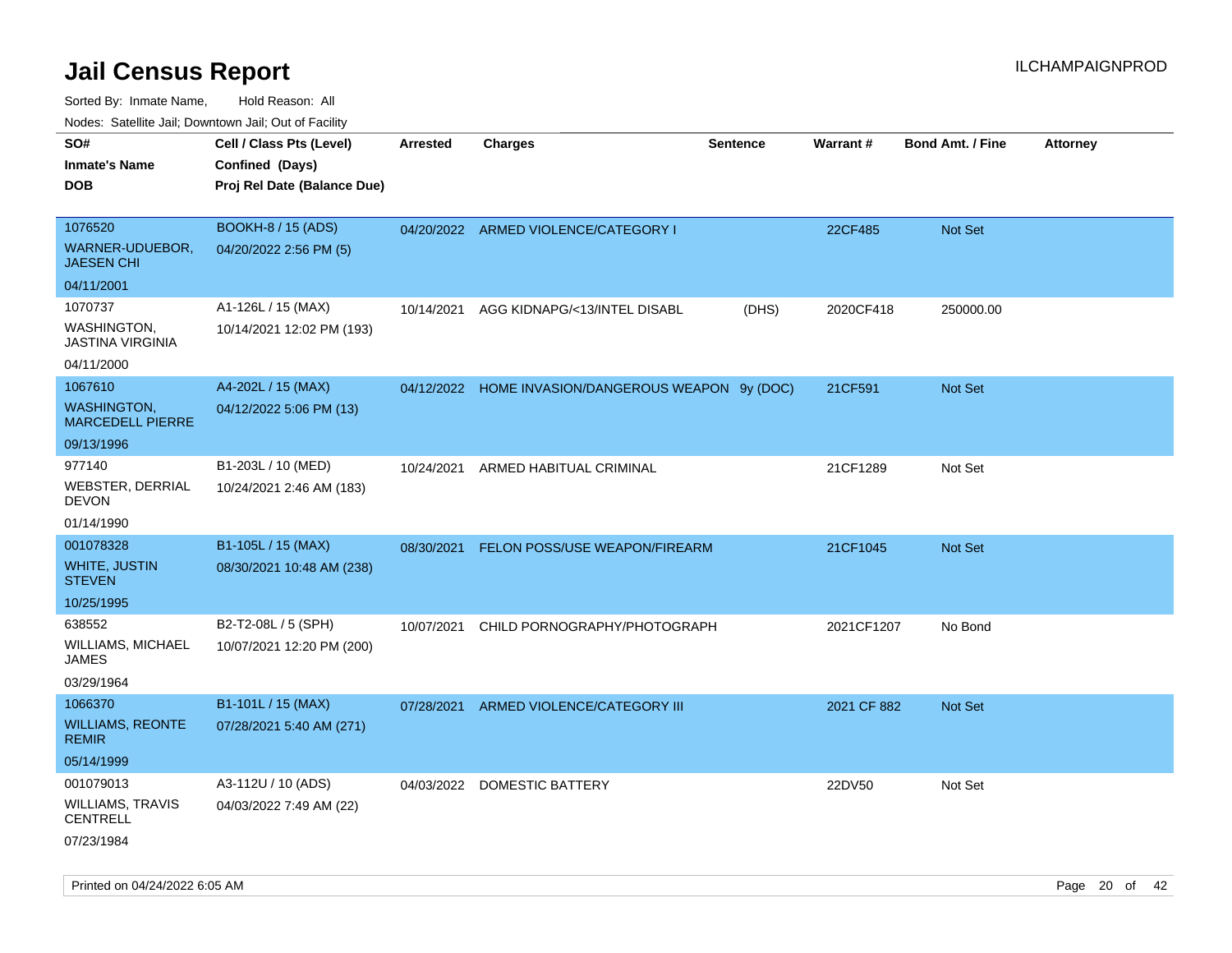| SO#<br><b>Inmate's Name</b><br><b>DOB</b> | Cell / Class Pts (Level)<br>Confined (Days)<br>Proj Rel Date (Balance Due) | Arrested          | <b>Charges</b>                           | <b>Sentence</b> | Warrant# | <b>Bond Amt. / Fine</b> | <b>Attorney</b> |
|-------------------------------------------|----------------------------------------------------------------------------|-------------------|------------------------------------------|-----------------|----------|-------------------------|-----------------|
| 1051953                                   | A2-221L / 10 (MED)                                                         | 02/02/2022        | DOMESTIC BATTERY/OTHER PRIOR             |                 | 22CF144  | Not Set                 |                 |
| <b>WINSTON, ALYSSIA</b><br><b>LETEECE</b> | 02/02/2022 4:29 AM (82)                                                    | 03/28/2022        | AGG ROBBERY/INDICATE ARM W/FIR           |                 | 22CF353  | Not Set                 |                 |
| 03/17/1996                                |                                                                            |                   |                                          |                 |          |                         |                 |
| 001077731<br>YOUNG, AARON<br>BLAKE        | B1-206L / 15 (MAX)<br>04/12/2022 12:53 PM (13)                             |                   | 04/12/2022 ATTEMPT (FIRST DEGREE MURDER) |                 | 22CF428  | 1500000.00              |                 |
| 03/04/2000                                |                                                                            |                   |                                          |                 |          |                         |                 |
| <b>Total Satellite Jail: 156</b>          |                                                                            | <b>Males: 133</b> | Females: 23<br>Unknown: 0                |                 |          |                         |                 |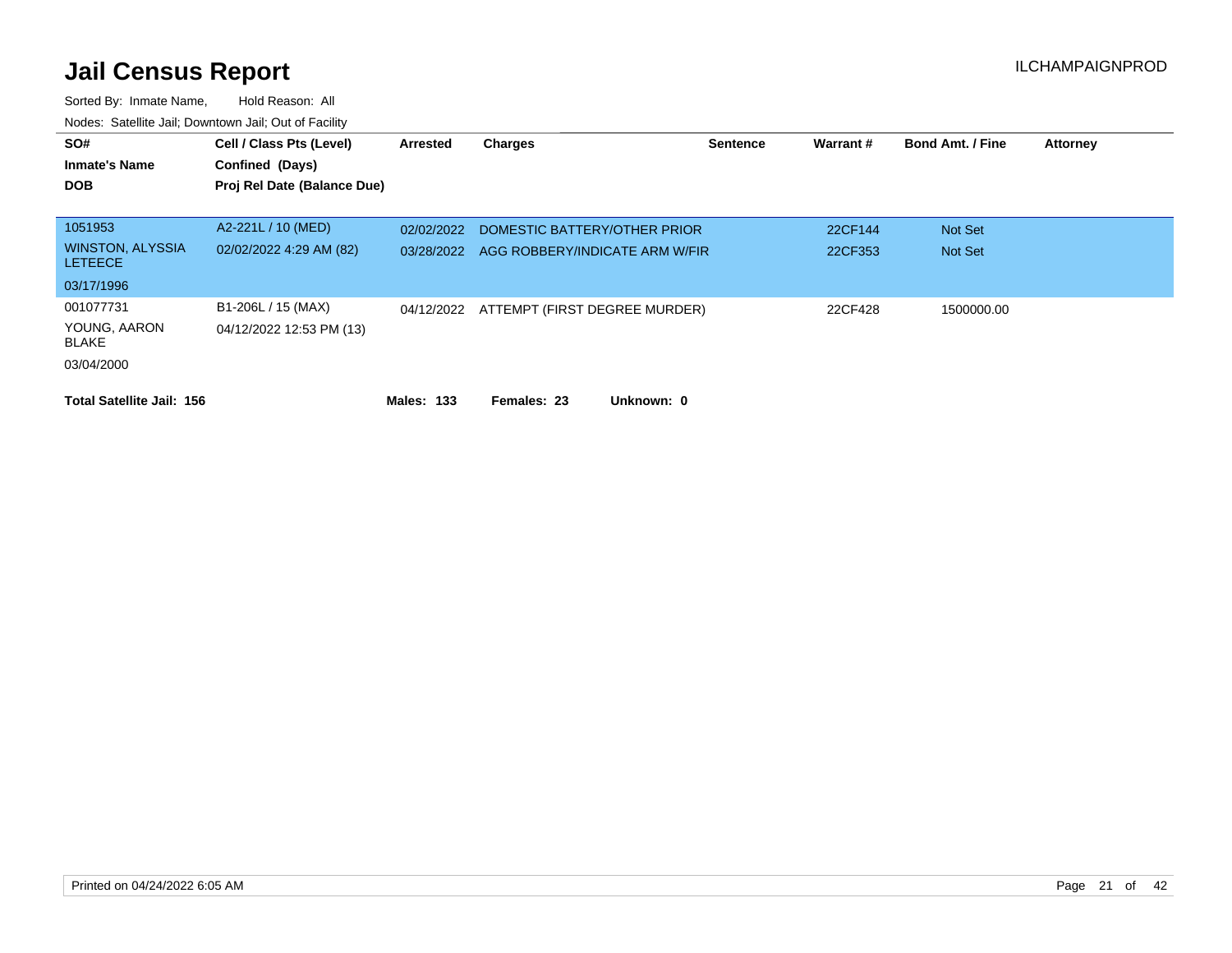| <b>Downtown Jail</b>                             |                             |                 |                                     |                 |                 |                         |                 |
|--------------------------------------------------|-----------------------------|-----------------|-------------------------------------|-----------------|-----------------|-------------------------|-----------------|
| SO#                                              | Cell / Class Pts (Level)    | <b>Arrested</b> | <b>Charges</b>                      | <b>Sentence</b> | <b>Warrant#</b> | <b>Bond Amt. / Fine</b> | <b>Attorney</b> |
| <b>Inmate's Name</b>                             | Confined (Days)             |                 |                                     |                 |                 |                         |                 |
| <b>DOB</b>                                       | Proj Rel Date (Balance Due) |                 |                                     |                 |                 |                         |                 |
|                                                  |                             |                 |                                     |                 |                 |                         |                 |
| 983810                                           | F5U / 15 (MAX)              | 12/14/2021      | <b>ARMED HABITUAL CRIMINAL</b>      |                 | 21CF1526        | <b>Not Set</b>          |                 |
| AKINS, KEVIN IVAN                                | 12/14/2021 5:34 PM (132)    |                 |                                     |                 |                 |                         |                 |
| 09/23/1990                                       |                             |                 |                                     |                 |                 |                         |                 |
| 952871                                           | G3U / 5 (MIN)               |                 | 03/13/2022 METH DELIVERY/5<15 GRAMS |                 | 22CF300         | No Bond                 |                 |
| AUTEBERRY, JOSHUA<br><b>DAVID</b>                | 03/13/2022 7:24 PM (43)     |                 |                                     |                 |                 |                         |                 |
| 12/28/1984                                       |                             |                 |                                     |                 |                 |                         |                 |
| 001078218                                        | D1 / 5 (ADS)                | 03/23/2022      | <b>CRIMINAL TRESPASS TO LAND</b>    |                 | 21CM340         | 1000.00                 |                 |
| <b>BAKER, REED ALLEN</b>                         | 03/23/2022 6:55 PM (33)     | 03/23/2022      | <b>DISORDERLY CONDUCT</b>           |                 | 20OV0267        | 1000.00                 |                 |
|                                                  |                             | 03/24/2022      | <b>RETAIL THEFT</b>                 |                 | 20CM658         | 5000.00                 |                 |
| 07/28/1981                                       |                             |                 |                                     |                 |                 |                         |                 |
| 001077899                                        | G7U / 5 (MIN)               | 03/20/2022      | <b>BURGLARY</b>                     |                 | 21CF593         | 20000.00                |                 |
| BARKSDALE, RAY<br><b>SHAWN</b>                   | 03/20/2022 2:40 PM (36)     | 03/20/2022      | POSSESSION OF METH/5<15 GRAMS       |                 | 21CF655         | 20000.00                |                 |
|                                                  |                             | 03/20/2022      | POSS STOLEN VEHICLE                 |                 | 21CF505         | 20000.00                |                 |
| 10/31/1990                                       |                             |                 |                                     |                 |                 |                         |                 |
| 517915                                           | C2L / 5 (MIN)               | 08/03/2021      | <b>BURGLARY</b>                     |                 | 21CF289         | 20000.00                |                 |
| <b>BOXLEY, CHARLES</b><br><b>OMAR</b>            | 08/03/2021 2:18 PM (265)    | 08/03/2021      | <b>BURGLARY</b>                     |                 | 21CF679         | 20000.00                |                 |
| 01/10/1985                                       |                             | 08/03/2021      | FORGERY/ISSUE/DELIVER DOCUMENT      |                 |                 | No Bond                 |                 |
| 47897                                            | E1U / 15 (ADS)              | 01/19/2022      | PAROLE REVOCATION                   |                 | VA2201139       | No Bond                 |                 |
| BRANAMAN.                                        | 01/19/2022 9:21 PM (96)     | 01/19/2022      | <b>VIOLATE ORDER PROTECTION</b>     |                 | 22CF85          | Not Set                 |                 |
| <b>CLIFFORD EARL</b>                             |                             | 01/19/2022      | DRVG REVOKED/2+/PERS INJ/DEATH      |                 | 22CF84          | Not Set                 |                 |
| 03/09/1975                                       |                             | 02/08/2022      | DRIVE REVOKED/RECK HOMIC/3          |                 | 21CF1280        | Not Set                 |                 |
|                                                  |                             | 02/08/2022      | DRIVING ON REVOKED LICENSE          |                 | 21TR8305        | Not Set                 |                 |
| 1027929                                          | F6L / 15 (MAX)              | 12/18/2021      | HOME INVASION/CAUSE INJURY          |                 | 21CF1560        | No Bond                 |                 |
| <b>BROUGHTON, MARK</b><br><b>ANTHONY, Junior</b> | 12/18/2021 2:55 AM (128)    |                 |                                     |                 |                 |                         |                 |
| 02/15/1990                                       |                             |                 |                                     |                 |                 |                         |                 |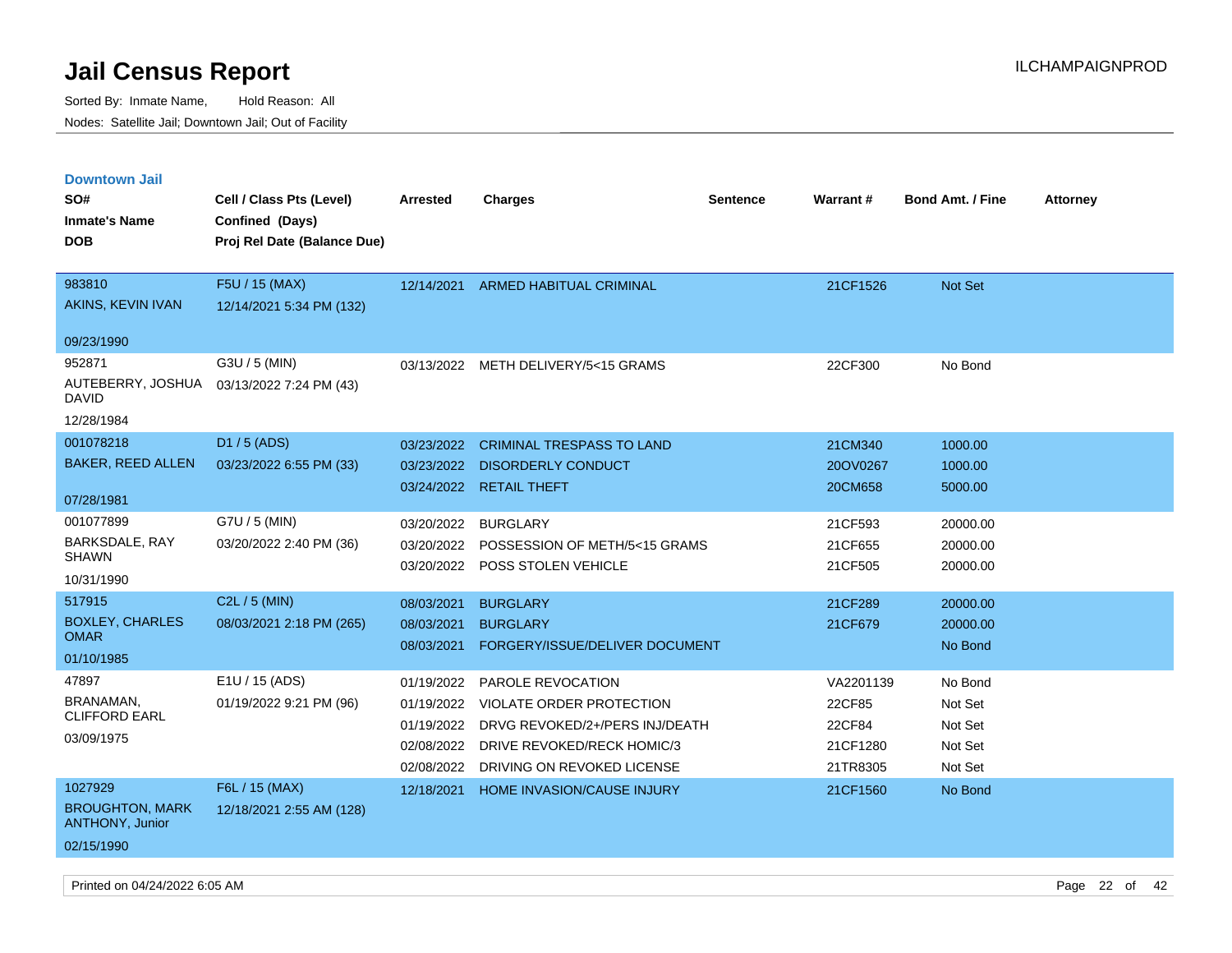| roaco. Oatomto dan, Downtown dan, Oat or Fability |                                              |                 |                                           |                 |            |                         |                 |
|---------------------------------------------------|----------------------------------------------|-----------------|-------------------------------------------|-----------------|------------|-------------------------|-----------------|
| SO#                                               | Cell / Class Pts (Level)                     | <b>Arrested</b> | <b>Charges</b>                            | <b>Sentence</b> | Warrant#   | <b>Bond Amt. / Fine</b> | <b>Attorney</b> |
| <b>Inmate's Name</b>                              | Confined (Days)                              |                 |                                           |                 |            |                         |                 |
| <b>DOB</b>                                        | Proj Rel Date (Balance Due)                  |                 |                                           |                 |            |                         |                 |
|                                                   |                                              |                 |                                           |                 |            |                         |                 |
| 1067476                                           | F7U / 10 (MED)                               | 11/13/2021      | AGG DOMESTIC BATTERY/STRANGLE             |                 | 20CF575    | 5000.00                 |                 |
| <b>BROWN, JAMES</b><br><b>BRONELL</b>             | 11/13/2021 2:35 AM (163)                     | 11/13/2021      | <b>RESIDENTIAL BURGLARY</b>               |                 | 21CF385    | 25000.00                |                 |
| 01/08/1996                                        |                                              |                 |                                           |                 |            |                         |                 |
| 995432                                            | H5L / 10 (ADS)                               | 12/20/2021      | FAIL TO RPT WKLY/NO FIXED ADDR            |                 | 21CF1559   | Not Set                 |                 |
| BROWN, JAVON<br><b>SHANTEZ</b>                    | 12/20/2021 2:06 AM (126)                     |                 |                                           |                 |            |                         |                 |
| 10/14/1991                                        |                                              |                 |                                           |                 |            |                         |                 |
| 001078900                                         | J7L / 15 (ADS)                               |                 | 03/02/2022 MURDER/INTENT TO KILL/INJURE   |                 | 22CF252    | Not Set                 |                 |
| <b>BYRD, ANDREW</b><br><b>DARNELL</b>             | 03/02/2022 11:59 PM (54)                     |                 |                                           |                 |            |                         |                 |
| 12/30/2003                                        |                                              |                 |                                           |                 |            |                         |                 |
| 001077954                                         | F9L / 10 (MED)                               | 12/21/2021      | RESIDENTIAL BURGLARY                      |                 | 21CF1570   | Not Set                 |                 |
|                                                   | CALKINS, STEVEN RAY 12/21/2021 6:35 AM (125) |                 |                                           |                 |            |                         |                 |
|                                                   |                                              |                 |                                           |                 |            |                         |                 |
| 01/01/1992                                        |                                              |                 |                                           |                 |            |                         |                 |
| 001078092                                         | H2U / 10 (ADS)                               | 12/27/2021      | AGG BATTERY/PUBLIC PLACE                  |                 | 2021CF1042 | 5000.00                 |                 |
| <b>WILLIAM</b>                                    | CHOUNARD, STANLEY 12/27/2021 10:47 PM (119)  |                 |                                           |                 |            |                         |                 |
| 06/25/1986                                        |                                              |                 |                                           |                 |            |                         |                 |
| 56241                                             | E6L / 5 (MIN)                                | 01/13/2022      | VIOLATE ORDER/PRIOR DOM BTRY              |                 | 22CF59     | Not Set                 |                 |
| CLARK, DAMON<br><b>GILLMORE</b>                   | 01/13/2022 4:36 AM (102)                     |                 | 04/04/2022 CIVIL FTA WARRANT              |                 | 2007D200   | 100000.00               |                 |
| 12/21/1976                                        |                                              |                 |                                           |                 |            |                         |                 |
| 001078838                                         | D <sub>2</sub> / 15 (ADS)                    |                 | 02/12/2022 PRED CRIM SEX ASLT/BODILY HARM |                 | 21CF30     | 150000.00               |                 |
| <b>CLAYTON, KAREEM</b><br><b>JAMAL</b>            | 02/12/2022 8:55 AM (72)                      |                 |                                           |                 |            |                         |                 |
| 02/03/1974                                        |                                              |                 |                                           |                 |            |                         |                 |
| 1075361                                           | $15/5$ (ADS)                                 | 04/16/2021      | <b>BURGLARY</b>                           |                 | 21CF414    | Not Set                 |                 |
| COWART, TORREY<br>BENJAMEN, Junior                | 04/16/2021 9:17 PM (374)                     |                 |                                           |                 |            |                         |                 |
| 11/22/1987                                        |                                              |                 |                                           |                 |            |                         |                 |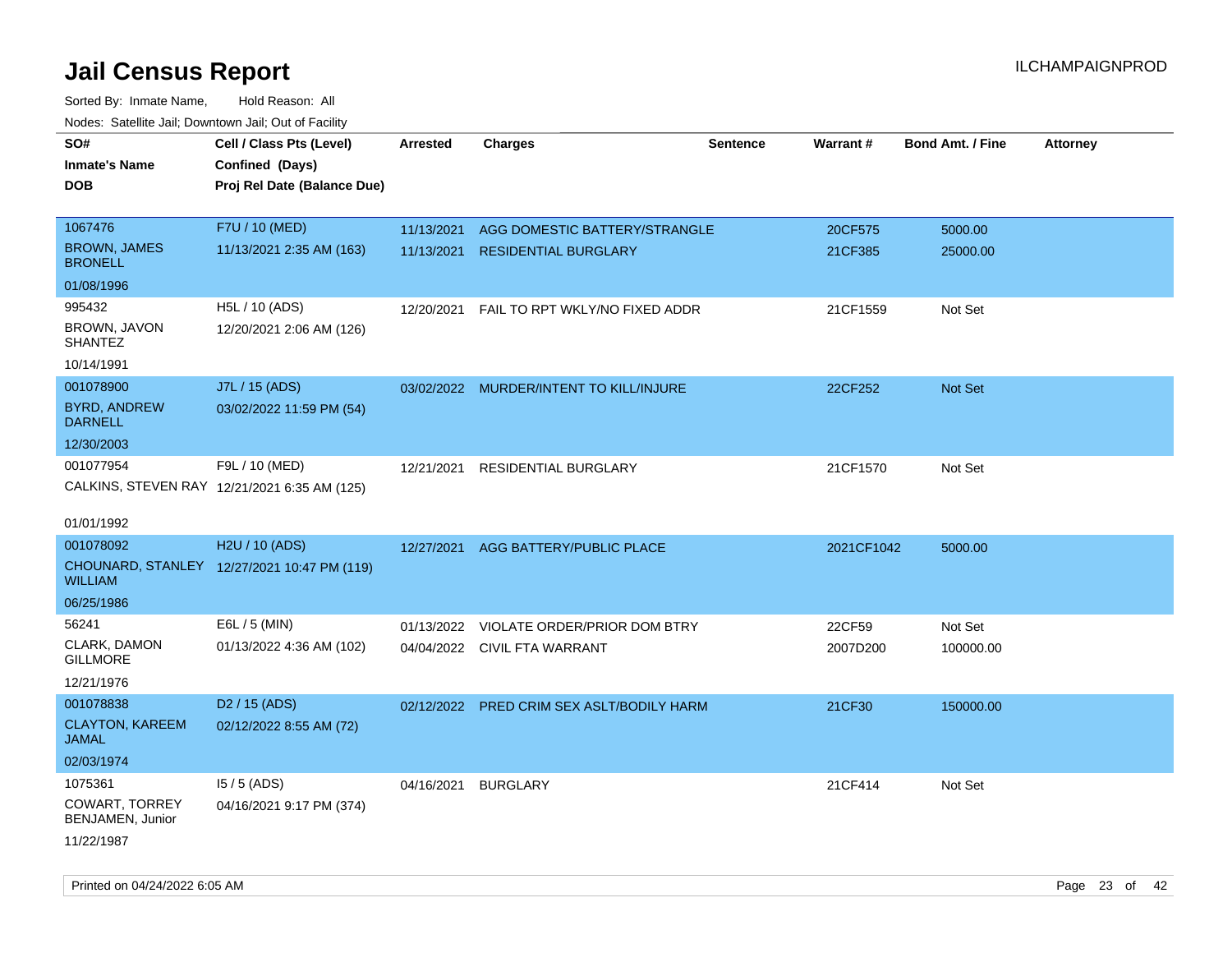| rouco. Calcillo Jali, Downtown Jali, Out of Facility              |                                                                            |                                 |                                                                 |                 |                          |                                  |                 |
|-------------------------------------------------------------------|----------------------------------------------------------------------------|---------------------------------|-----------------------------------------------------------------|-----------------|--------------------------|----------------------------------|-----------------|
| SO#<br>Inmate's Name<br><b>DOB</b>                                | Cell / Class Pts (Level)<br>Confined (Days)<br>Proj Rel Date (Balance Due) | <b>Arrested</b>                 | <b>Charges</b>                                                  | <b>Sentence</b> | Warrant#                 | <b>Bond Amt. / Fine</b>          | <b>Attorney</b> |
| 1074319<br><b>CRAIG, DAVUCCI</b><br><b>DAVION</b>                 | C7L / 15 (SPH)<br>10/12/2021 11:36 AM (195)                                | 10/12/2021<br>10/14/2021 MURDER | AGGRAVATED CRUELTY TO ANIMALS                                   |                 | 21CF1238<br>21CF1239     | Not Set<br><b>Not Set</b>        |                 |
| 08/02/2001                                                        |                                                                            |                                 |                                                                 |                 |                          |                                  |                 |
| 001077214<br>DAVIS-MURDOCK,<br><b>ERION VASSHAD</b><br>06/22/1998 | F8L / 15 (MAX)<br>12/21/2021 10:13 AM (125)                                | 12/20/2021                      | <b>MURDER</b>                                                   |                 | 21CF1572                 | Not Set                          |                 |
| 001078223<br>DIEGO-MATEO,<br><b>JOAQUIN</b><br>01/23/2002         | G6L / 5 (MIN)<br>11/09/2021 10:52 PM (167)                                 | 11/09/2021                      | AGG DUI/NO VALID DL                                             |                 | 21CF1382                 | <b>Not Set</b>                   |                 |
| 571307<br>DOMINGO-<br>CASTANEDA,<br>09/29/1989                    | J3L / 15 (ADS)<br>09/14/2020 11:19 PM (588)                                | 09/14/2020<br>09/14/2020        | CRIM SEXUAL ABUSE/CONSENT<br>PRED CRIM SEX ASLT/VICTIM <13      |                 | 2020CF1026<br>2020CF1025 | Not Set<br>Not Set               |                 |
| 527379<br>DRAKE, MARCELL<br>DEON<br>04/20/1987                    | D6 / 15 (ADS)<br>10/25/2021 5:05 PM (182)                                  | 10/25/2021<br>10/27/2021        | <b>ARMED HABITUAL CRIMINAL</b><br>AGG DOMESTIC BATTERY/STRANGLE |                 | 21CF1297<br>21CF1245     | <b>Not Set</b><br><b>Not Set</b> |                 |
| 959292<br>DUNCAN, COREYON<br><b>ANTHONY</b><br>01/17/1989         | K1 / 15 (ADS)<br>04/01/2021 8:46 PM (389)                                  | 04/01/2021<br>12/17/2021        | ATTEMPT (FIRST DEGREE MURDER)<br>MURDER                         |                 | 2020CF565<br>21CF1542    | 2000000.00<br>Not Set            |                 |
| 1053207<br>FAUST, JAQUAVEON<br>LAVELL<br>07/25/1996               | K3 / 15 (SPH)<br>06/06/2019 2:24 PM (1,054)                                | 06/06/2019                      | MURDER/INTENT TO KILL/INJURE                                    |                 | 2019-CF849               | 2000000.00                       |                 |
| 527081<br>FERGUSON,<br>CHRISTOPHER<br>12/21/1981                  | F9U / 10 (MED)<br>09/06/2021 1:18 PM (231)                                 | 09/06/2021                      | ARSON/REAL/PERSONAL PROP>\$150                                  |                 | 2021 CF 797              | 25000.00                         |                 |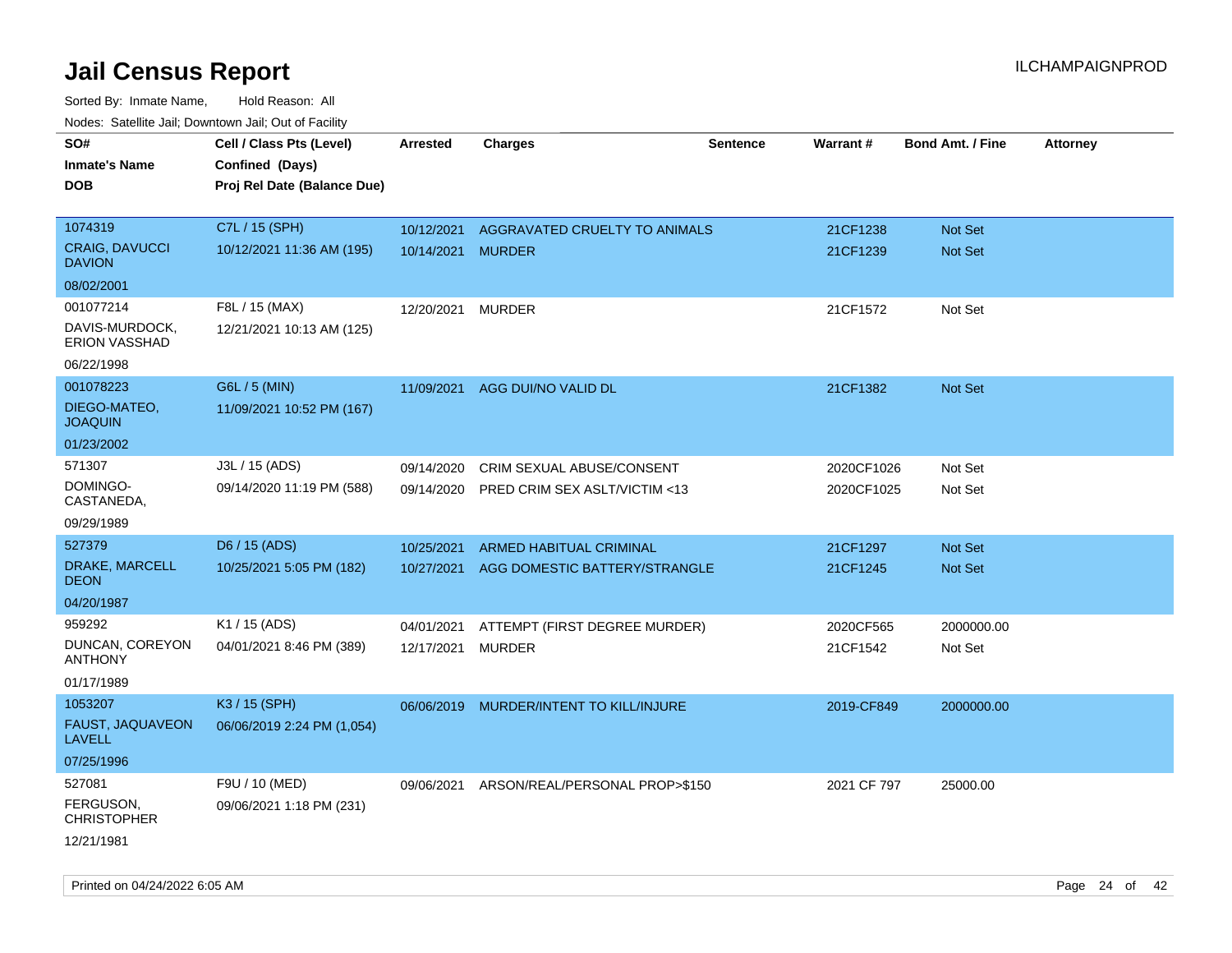|                                        | Nodes: Satellite Jali, Downtown Jali, Out of Facility |                  |                                           |                 |          |                         |                 |
|----------------------------------------|-------------------------------------------------------|------------------|-------------------------------------------|-----------------|----------|-------------------------|-----------------|
| SO#                                    | Cell / Class Pts (Level)                              | <b>Arrested</b>  | <b>Charges</b>                            | <b>Sentence</b> | Warrant# | <b>Bond Amt. / Fine</b> | <b>Attorney</b> |
| <b>Inmate's Name</b>                   | Confined (Days)                                       |                  |                                           |                 |          |                         |                 |
| <b>DOB</b>                             | Proj Rel Date (Balance Due)                           |                  |                                           |                 |          |                         |                 |
|                                        |                                                       |                  |                                           |                 |          |                         |                 |
| 524764                                 | G3L / 5 (MIN)                                         | 09/18/2021       | METH DELIVERY/15<100 GRAMS                |                 | 21CF627  | 50000.00                |                 |
| <b>FISCUS, ROBERT</b><br><b>LOWELL</b> | 09/18/2021 10:50 AM (219)                             |                  |                                           |                 |          |                         |                 |
| 02/17/1986                             |                                                       |                  |                                           |                 |          |                         |                 |
| 1068917                                | I2 / 5 (ADS)                                          | 08/11/2021       | VIO ORDER/PRIOR VIO OF ORDER              |                 | 21CF965  | Not Set                 |                 |
| GARCIA, JUAN<br>CARLOS                 | 08/11/2021 9:24 PM (257)                              |                  |                                           |                 |          |                         |                 |
| 10/21/1997                             |                                                       |                  |                                           |                 |          |                         |                 |
| 32913                                  | I1 / 15 (ADS)                                         | 12/03/2021       | <b>PRED CRIM SEX ASLT/VICTIM &lt;13</b>   |                 | 21CF1481 | <b>Not Set</b>          |                 |
| GROB, WARREN A,<br>Junior              | 12/03/2021 4:24 PM (143)                              |                  |                                           |                 |          |                         |                 |
| 12/07/1950                             |                                                       |                  |                                           |                 |          |                         |                 |
| 001078871                              | G9U / 5 (ADS)                                         | 02/22/2022       | RESIDENTIAL BURGLARY                      |                 | 2020JD14 | No Bond                 |                 |
| <b>HARRIS, MARTELL</b>                 | 02/22/2022 3:44 PM (62)                               | 02/22/2022       | INDIRECT CRIMINAL CONTEMPT                |                 | 2020CC9  | 20000.00                |                 |
| <b>TE'SHAWN</b>                        |                                                       |                  | 02/22/2022 ESCAPE/VIOLATE ELEC MONITORING |                 | 22CF316  | 150000.00               |                 |
| 07/02/2003                             |                                                       |                  |                                           |                 |          |                         |                 |
| 001078868                              | C6L / 5 (ADS)                                         |                  | 02/24/2022 STALKING/CAUSE FEAR FOR SAFETY |                 | 22CF227  | 150000.00               |                 |
| HARRIS-MINER,<br><b>NICHOLAS</b>       | 02/24/2022 3:56 PM (60)                               |                  |                                           |                 |          |                         |                 |
| 07/08/1998                             |                                                       |                  |                                           |                 |          |                         |                 |
| 1073611                                | G4L / 5 (MIN)                                         | 02/09/2021       | DELIVERY OF OR POSSESSION OF W/INT        |                 | 21CF160  | Not Set                 |                 |
| HAYES, CAMERON<br><b>TAYLOR MALEEK</b> | 02/09/2021 3:10 PM (440)                              | 02/09/2021       | MFG 15>100 GR ECSTASY/ANALOG              |                 | 21CF121  | 500000.00               |                 |
| 08/10/1998                             |                                                       |                  |                                           |                 |          |                         |                 |
| 987949                                 | B1 / 10 (SPH)                                         | 03/29/2022       | <b>FELON POSS/FIREARM</b>                 |                 | 22CF365  | Not Set                 |                 |
| HOLT, TERRELL<br><b>VALENTINO</b>      | 03/29/2022 12:53 AM (27)                              |                  | 03/29/2022 FUGITIVE FROM JUSTICE          |                 | 22CF364  | Not Set                 |                 |
| 02/17/1991                             |                                                       |                  |                                           |                 |          |                         |                 |
| 518711                                 | G5L / 5 (MIN)                                         | 01/30/2022 THEFT |                                           |                 | 22CF133  | Not Set                 |                 |
| <b>INGERSON, LUCUS</b><br><b>JAMES</b> | 01/30/2022 4:57 PM (85)                               |                  |                                           |                 |          |                         |                 |
| 09/16/1979                             |                                                       |                  |                                           |                 |          |                         |                 |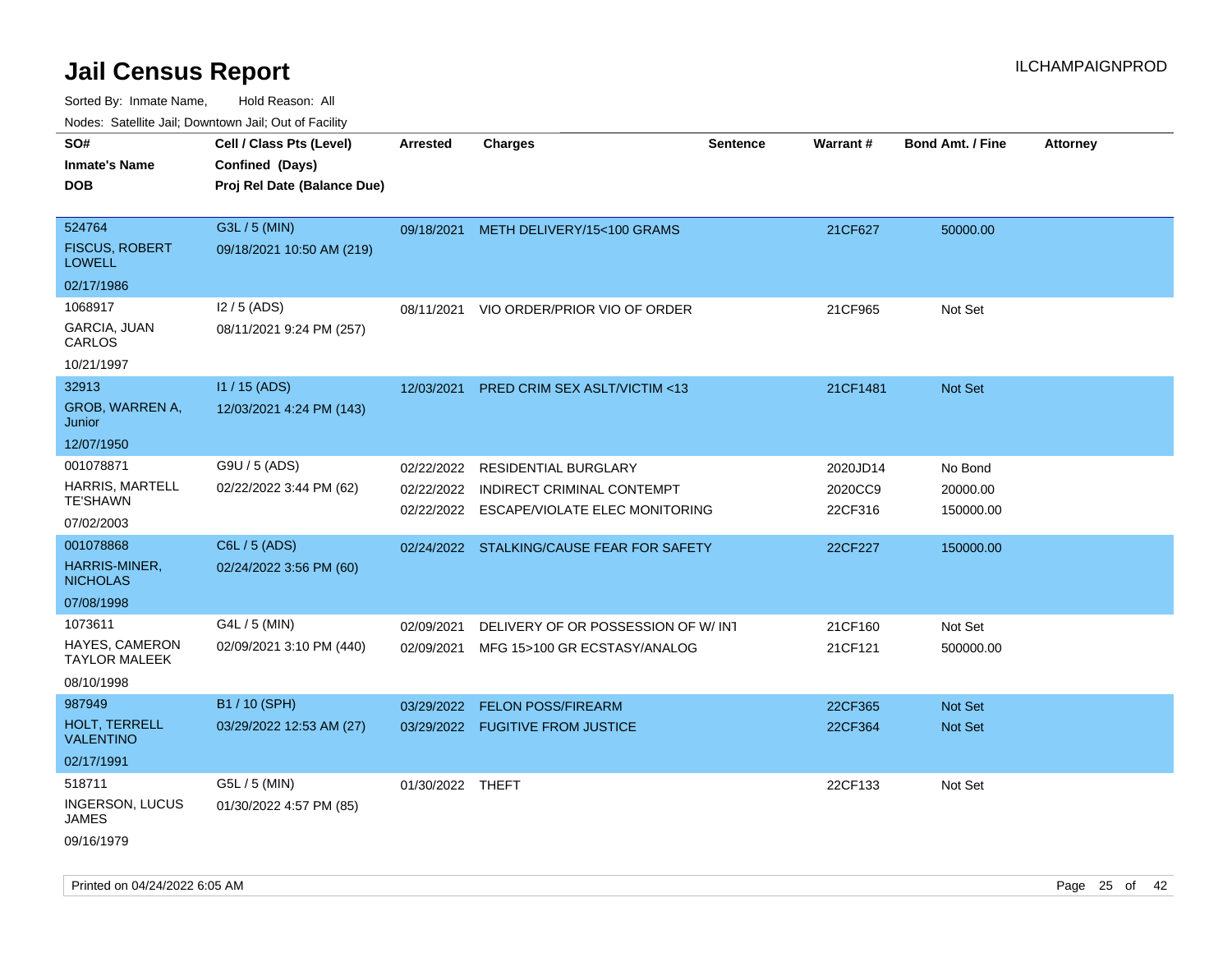Sorted By: Inmate Name, Hold Reason: All Nodes: Satellite Jail; Downtown Jail; Out of Facility

| SO#<br><b>Inmate's Name</b><br><b>DOB</b><br>001078766<br><b>JOHNSON, IYONZI</b> | Cell / Class Pts (Level)<br>Confined (Days)<br>Proj Rel Date (Balance Due)<br>$13/5$ (ADS)<br>02/08/2022 11:56 AM (76) | <b>Arrested</b><br>02/08/2022<br>02/08/2022          | <b>Charges</b><br><b>AGGRAVATED BATTERY</b><br><b>BURGLARY</b>                                     | <b>Sentence</b>        | Warrant#<br>22CF160<br>22CF63            | <b>Bond Amt. / Fine</b><br>Not Set<br>3000.00                 | <b>Attorney</b> |
|----------------------------------------------------------------------------------|------------------------------------------------------------------------------------------------------------------------|------------------------------------------------------|----------------------------------------------------------------------------------------------------|------------------------|------------------------------------------|---------------------------------------------------------------|-----------------|
| 07/16/1994                                                                       |                                                                                                                        |                                                      |                                                                                                    |                        |                                          |                                                               |                 |
| 1073894<br>JOKICH, ANTON VEGO                                                    | $H4L / 5$ (ADS)<br>04/07/2022 5:40 PM (18)                                                                             | 04/07/2022                                           | PROBATION VIOLATION                                                                                |                        | 2021CF920                                | Not Set                                                       |                 |
| 05/30/1969                                                                       |                                                                                                                        |                                                      |                                                                                                    |                        |                                          |                                                               |                 |
| 1068501<br>KING, JULIUS<br><b>EMANUEL</b><br>04/08/1985                          | C8L / 5 (ADS)<br>02/07/2022 7:06 PM (77)                                                                               | 02/07/2022<br>03/29/2022                             | VIO ORDER/NOTICE/PRIOR VIO O/P<br><b>RESIST/OBSTRUCT WITH INJURY</b>                               | 18m (DOC)<br>18m (DOC) | 22CF156<br>2021CF926                     | No Bond<br>No Bond                                            |                 |
| 001078818<br>KINSEL, EVERAL<br>MICHAEL WILLIAM<br>10/16/1985                     | D3 / 10 (MED)<br>02/04/2022 7:37 PM (80)                                                                               | 02/04/2022                                           | DOMESTIC BATTERY/OTHER PRIOR                                                                       |                        | 22CF148                                  | Not Set                                                       |                 |
| 527447<br>KIRKWOOD, TYLER<br><b>JAMES</b><br>10/04/1985                          | J1L / 10 (ADS)<br>02/22/2022 10:47 AM (62)                                                                             | 02/22/2022<br>02/22/2022<br>02/23/2022<br>04/05/2022 | <b>BURGLARY</b><br>AGG BATTERY/GREAT BODILY HARM<br><b>BURGLARY</b><br><b>RESIDENTIAL BURGLARY</b> |                        | 22CF224<br>22CF223<br>22CF152<br>22CF383 | Not Set<br><b>Not Set</b><br><b>Not Set</b><br><b>Not Set</b> |                 |
| 001077710<br>LANGE, DEVONTAE<br>AND'RE<br>03/05/1994                             | G2L / 5 (MIN)<br>03/31/2022 2:21 PM (25)                                                                               | 03/31/2022                                           | AGG DOMESTIC BATTERY/STRANGLE<br>03/31/2022 AGG BATTERY/PUBLIC PLACE                               |                        | 21CF212<br>21CF279                       | No Bond<br>No Bond                                            |                 |
| 29681<br>LENOIR, JOHN<br><b>CHRISTOPHER</b><br>04/20/1966                        | J2L / 15 (ADS)<br>07/14/2020 12:51 PM (650)                                                                            | 07/14/2020                                           | PREDATORY CRIMINAL SEX ASSLT/CHILE                                                                 |                        | 20CF-781                                 | 250000.00                                                     |                 |
| 001078797<br>LEVIN, DANIEL DAVID                                                 | 14 / 10 (ADS)<br>01/26/2022 3:00 PM (89)                                                                               |                                                      | 01/26/2022 VIO STALKING NO CONTACT ORDER                                                           |                        | 22CM31                                   | Not Set                                                       |                 |

08/08/1984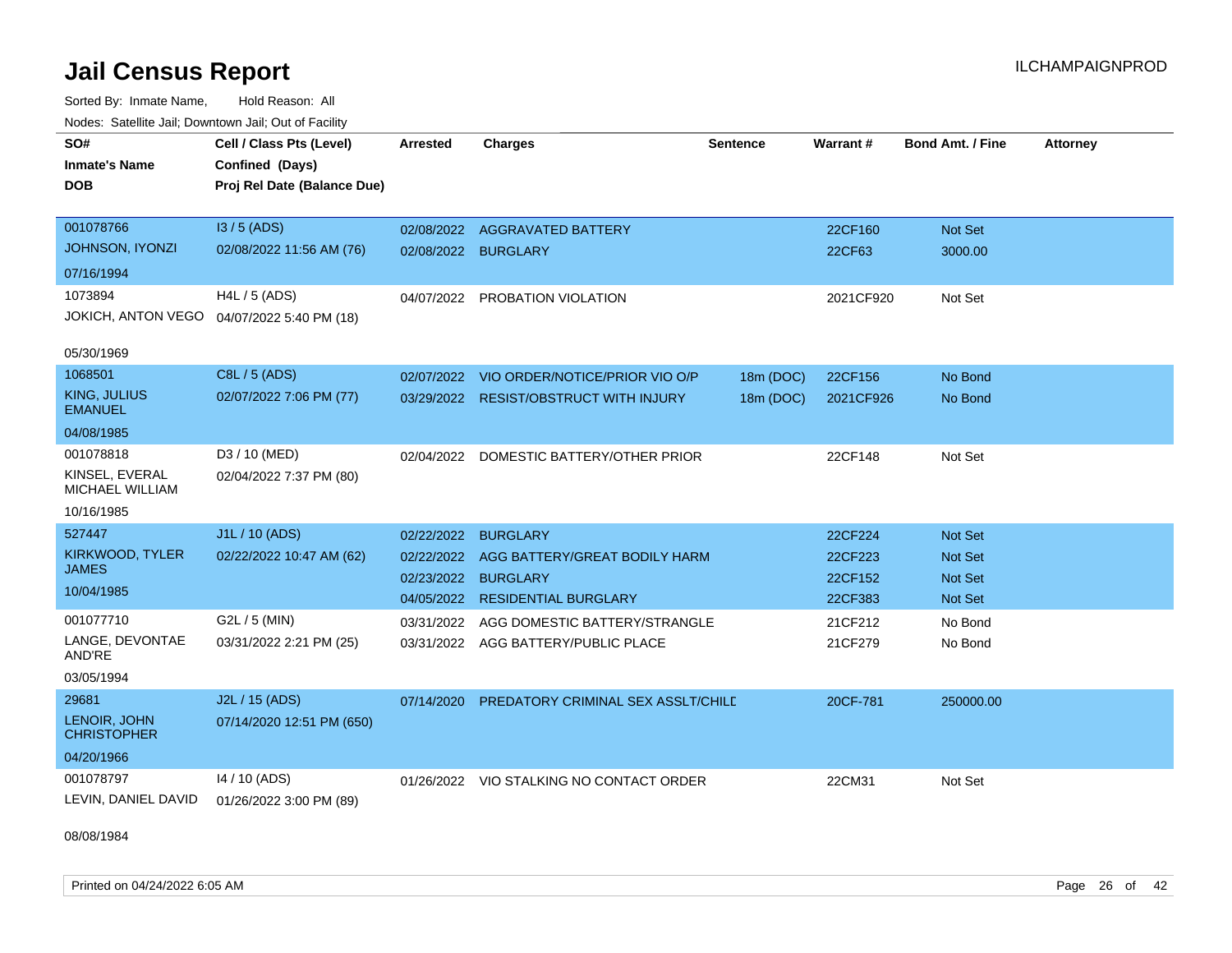Sorted By: Inmate Name, Hold Reason: All Nodes: Satellite Jail; Downtown Jail; Out of Facility

| roaco. Calcinio dan, Domntonn dan, Out or Fability |                                             |                      |                                         |                 |             |                         |                 |
|----------------------------------------------------|---------------------------------------------|----------------------|-----------------------------------------|-----------------|-------------|-------------------------|-----------------|
| SO#                                                | Cell / Class Pts (Level)                    | <b>Arrested</b>      | Charges                                 | <b>Sentence</b> | Warrant#    | <b>Bond Amt. / Fine</b> | <b>Attorney</b> |
| <b>Inmate's Name</b>                               | Confined (Days)                             |                      |                                         |                 |             |                         |                 |
| <b>DOB</b>                                         | Proj Rel Date (Balance Due)                 |                      |                                         |                 |             |                         |                 |
|                                                    |                                             |                      |                                         |                 |             |                         |                 |
| 1005717                                            | G9L / 5 (MIN)                               | 03/31/2022 AGG DUI/3 |                                         |                 | 22CF372     | 100000.00               |                 |
| LEWIS, ORLANDO<br><b>DESHONE</b>                   | 03/31/2022 1:56 PM (25)                     | 03/31/2022 AGG DUI/3 |                                         |                 | 22CF373     | 100000.00               |                 |
| 01/31/1987                                         |                                             |                      |                                         |                 |             |                         |                 |
| 001078924                                          | C3L / 10 (MED)                              | 03/09/2022           | DOMESTIC BATTERY/OTHER PRIOR            |                 | 22CF289     | Not Set                 |                 |
| LIVINGSTON, MASON<br><b>RICHARD</b>                | 03/09/2022 4:13 AM (47)                     |                      | 03/09/2022 WARRANT OUT OF COUNTY        |                 | 2019 CM 230 | 5000.00                 |                 |
| 08/23/1988                                         |                                             |                      |                                         |                 |             |                         |                 |
| 001078320                                          | E2L / 5 (ADS)                               | 04/03/2022           | <b>BURGLARY</b>                         |                 | 22CF395     | Not Set                 |                 |
| <b>MARSH, PAUL</b><br><b>OLUFUNMILAYO</b>          | 04/03/2022 8:37 PM (22)                     |                      | 04/03/2022 BURGLARY                     |                 | 22CF396     | Not Set                 |                 |
| 07/13/1994                                         |                                             |                      |                                         |                 |             |                         |                 |
| 1063030                                            | D4 / 15 (ADS)                               | 12/20/2021           | <b>MURDER</b>                           |                 | 21CF1571    | Not Set                 |                 |
|                                                    | MASON, RYAN ONEIAL 12/21/2021 9:30 AM (125) | 12/22/2021           | <b>PAROLE REVOCATION</b>                |                 | CH2107979   | Not Set                 |                 |
|                                                    |                                             |                      |                                         |                 |             |                         |                 |
| 02/22/1991                                         |                                             |                      |                                         |                 |             |                         |                 |
| 1076591                                            | G8U / 5 (MIN)                               | 02/22/2022           | DELIVERY OF OR POSSESSION OF W/ INT     |                 | 20CF961     | 500000.00               |                 |
| MATTHEWS,<br><b>CHRISTIAN ANTHONY</b>              | 02/22/2022 7:42 PM (62)                     |                      | 02/23/2022 MAIL FRAUD                   |                 | 2:21CR173   | No Bond                 |                 |
| 03/15/1989                                         |                                             |                      |                                         |                 |             |                         |                 |
| 40235                                              | $G1L / 5$ (MIN)                             | 10/04/2021           | AGG DUI/4                               |                 | 2021CF1145  | 35000.00                |                 |
| MERRIWEATHER,<br><b>MARCUS TODD</b>                | 10/04/2021 4:41 PM (203)                    |                      |                                         |                 |             |                         |                 |
| 11/28/1967                                         |                                             |                      |                                         |                 |             |                         |                 |
| 1040273                                            | E5U / 15 (ADS)                              | 09/30/2021           | <b>PRED CRIM SEX ASLT/VICTIM &lt;13</b> |                 | 21CF329     | 500000.00               |                 |
| METCALFE, LANELL<br>JARON                          | 09/30/2021 11:32 PM (207)                   |                      |                                         |                 |             |                         |                 |
| 09/22/1988                                         |                                             |                      |                                         |                 |             |                         |                 |
| 1075635                                            | K <sub>2</sub> / 10 (ADS)                   | 05/11/2021           | AGG DISCHARGE FIREARM/OCC VEH           |                 | 21CF538     | Not Set                 |                 |
| MILES, DEVLON VON,                                 | 05/11/2021 10:39 PM (349)                   | 05/11/2021           | MFG/DEL CANNABIS/30-500 GRAMS           |                 | 20CF1402    | 100000.00               |                 |
| Junior                                             |                                             | 02/23/2022 MURDER    |                                         |                 | 22CF219     | Not Set                 |                 |
| 11/04/2000                                         |                                             |                      |                                         |                 |             |                         |                 |

Printed on 04/24/2022 6:05 AM Page 27 of 42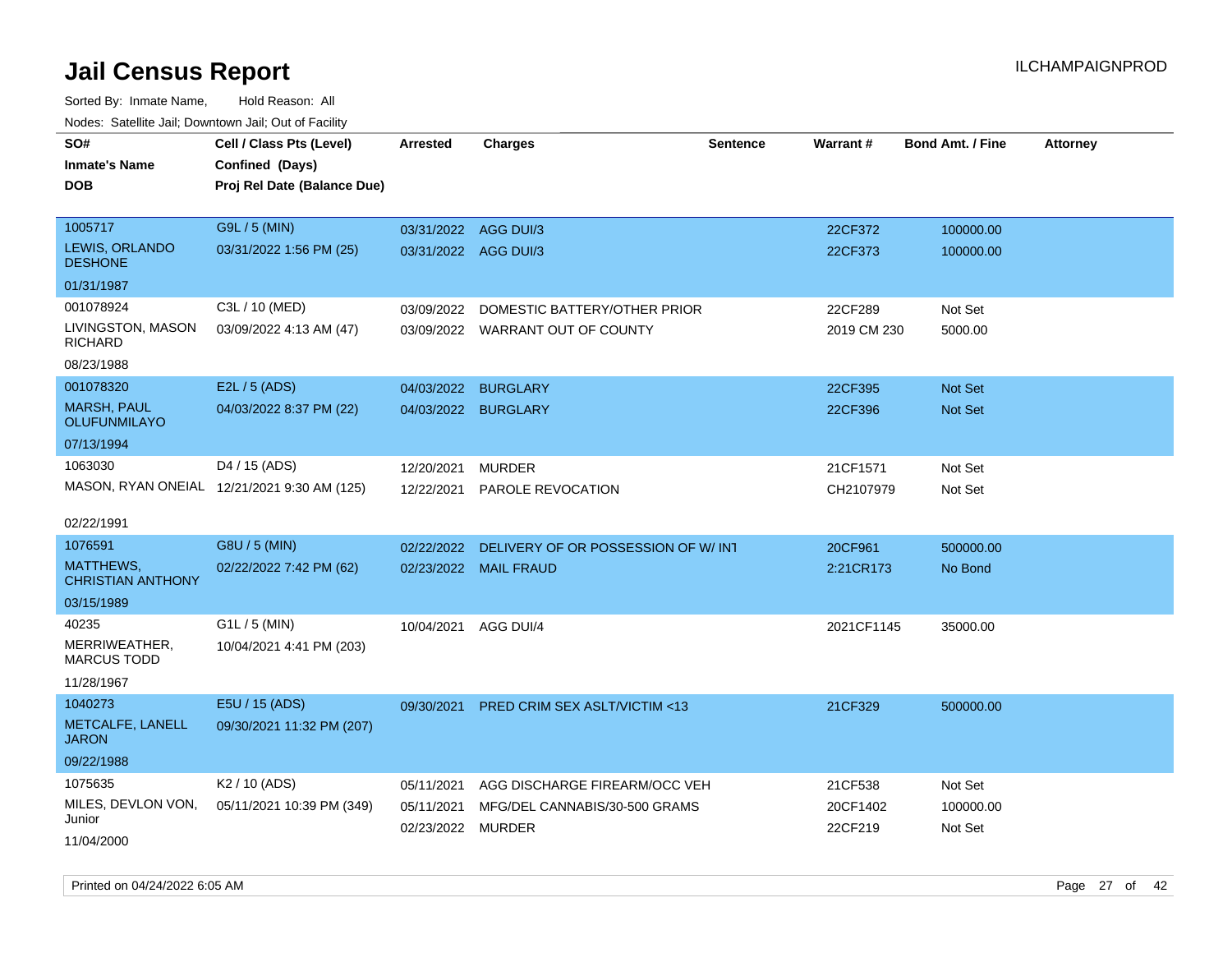| Nodes. Salenne Jan, Downlown Jan, Out of Facility |                             |                      |                                                         |                 |             |                         |                 |
|---------------------------------------------------|-----------------------------|----------------------|---------------------------------------------------------|-----------------|-------------|-------------------------|-----------------|
| SO#                                               | Cell / Class Pts (Level)    | Arrested             | <b>Charges</b>                                          | <b>Sentence</b> | Warrant#    | <b>Bond Amt. / Fine</b> | <b>Attorney</b> |
| <b>Inmate's Name</b>                              | Confined (Days)             |                      |                                                         |                 |             |                         |                 |
| <b>DOB</b>                                        | Proj Rel Date (Balance Due) |                      |                                                         |                 |             |                         |                 |
|                                                   |                             |                      |                                                         |                 |             |                         |                 |
| 1042168                                           | G5U / 5 (MIN)               | 02/26/2022 AGG DUI/4 |                                                         |                 | 22CF238     | <b>Not Set</b>          |                 |
| MONTALVO, ANTONIO                                 | 02/26/2022 6:14 AM (58)     |                      |                                                         |                 |             |                         |                 |
|                                                   |                             |                      |                                                         |                 |             |                         |                 |
| 05/03/1976                                        |                             |                      |                                                         |                 |             |                         |                 |
| 001078993                                         | J5L / 10 (ADS)              |                      | 03/29/2022 AGG ASLT PEACE OFF/FIRE/ER WRK               |                 | 22CM87      | Not Set                 |                 |
| MURPHY, JUSTIN RAY                                | 03/29/2022 6:40 PM (27)     |                      |                                                         |                 |             |                         |                 |
|                                                   |                             |                      |                                                         |                 |             |                         |                 |
| 03/12/1997                                        |                             |                      |                                                         |                 |             |                         |                 |
| 1067146                                           | G4U / 5 (MIN)               |                      | 03/23/2022 LEAVING SCENE-ACCIDENT/DEATH/INJUF 13y (DOC) |                 | 2020CF1197  | No Bond                 |                 |
| <b>OMALLEY, ROBERT</b><br><b>FRED</b>             | 03/23/2022 5:10 PM (33)     |                      |                                                         |                 |             |                         |                 |
| 04/30/1979                                        |                             |                      |                                                         |                 |             |                         |                 |
| 001078357                                         | A2L / 15 (SPH)              | 09/17/2021           | ARMED ROBBERY/ARMED W/FIREARM                           |                 | 22-CF-7     | 500000.00               |                 |
| PETTIGREW, CAREY                                  | 09/17/2021 9:56 AM (220)    | 09/17/2021           | ARMED ROBBERY/ARMED W/FIREARM                           |                 | 21CF1230    | Not Set                 |                 |
| CORNITRIAS DEOBLO                                 |                             | 09/17/2021           | ARMED ROBBERY/ARMED W/FIREARM                           |                 | 21CF1128    | Not Set                 |                 |
| 08/31/1986                                        |                             | 09/17/2021           | ARMED ROBBERY/ARMED W/FIREARM                           |                 | 21CF1129    | Not Set                 |                 |
| 1008308                                           | F2L / 10 (MED)              | 01/30/2022 ASSAULT   |                                                         |                 | 19CM364     | 4000.00                 |                 |
| PETTIGREW, MARIO                                  | 01/30/2022 6:15 AM (85)     |                      | 01/30/2022 AGG BTRY/GREAT BOD HARM/60+                  |                 | 22CF131     | No Bond                 |                 |
| <b>TRAVINIO</b>                                   |                             |                      |                                                         |                 |             |                         |                 |
| 08/11/1992                                        |                             |                      |                                                         |                 |             |                         |                 |
| 1059512                                           | C1U / 10 (MED)              | 04/12/2022           | <b>DOMESTIC BATTERY</b>                                 | 2y (DOC)        | 2019-CF-589 | Not Set                 |                 |
| PHILLIPS, LAMAR                                   | 04/12/2022 5:15 PM (13)     | 04/12/2022           | RESIST/OBSTRUCT WITH INJURY                             |                 | 22CF451     | Not Set                 |                 |
| <b>DESHAWN</b>                                    |                             |                      |                                                         |                 |             |                         |                 |
| 04/02/1996                                        |                             |                      |                                                         |                 |             |                         |                 |
| 1070610                                           | J6L / 10 (ADS)              | 03/03/2022           | AGG BATTERY/PUBLIC PLACE                                |                 | 21CF930     | <b>Not Set</b>          |                 |
| PHILLIS, AARON<br><b>MONTRELL</b>                 | 03/03/2022 2:49 PM (53)     |                      | 03/03/2022 AGG BATTERY/GREAT BODILY HARM                |                 | 21CF482     | 5000.00                 |                 |
| 03/26/1999                                        |                             |                      |                                                         |                 |             |                         |                 |
| 1015033                                           | F4L / 10 (MED)              | 03/05/2022           | POSSESSION OF STOLEN FIREARM                            |                 | 21CF1172    | 500000.00               |                 |
| PICKENS, DANTE<br><b>DEVON</b>                    | 03/05/2022 4:01 AM (51)     |                      | 03/05/2022 POSS AMT CON SUB EXCEPT(A)/(D)               |                 | 20CF109     | 20000.00                |                 |
| 01/05/1993                                        |                             |                      |                                                         |                 |             |                         |                 |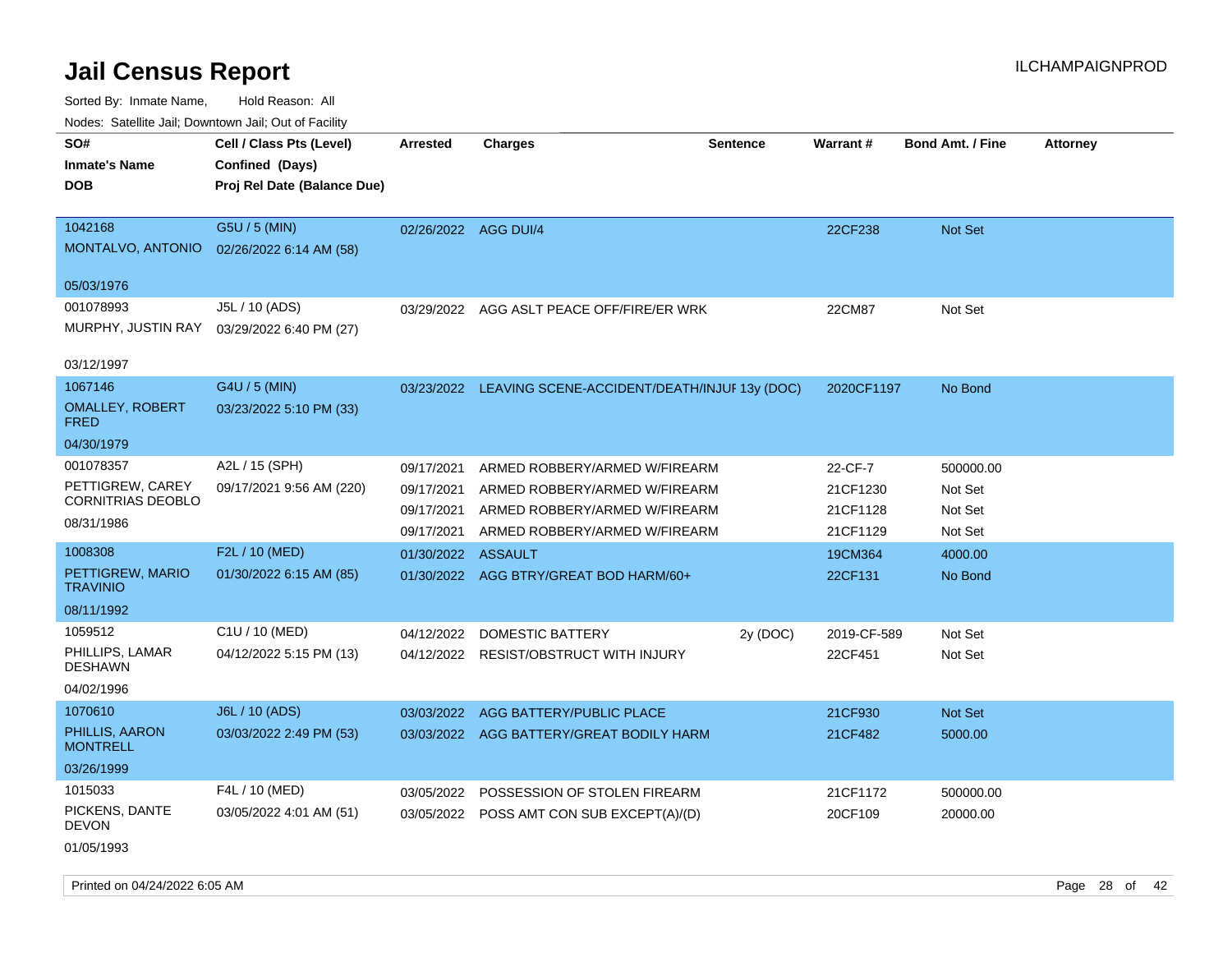Sorted By: Inmate Name, Hold Reason: All Nodes: Satellite Jail; Downtown Jail; Out of Facility

| SO#                                | Cell / Class Pts (Level)                       | <b>Arrested</b> | <b>Charges</b>                          | <b>Sentence</b> | Warrant#   | <b>Bond Amt. / Fine</b> | <b>Attorney</b> |
|------------------------------------|------------------------------------------------|-----------------|-----------------------------------------|-----------------|------------|-------------------------|-----------------|
| <b>Inmate's Name</b><br><b>DOB</b> | Confined (Days)<br>Proj Rel Date (Balance Due) |                 |                                         |                 |            |                         |                 |
|                                    |                                                |                 |                                         |                 |            |                         |                 |
| 001078005                          | E4L / 10 (MED)                                 | 03/08/2022      | HOME INVASION/CAUSE INJURY              |                 | 22CF280    | Not Set                 |                 |
| PINEX, MARCHELLO D                 | 03/08/2022 2:54 AM (48)                        |                 | 03/08/2022 AGGRAVATED BATTERY/STRANGLE  |                 | 19CR605101 | No Bond                 |                 |
| 12/25/1991                         |                                                |                 |                                         |                 |            |                         |                 |
| 001078942                          | G2U / 5 (MIN)                                  |                 | 03/13/2022 MFG/DEL CANNABIS/500<2000 GR |                 | 22CF307    | Not Set                 |                 |
| <b>QATTOUM, ADHAM M</b>            | 03/13/2022 11:31 PM (43)                       |                 |                                         |                 |            |                         |                 |
| 07/22/1994                         |                                                |                 |                                         |                 |            |                         |                 |
| 001077783                          | H6L / 10 (ADS)                                 |                 | 01/05/2022 AGGRAVATED BATTERY           |                 | 21CF325    | <b>Not Set</b>          |                 |
| RIVERA, DARYL<br><b>ANTONIO</b>    | 01/05/2022 4:20 PM (110)                       |                 |                                         |                 |            |                         |                 |
| 11/14/1981                         |                                                |                 |                                         |                 |            |                         |                 |
| 1072114                            | A1U / 15 (SPH)                                 | 01/17/2021      | ATTEMPT (FIRST DEGREE MURDER)           |                 | 2021CF65   | Not Set                 |                 |
| ROBINSON, DONNELL                  | 01/17/2021 2:40 PM (463)                       | 01/17/2021      | ARMED ROBBERY/NO FIREARM                |                 | 2020CF824  | 75000.00                |                 |
| LEVON                              |                                                | 02/17/2021      | AGGRAVATED BATTERY                      | 4y (DOC)        |            | 250000.00               |                 |
| 10/23/2000                         |                                                |                 |                                         |                 |            |                         |                 |
| 001078898                          | C4L / 15 (MAX)                                 | 03/02/2022      | AGG DISCHARGE FIREARM                   |                 | 22CF254    | Not Set                 |                 |
| SAROLAS, JONATHAN<br>Е.            | 03/02/2022 9:20 AM (54)                        |                 |                                         |                 |            |                         |                 |
| 07/16/1988                         |                                                |                 |                                         |                 |            |                         |                 |
| 1000820                            | F5L / 15 (MAX)                                 | 01/24/2022      | FELON POSS/USE WEAPON/FIREARM           |                 | 22CF105    | Not Set                 |                 |
| <b>MICHAEL</b>                     | SCHNEIDER, SONGAN 01/24/2022 8:20 AM (91)      |                 | 01/24/2022 AGGRAVATED DOMESTIC BATTERY  |                 | 21CF1433   | 25000.00                |                 |
| 08/18/1992                         |                                                |                 |                                         |                 |            |                         |                 |
| 47195                              | G8L / 5 (MIN)                                  | 12/27/2021      | <b>RESIDENTIAL BURGLARY</b>             |                 | 2020CF1222 | 10000.00                |                 |
| SIMMONS, JAMES<br><b>ROBERT</b>    | 12/27/2021 8:42 AM (119)                       | 12/28/2021      | <b>RESIDENTIAL BURGLARY</b>             |                 | 2021CF1596 | <b>Not Set</b>          |                 |
| 03/13/1975                         |                                                |                 |                                         |                 |            |                         |                 |
| 1064798                            | B3 / 15 (ADS)                                  | 01/17/2022      | MURDER                                  |                 | 2021CF695  | 1500000.00              |                 |
| STENNIS, BRUCE<br><b>DEONTAY</b>   | 01/17/2022 1:29 PM (98)                        |                 | 01/17/2022 MFG/DEL 1<15 GR COCAINE/ANLG |                 | 21CF520    | 50000.00                |                 |

08/12/1998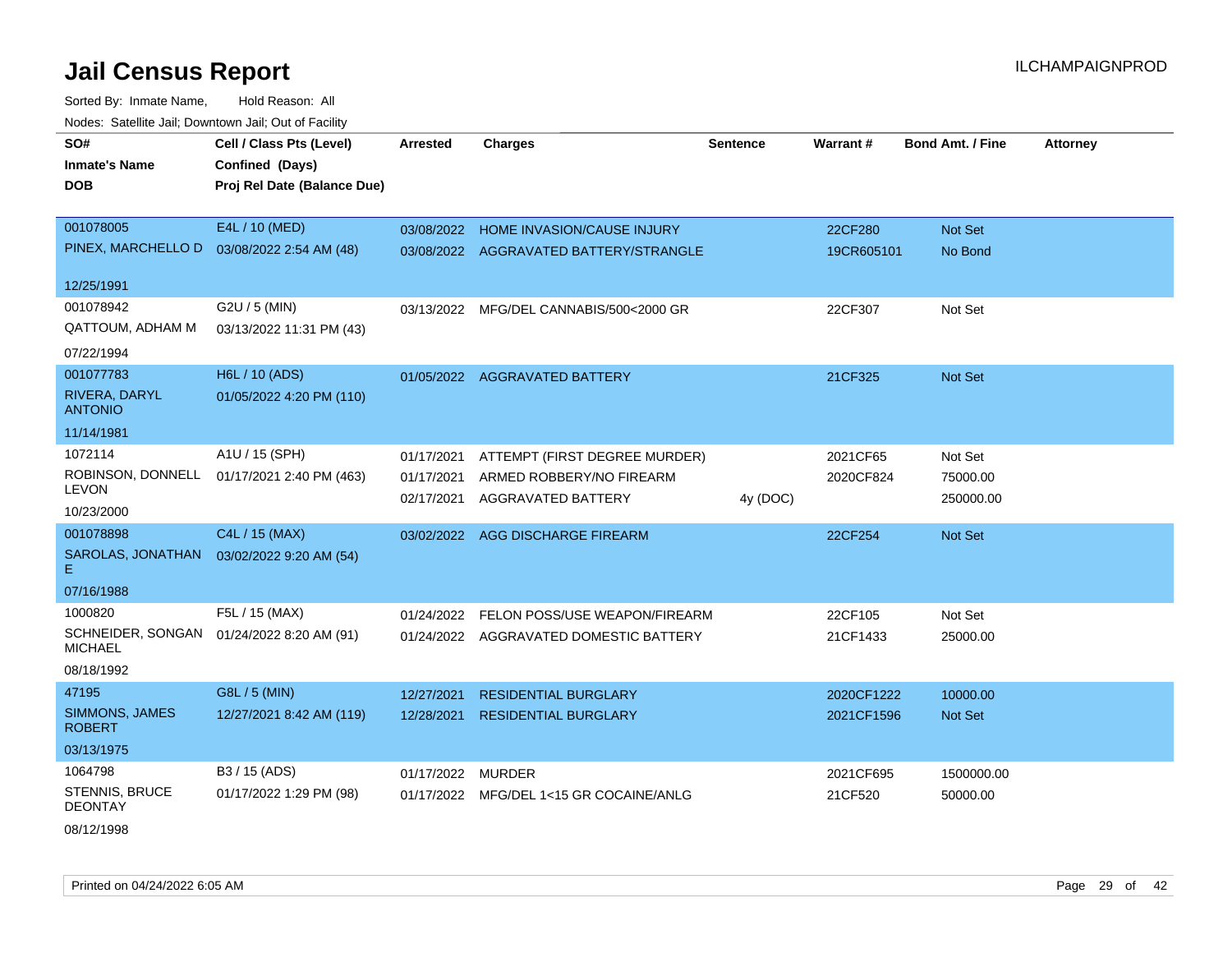Sorted By: Inmate Name, Hold Reason: All Nodes: Satellite Jail; Downtown Jail; Out of Facility

| rougs. Calcing Jan, Downtown Jan, Out of Facility |                                                                            |                          |                                                              |                 |                        |                         |                 |
|---------------------------------------------------|----------------------------------------------------------------------------|--------------------------|--------------------------------------------------------------|-----------------|------------------------|-------------------------|-----------------|
| SO#<br><b>Inmate's Name</b><br><b>DOB</b>         | Cell / Class Pts (Level)<br>Confined (Days)<br>Proj Rel Date (Balance Due) | <b>Arrested</b>          | <b>Charges</b>                                               | <b>Sentence</b> | Warrant#               | <b>Bond Amt. / Fine</b> | <b>Attorney</b> |
| 1036650<br><b>TAYLOR, KORRION</b><br><b>VELEZ</b> | F4U / 10 (MED)<br>02/16/2022 4:33 PM (68)                                  |                          | 02/16/2022 ARMED VIOLENCE/CATEGORY I                         | 10y (DOC)       | 21CF845                | 250000.00               |                 |
| 03/18/1997                                        |                                                                            |                          |                                                              |                 |                        |                         |                 |
| 1056971<br>TRAVIS, DENZEL<br><b>DANTRELL</b>      | B2 / 10 (SPH)<br>08/07/2021 7:36 AM (261)                                  | 08/07/2021<br>08/08/2021 | FELON POSS/USE WEAPON/FIREARM<br>AGG BATTERY/PUBLIC PLACE    |                 | 21CF948<br>2020CF647   | No Bond<br>25000.00     |                 |
| 03/21/1993                                        |                                                                            |                          |                                                              |                 |                        |                         |                 |
| 001078250<br>TRAVIS, JORDAN<br><b>TESHAUN</b>     | C9L / 10 (ADS)<br>08/07/2021 10:27 AM (261)                                | 08/07/2021               | FELON POSS WEAPON/BODY ARMOR                                 |                 | 21CF950                | Not Set                 |                 |
| 03/03/1996                                        |                                                                            |                          |                                                              |                 |                        |                         |                 |
| 512160<br>TURNER, CHARLES<br>EDWARD               | F1L / 15 (MAX)<br>03/10/2022 12:00 PM (46)                                 | 03/10/2022               | ARMED HABITUAL CRIMINAL<br>03/11/2022 PAROLE REVOCATION      |                 | 22CF296<br>CH2201422   | Not Set<br>No Bond      |                 |
| 09/05/1986                                        |                                                                            |                          |                                                              |                 |                        |                         |                 |
| 30108<br><b>VANDYKE, DARYL</b><br><b>ANTHONY</b>  | J4L / 15 (ADS)<br>07/30/2021 8:29 PM (269)                                 | 07/30/2021 MURDER        |                                                              |                 | 21CF902                | 2000000.00              |                 |
| 10/04/1965                                        |                                                                            |                          |                                                              |                 |                        |                         |                 |
| 968681<br>WADE, DEMETRIUS<br>DARYL<br>01/07/1987  | D5 / 15 (ADS)<br>08/27/2021 2:25 AM (241)                                  | 08/27/2021<br>08/27/2021 | AGG CRIM SX AB/VIC 13<18/TRUST<br>INDIRECT CRIMINAL CONTEMPT | 3y (DOC)        | 2020CF499<br>2021CC16  | 250000.00<br>No Bond    |                 |
| 1070971                                           | H3L / 5 (ADS)                                                              | 12/07/2021               | <b>IDENTITY THEFT/&lt;\$300</b>                              |                 | 20CF922                | <b>Not Set</b>          |                 |
| <b>WEIR, CLINTON</b><br><b>HOWARD</b>             | 12/08/2021 3:45 AM (138)                                                   | 12/07/2021               | <b>RECKLESS DRIVING</b>                                      |                 | 19TR2348               | <b>Not Set</b>          |                 |
| 03/15/1983                                        |                                                                            |                          |                                                              |                 |                        |                         |                 |
| 54212                                             | E3U / 10 (ADS)                                                             | 12/21/2021               | ARMED VIOLENCE/CATEGORY I                                    |                 | 21CF1576               | Not Set                 |                 |
| <b>WHITLOCK, GEORGE</b><br>ABRAM<br>11/10/1978    | 12/21/2021 1:20 PM (125)                                                   | 12/21/2021<br>12/21/2021 | RECEIVE/POSS/SELL STOLEN VEH<br>VIOLATE ORDER PROTECTION     |                 | 2021CF669<br>2021CM391 | 10000.00<br>1000.00     |                 |

Printed on 04/24/2022 6:05 AM Page 30 of 42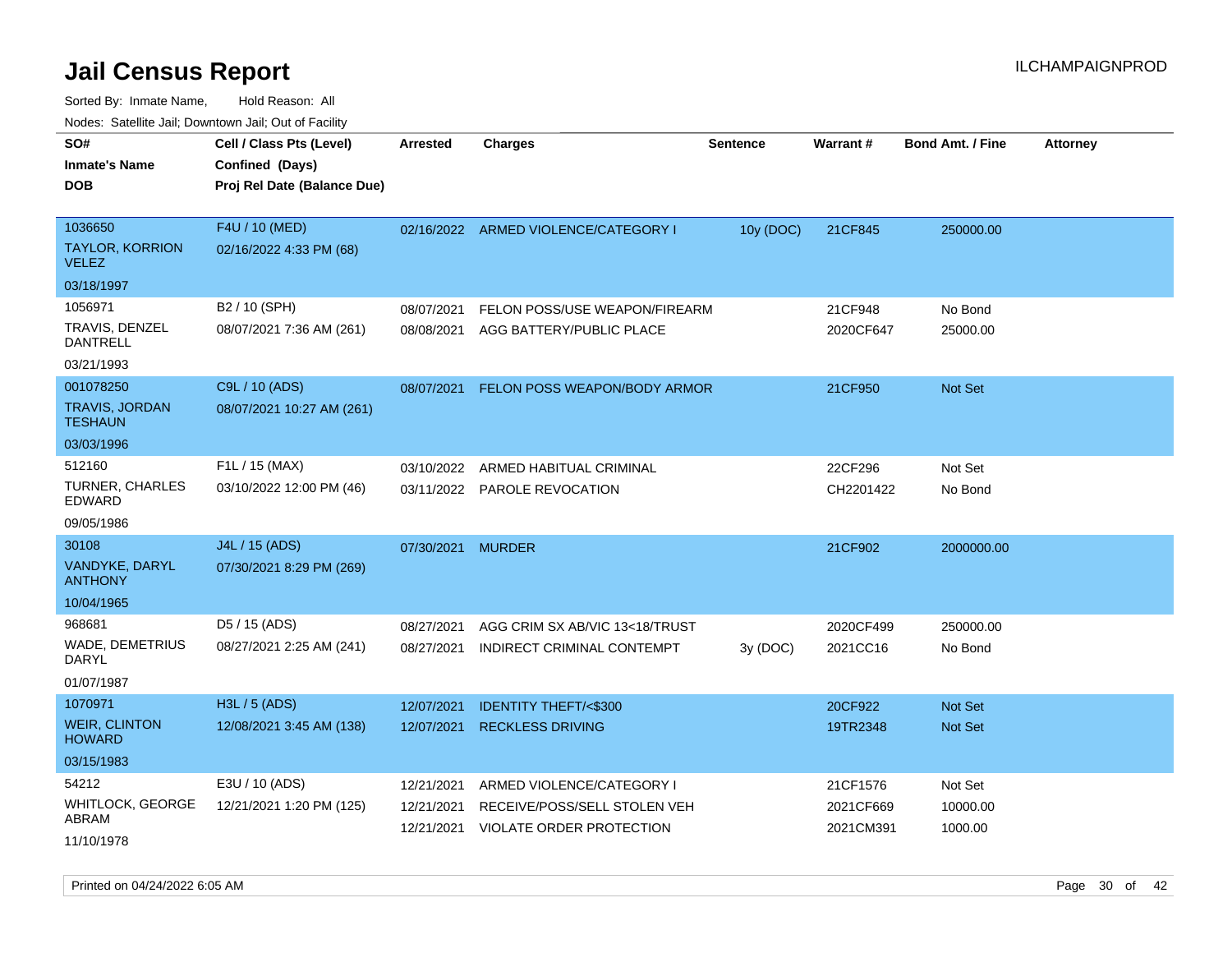| SO#                                        | Cell / Class Pts (Level)    | Arrested   | Charges                                  | <b>Sentence</b> | Warrant # | <b>Bond Amt. / Fine</b> | <b>Attorney</b> |
|--------------------------------------------|-----------------------------|------------|------------------------------------------|-----------------|-----------|-------------------------|-----------------|
| <b>Inmate's Name</b>                       | Confined (Days)             |            |                                          |                 |           |                         |                 |
| <b>DOB</b>                                 | Proj Rel Date (Balance Due) |            |                                          |                 |           |                         |                 |
|                                            |                             |            |                                          |                 |           |                         |                 |
| 1058072                                    | A2U / 15 (SPH)              | 02/25/2021 | <b>ARMED HABITUAL CRIMINAL</b>           |                 |           | Not Set                 |                 |
| <b>WILLIAMS, KENNETH</b><br><b>BERNARD</b> | 02/25/2021 3:24 PM (424)    |            |                                          |                 |           |                         |                 |
| 10/04/1985                                 |                             |            |                                          |                 |           |                         |                 |
| 1020914                                    | F3L / 10 (MED)              |            | 03/06/2022 FELON POSS/USE WEAPON/FIREARM |                 | 21CF1337  | 250000.00               |                 |
| <b>WILSON, BRANDON</b><br>LARON            | 03/06/2022 11:46 AM (50)    |            |                                          |                 |           |                         |                 |
| 07/05/1994                                 |                             |            |                                          |                 |           |                         |                 |
| 001078995                                  | $G1U / 5$ (MIN)             | 03/29/2022 | <b>METH DELIVERY&lt;5 GRAMS</b>          |                 | 22CF371   | Not Set                 |                 |
| ZINK, PRESTIN L                            | 03/29/2022 11:33 PM (27)    |            | 03/29/2022 FUGITIVE FROM JUSTICE         |                 | 22CF370   | Not Set                 |                 |
| 08/19/1997                                 |                             |            |                                          |                 |           |                         |                 |
| <b>Total Downtown Jail: 74</b>             |                             | Males: 74  | Females: 0<br>Unknown: 0                 |                 |           |                         |                 |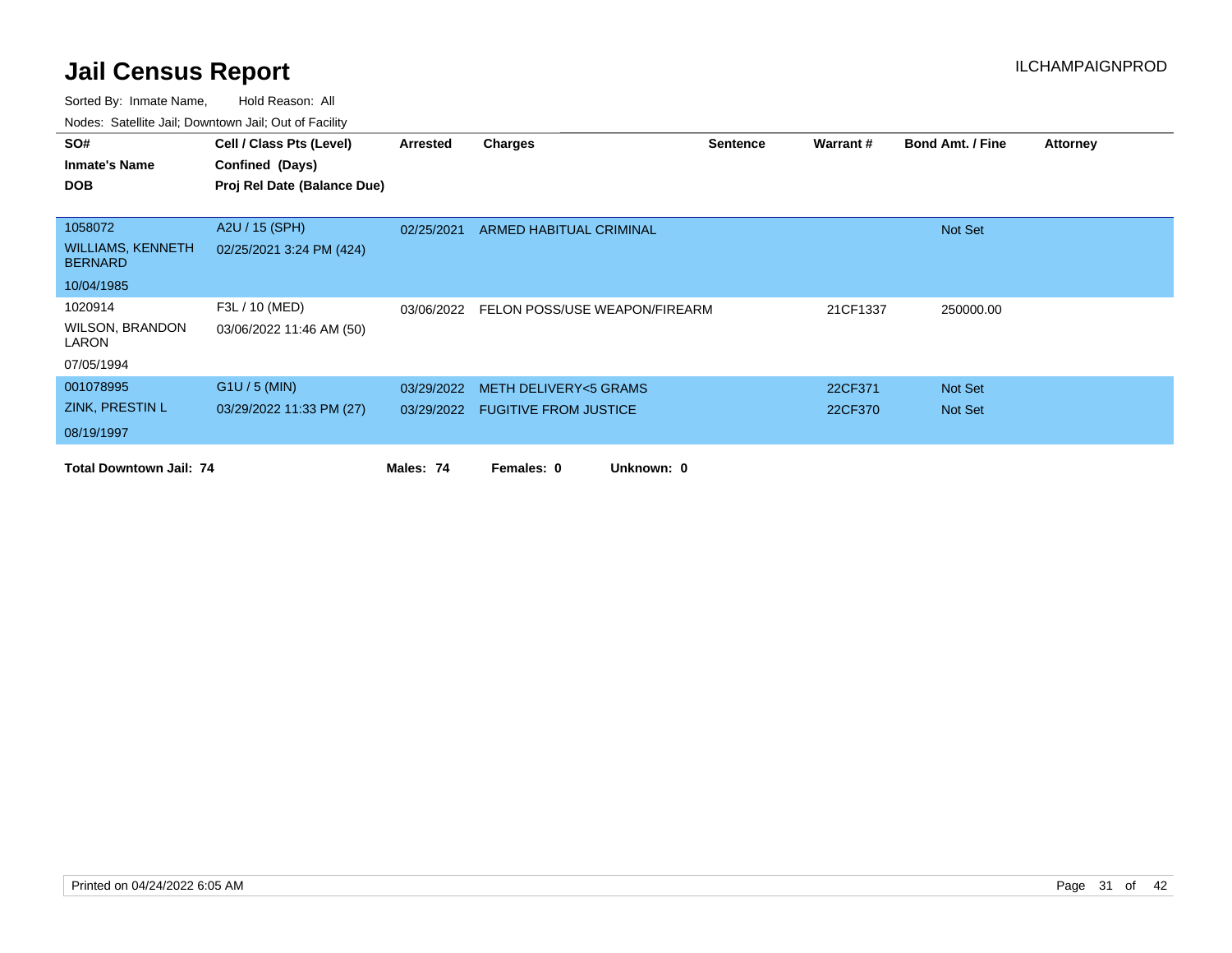| <b>Out of Facility</b><br>SO#<br><b>Inmate's Name</b><br><b>DOB</b> | Cell / Class Pts (Level)<br>Confined (Days)<br>Proj Rel Date (Balance Due) | <b>Arrested</b>          | <b>Charges</b>                                          | <b>Sentence</b> | Warrant#             | <b>Bond Amt. / Fine</b> | <b>Attorney</b> |
|---------------------------------------------------------------------|----------------------------------------------------------------------------|--------------------------|---------------------------------------------------------|-----------------|----------------------|-------------------------|-----------------|
| 001078621                                                           | <b>KAN / 10 (MED)</b>                                                      | 12/23/2021               | <b>RESIDENTIAL BURGLARY</b>                             |                 | 21CF1582             | Not Set                 |                 |
|                                                                     | BAILEY, DANIEL SCOTT 12/23/2021 9:44 AM (123)                              | 01/14/2022               | <b>PROBATION VIOLATION</b>                              |                 | 21CF1445             | Not Set                 |                 |
| 05/09/1999                                                          |                                                                            |                          |                                                         |                 |                      |                         |                 |
| 548350<br><b>BAILEY, NORBERT</b><br><b>WILLIAM</b>                  | EHD<br>03/29/2022 9:11 AM (27)                                             | 03/29/2022               | AGG DUI/NO VALID DL                                     |                 | 2020CF268            | Not Set                 |                 |
| 02/14/1992                                                          | 5/23/2022 (0.00)                                                           |                          |                                                         |                 |                      |                         |                 |
| 19971                                                               | <b>EHD</b>                                                                 | 11/09/2021               | DRIVING RVK/SUSP DUI/SSS 4-9                            |                 | 2021CF968            | Not Set                 |                 |
| <b>LYNN</b>                                                         | BARNESKE, RAYMOND 11/09/2021 9:32 AM (167)                                 |                          |                                                         |                 |                      |                         |                 |
| 08/17/1961                                                          | 5/6/2022 (0.00)                                                            |                          |                                                         |                 |                      |                         |                 |
| 516062                                                              | KAN / 15 (MAX)                                                             | 02/22/2021               | PHONE HARASSMENT/2+                                     |                 | 20CF194              | 5000.00                 |                 |
| BENNETT, JOHN<br><b>MICHAEL</b>                                     | 02/22/2021 10:47 AM (427)                                                  | 02/22/2021               | AGG DISCH FIR/VEH/PC OFF/FRMAN                          |                 | 21CF210              | No Bond                 |                 |
| 04/30/1986                                                          |                                                                            |                          |                                                         |                 |                      |                         |                 |
| 33993                                                               | <b>KAN / 10 (MED)</b>                                                      | 06/14/2021               | POSSESSING A CONTROLLED SUBSTANC                        |                 | 21CF657              | Not Set                 |                 |
| <b>BOOKER, STEPHON</b><br><b>MONTELL</b>                            | 06/14/2021 7:42 PM (315)                                                   | 06/14/2021<br>06/14/2021 | AGGRAVATED DOMESTIC BATTERY<br><b>PAROLE REVOCATION</b> |                 | 21CF688<br>CH2103612 | Not Set<br>No Bond      |                 |
| 06/11/1971                                                          |                                                                            |                          |                                                         |                 |                      |                         |                 |
| 35366                                                               | EHD                                                                        | 04/05/2022               | DRIVING RVK/SUSP DUI/SSS 4-9                            |                 | 2020CF1405           | Not Set                 |                 |
| <b>BRADLEY, EARNEST</b><br>ANGELO VALENTIN                          | 04/05/2022 8:58 AM (20)                                                    | 04/05/2022               | DRIVING RVK/SUSP DUI/SSS 4-9                            |                 | 2021CF361            | Not Set                 |                 |
| 07/30/1968                                                          | 6/2/2022 (0.00)                                                            |                          |                                                         |                 |                      |                         |                 |
| 1074315                                                             | <b>KAN / 15 (MAX)</b>                                                      | 07/27/2021               | AGG DISCHARGE FIREARM/VEH/SCH                           |                 | 21CF927              | Not Set                 |                 |
| <b>BRIGGS, PATRICK</b><br><b>MONTAY</b>                             | 08/03/2021 4:56 PM (265)                                                   |                          |                                                         |                 |                      |                         |                 |
| 08/05/2001                                                          |                                                                            |                          |                                                         |                 |                      |                         |                 |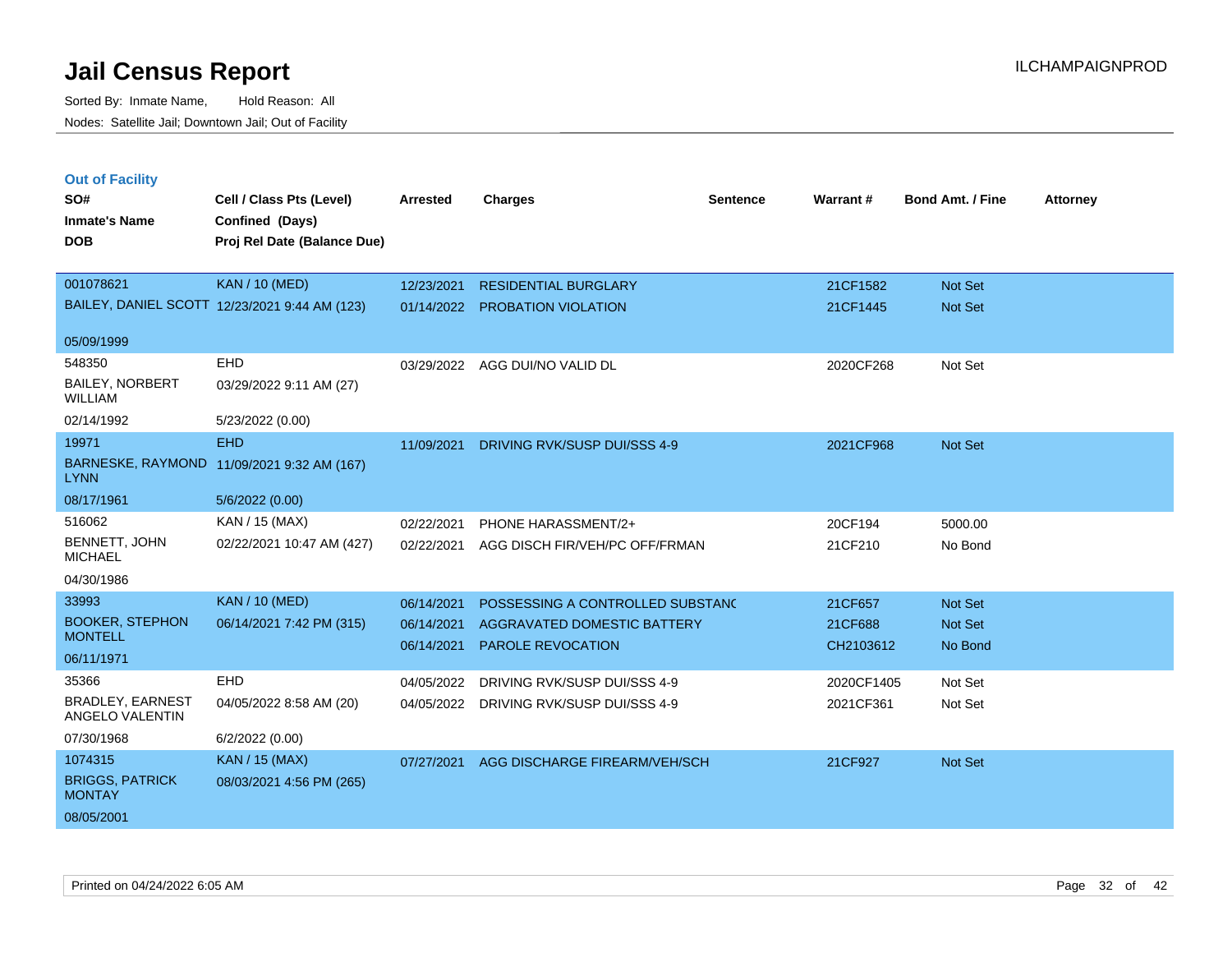| SO#<br><b>Inmate's Name</b><br><b>DOB</b> | Cell / Class Pts (Level)<br>Confined (Days)<br>Proj Rel Date (Balance Due) | <b>Arrested</b> | <b>Charges</b>                            | <b>Sentence</b> | Warrant#    | <b>Bond Amt. / Fine</b> | <b>Attorney</b> |  |
|-------------------------------------------|----------------------------------------------------------------------------|-----------------|-------------------------------------------|-----------------|-------------|-------------------------|-----------------|--|
| 001078880                                 | <b>KAN</b> / 15 (MAX)                                                      | 02/25/2022      | <b>PAROLE REVOCATION</b>                  |                 | HN-2200660  | No Bond                 |                 |  |
| <b>BROACH, CAREU</b>                      | 02/25/2022 3:58 PM (59)                                                    | 02/25/2022      | ARMED VIOLENCE/CATEGORY I                 |                 | 22CF237     | <b>Not Set</b>          |                 |  |
|                                           |                                                                            |                 | 02/25/2022 AGG DISCHARGE FIREARM/BLDG/SCH |                 | 22600096201 | No Bond                 |                 |  |
| 02/27/2003                                |                                                                            |                 |                                           |                 |             |                         |                 |  |
| 001078065                                 | KAN / 10 (ADS)                                                             | 06/17/2021      | AGG BATTERY/DISCHARGE FIREARM             |                 | 21CF704     | 1000000.00              |                 |  |
| <b>BROWN, CHARMAN</b><br>LAKEEF           | 06/17/2021 12:32 PM (312)                                                  |                 |                                           |                 |             |                         |                 |  |
| 11/30/2002                                |                                                                            |                 |                                           |                 |             |                         |                 |  |
| 001078008                                 | <b>KAN / 15 (MAX)</b>                                                      |                 | 02/15/2022 AGG BATTERY/DISCHARGE FIREARM  |                 | 21CF1090    | 500000.00               |                 |  |
| <b>BROWN, CODY</b><br><b>RUSSELL</b>      | 02/15/2022 9:17 AM (69)                                                    |                 |                                           |                 |             |                         |                 |  |
| 02/15/2004                                |                                                                            |                 |                                           |                 |             |                         |                 |  |
| 1038554                                   | KAN / 15 (MAX)                                                             | 08/18/2021      | DELIVERY OF OR POSSESSION OF W/INT        |                 | 21CF1009    | No Bond                 |                 |  |
| <b>BROWN, CORRION</b><br><b>DEVONTAE</b>  | 08/18/2021 5:40 PM (250)                                                   | 08/18/2021      | ARMED HABITUAL CRIMINAL                   |                 | 21CF1162    | Not Set                 |                 |  |
| 04/19/1995                                |                                                                            |                 |                                           |                 |             |                         |                 |  |
| 1038579                                   | <b>KAN</b> / 15 (MAX)                                                      | 08/18/2021      | <b>FELON POSS/USE WEAPON/FIREARM</b>      |                 | 21CF1010    | <b>Not Set</b>          |                 |  |
| <b>BROWN, MARKEL</b><br><b>RIKKI</b>      | 08/18/2021 2:05 PM (250)                                                   |                 |                                           |                 |             |                         |                 |  |
| 01/06/1995                                |                                                                            |                 |                                           |                 |             |                         |                 |  |
| 1003006                                   | KAN / 15 (MAX)                                                             | 08/19/2021      | FELON POSS/USE MACHINE GUN                |                 | 21CF1011    | No Bond                 |                 |  |
| <b>BROWN, ROCKEITH</b><br>JAVONTE         | 08/19/2021 12:55 AM (249)                                                  |                 |                                           |                 |             |                         |                 |  |
| 07/23/1991                                |                                                                            |                 |                                           |                 |             |                         |                 |  |
| 1068812                                   | KAN / 15 (MAX)                                                             | 12/21/2021      | FELON POSS/USE FIREARM PRIOR              |                 | 21CF1568    | <b>Not Set</b>          |                 |  |
| BRYANT, DANNY<br><b>EUGENE</b>            | 12/21/2021 1:50 PM (125)                                                   | 12/21/2021      | AGG DISCHARGE FIREARM/OCC VEH             |                 | 21CF741     | <b>Not Set</b>          |                 |  |
| 11/22/1989                                |                                                                            |                 |                                           |                 |             |                         |                 |  |
| 987334                                    | KAN / 15 (MAX)                                                             |                 | 03/10/2021 ATTEMPT (FIRST DEGREE MURDER)  |                 | 19CF689     | Not Set                 |                 |  |
| CAIN, ISAIAH<br><b>DEPRIEST</b>           | 03/10/2021 2:22 PM (411)                                                   |                 |                                           |                 |             |                         |                 |  |
| 12/23/1990                                |                                                                            |                 |                                           |                 |             |                         |                 |  |
| Printed on 04/24/2022 6:05 AM             |                                                                            |                 |                                           |                 |             |                         | Page 33 of 42   |  |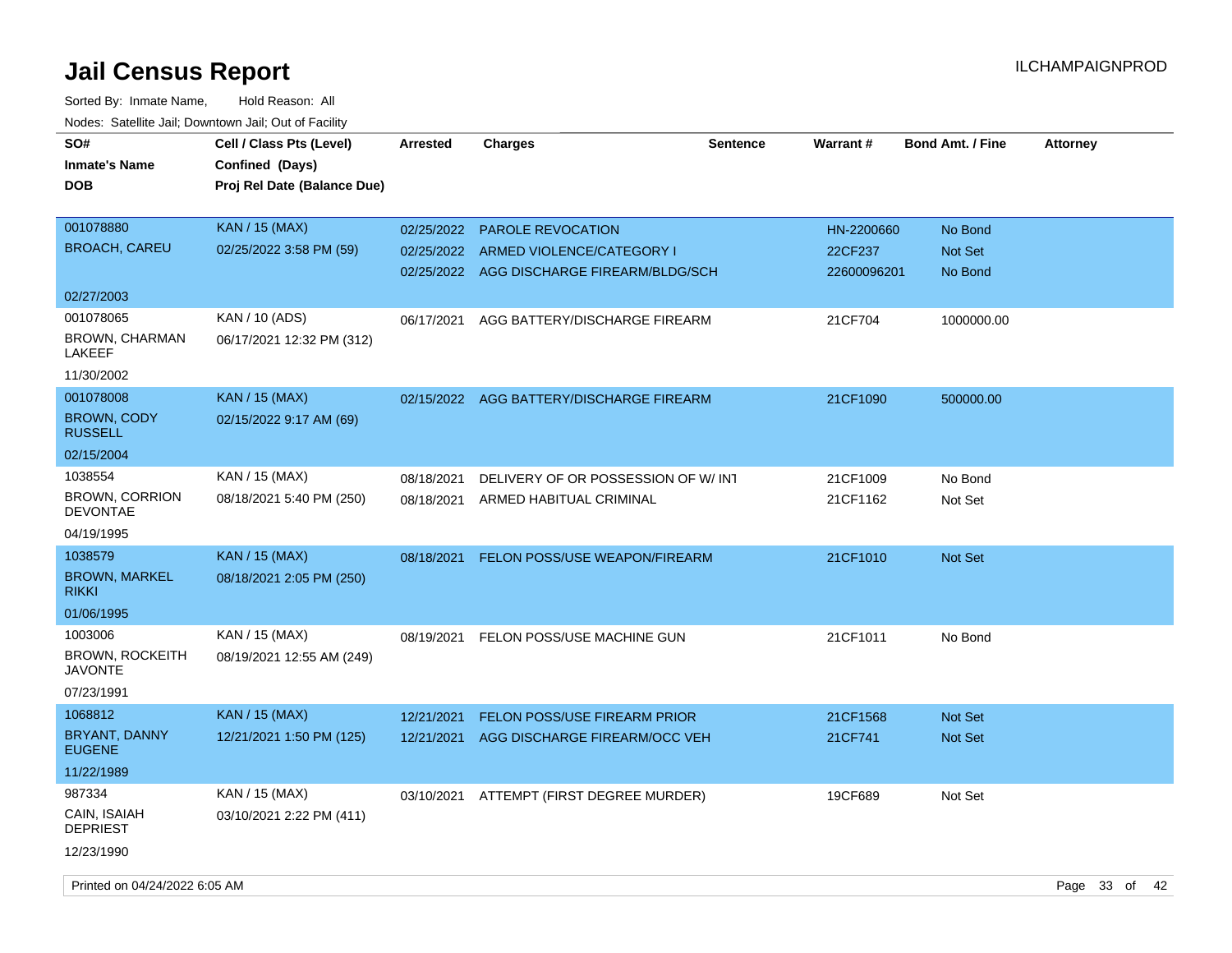| Noues. Sateme Jan, Downtown Jan, Out or Facility |                             |                 |                                |                 |            |                         |                 |
|--------------------------------------------------|-----------------------------|-----------------|--------------------------------|-----------------|------------|-------------------------|-----------------|
| SO#                                              | Cell / Class Pts (Level)    | <b>Arrested</b> | <b>Charges</b>                 | <b>Sentence</b> | Warrant#   | <b>Bond Amt. / Fine</b> | <b>Attorney</b> |
| <b>Inmate's Name</b>                             | Confined (Days)             |                 |                                |                 |            |                         |                 |
| <b>DOB</b>                                       | Proj Rel Date (Balance Due) |                 |                                |                 |            |                         |                 |
|                                                  |                             |                 |                                |                 |            |                         |                 |
| 992962                                           | <b>KAN / 15 (ADS)</b>       | 05/25/2021      | MURDER/INTENT TO KILL/INJURE   |                 | 2018CF1045 | 1000000.00              |                 |
| <b>CAMPBELL, KEITH</b><br><b>KNAQEEB</b>         | 05/25/2021 1:19 PM (335)    |                 |                                |                 |            |                         |                 |
| 07/22/1991                                       |                             |                 |                                |                 |            |                         |                 |
| 001078576                                        | KAN / 15 (MAX)              | 11/09/2021      | UNLAWFUL USE OF A WEAPON       |                 | 21CF1383   | Not Set                 |                 |
| CARTER, DEMONDRE<br>DAVON                        | 11/09/2021 6:01 PM (167)    |                 |                                |                 |            |                         |                 |
| 05/27/2001                                       |                             |                 |                                |                 |            |                         |                 |
| 1064992                                          | <b>KAN / 15 (MAX)</b>       | 09/20/2021      | ARMED VIOLENCE/CATEGORY I      |                 | 21CF1137   | Not Set                 |                 |
| <b>CARTER, KEJUAN</b><br><b>JAVONTE</b>          | 09/20/2021 11:42 PM (217)   |                 |                                |                 |            |                         |                 |
| 06/27/1998                                       |                             |                 |                                |                 |            |                         |                 |
| 001078729                                        | KAN / 15 (ADS)              | 01/02/2022      | MURDER/INTENT TO KILL/INJURE   |                 | 20CF396    | 1000000.00              |                 |
| CARTER, TROY<br><b>DEMON</b>                     | 01/02/2022 10:29 AM (113)   |                 |                                |                 |            |                         |                 |
| 01/02/2004                                       |                             |                 |                                |                 |            |                         |                 |
| 001078461                                        | <b>KAN / 10 (MED)</b>       | 10/07/2021      | AGG DOMESTIC BATTERY/STRANGLE  | 42m (DOC)       | 2021CF1208 | <b>Not Set</b>          |                 |
| COLE, ERIC JOSE                                  | 10/08/2021 12:25 AM (199)   |                 |                                |                 |            |                         |                 |
| 01/24/2002                                       |                             |                 |                                |                 |            |                         |                 |
| 1048488                                          | KAN / 10 (ADS)              | 12/30/2021      | ARMED VIOLENCE/CATEGORY I      |                 | 2022CF4    | Not Set                 |                 |
| COLSON, WAYNE<br>ARTHUR, Third                   | 12/30/2021 8:27 AM (116)    |                 |                                |                 |            |                         |                 |
| 10/14/1995                                       |                             |                 |                                |                 |            |                         |                 |
| 57733                                            | <b>KAN / 15 (SPH)</b>       | 02/25/2020      | <b>HOMICIDE</b>                |                 | 2020-CF250 | No Bond                 |                 |
| <b>CRAIG, ANTOINE</b><br><b>DARRELL</b>          | 02/25/2020 4:08 PM (790)    | 02/25/2020      | FELON POSS/USE WEAPON/FIREARM  |                 | 19CF-1827  | No Bond                 |                 |
| 10/09/1982                                       |                             |                 |                                |                 |            |                         |                 |
| 001077939                                        | KAN / 10 (MED)              | 05/10/2021      | FIREARM/FOID INVALID/NOT ELIG  |                 | 21CF526    | No Bond                 |                 |
| <b>CROSS, PATRICK</b><br><b>DONTRELLE</b>        | 05/10/2021 7:31 PM (350)    | 06/02/2021      | POSS STOLEN VEHICLE > \$25,000 |                 | 21CF612    | Not Set                 |                 |
| 11/07/2001                                       |                             |                 |                                |                 |            |                         |                 |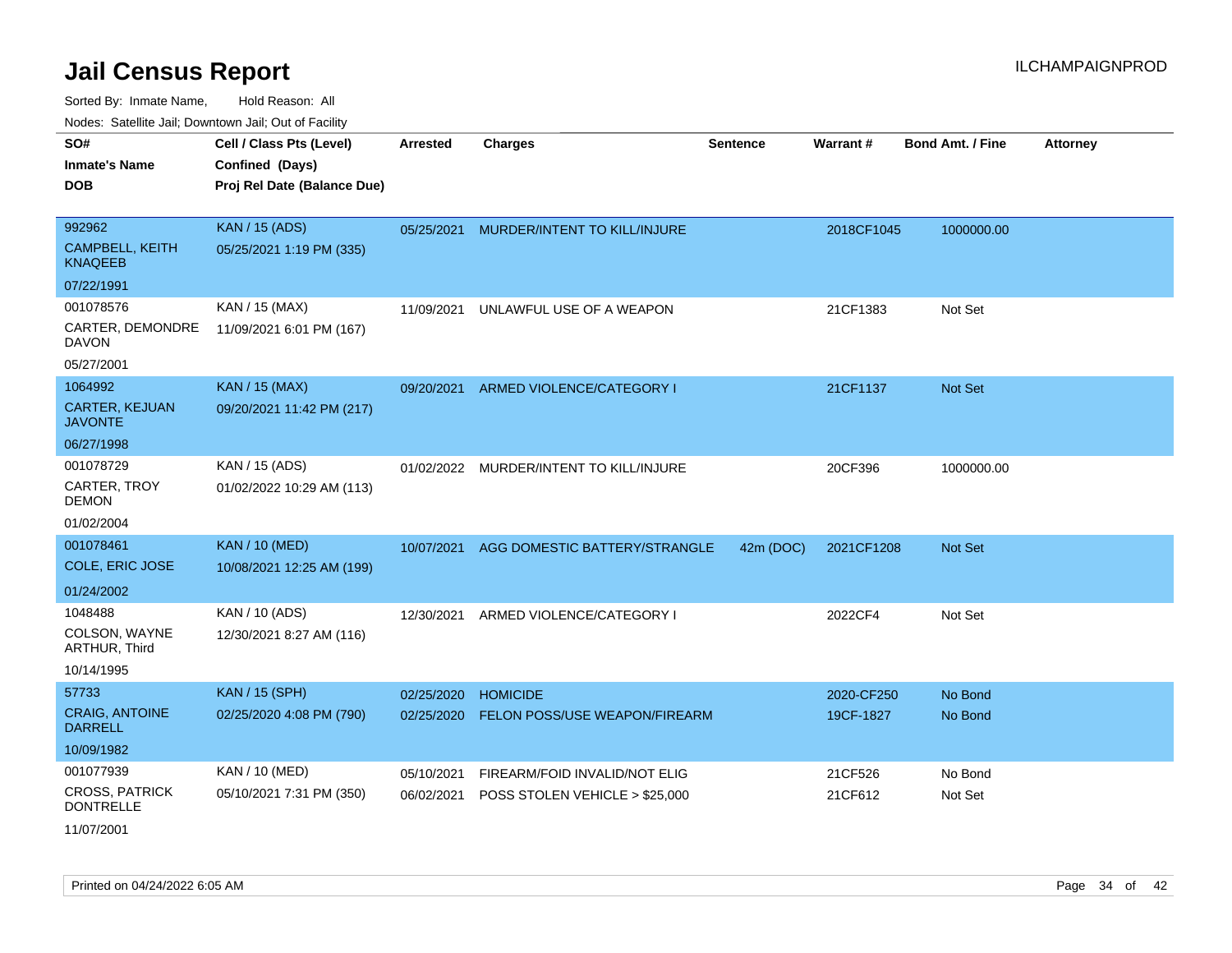Sorted By: Inmate Name, Hold Reason: All Nodes: Satellite Jail; Downtown Jail; Out of Facility

| SO#<br><b>Inmate's Name</b><br><b>DOB</b>              | Cell / Class Pts (Level)<br>Confined (Days)<br>Proj Rel Date (Balance Due) | <b>Arrested</b>                        | <b>Charges</b>                                                                                | <b>Sentence</b> | Warrant#                          | <b>Bond Amt. / Fine</b>           | <b>Attorney</b> |
|--------------------------------------------------------|----------------------------------------------------------------------------|----------------------------------------|-----------------------------------------------------------------------------------------------|-----------------|-----------------------------------|-----------------------------------|-----------------|
| 25022<br><b>CRUMP, ROBERT</b><br><b>ANTHONY</b>        | EHD / 10 (MED)<br>02/17/2022 11:48 AM (67)                                 |                                        | 02/17/2022 AGG DUI/2/PASS<16                                                                  |                 | 2021CF560                         | No Bond                           |                 |
| 02/06/1966                                             | 5/14/2022 (0.00)                                                           |                                        |                                                                                               |                 |                                   |                                   |                 |
| 001078538<br>DAWKINS, LEN<br>03/23/1987                | KAN / 10 (ADS)<br>10/26/2021 8:18 PM (181)                                 | 10/26/2021                             | CRIM SEX ASSAULT/FORCE                                                                        |                 | 21CF1301                          | Not Set                           |                 |
| 1061304                                                | <b>KAN / 15 (MAX)</b>                                                      | 10/11/2021                             | <b>ARMED HABITUAL CRIMINAL</b>                                                                |                 | 21CF1226                          | No Bond                           |                 |
| <b>DORRIS, KEMION</b><br><b>DAETOCE</b>                | 10/11/2021 7:30 PM (196)                                                   | 10/11/2021                             | ARMED HABITUAL CRIMINAL<br><b>HOME INVASION/FIREARM</b>                                       |                 | 21CF1227                          | No Bond                           |                 |
| 11/19/1997                                             |                                                                            | 10/11/2021                             |                                                                                               |                 | 21CF1228                          | No Bond                           |                 |
| 001079018<br>FINLEY, KEITH DAVID<br>08/23/1963         | EHD<br>04/05/2022 10:38 AM (20)                                            |                                        | 04/05/2022 DRIVING RVK/SUSP DUI/SSS 4-9                                                       |                 | 2022CF22                          | Not Set                           |                 |
| 1036803                                                | 10/1/2022 (0.00)<br><b>EHD</b>                                             |                                        |                                                                                               |                 |                                   |                                   |                 |
| GARCIA-ROMERO,<br><b>LUCERO</b>                        | 04/20/2022 7:32 AM (5)                                                     |                                        | 04/20/2022 AGG DUI/NO VALID DL                                                                |                 | 2020CF550                         | Not Set                           |                 |
| 01/07/1995                                             | 4/27/2022 (0.00)                                                           |                                        |                                                                                               |                 |                                   |                                   |                 |
| 1013012<br>GARY, XAVIER LAMAR<br>12/14/1991            | KAN / 15 (MAX)<br>07/08/2021 9:24 AM (291)                                 | 07/08/2021<br>07/08/2021<br>07/08/2021 | ATTEMPT (FIRST DEGREE MURDER)<br>FELON POSS/USE FIREARM PRIOR<br>FELON POSS/USE FIREARM PRIOR |                 | 2021CF790<br>2020CF650<br>21CF798 | 1000000.00<br>25000.00<br>Not Set |                 |
| 1065946                                                | <b>KAN / 10 (MED)</b>                                                      | 09/04/2021                             | AGG BATTERY/DISCHARGE FIREARM                                                                 |                 | 21CF1057                          | 750000.00                         |                 |
| GODBOLT, DESMOND<br><b>DEVONTAE</b>                    | 09/04/2021 1:17 AM (233)                                                   | 09/04/2021                             | RESIST/OBSTRUCTING A PEACE OFFICEF                                                            |                 | 21CM407                           | Not Set                           |                 |
| 11/15/1997                                             |                                                                            |                                        |                                                                                               |                 |                                   |                                   |                 |
| 1070118<br><b>GRAHAM, CORTEZ</b><br>LAMON<br>001011000 | KAN / 15 (MAX)<br>08/31/2021 9:32 PM (237)                                 | 08/31/2021<br>09/02/2021               | AGGRAVATED DOMESTIC BATTERY<br>PROBATION VIOLATION                                            |                 | 21CF1049<br>21CF55                | No Bond<br>Not Set                |                 |

03/31/1976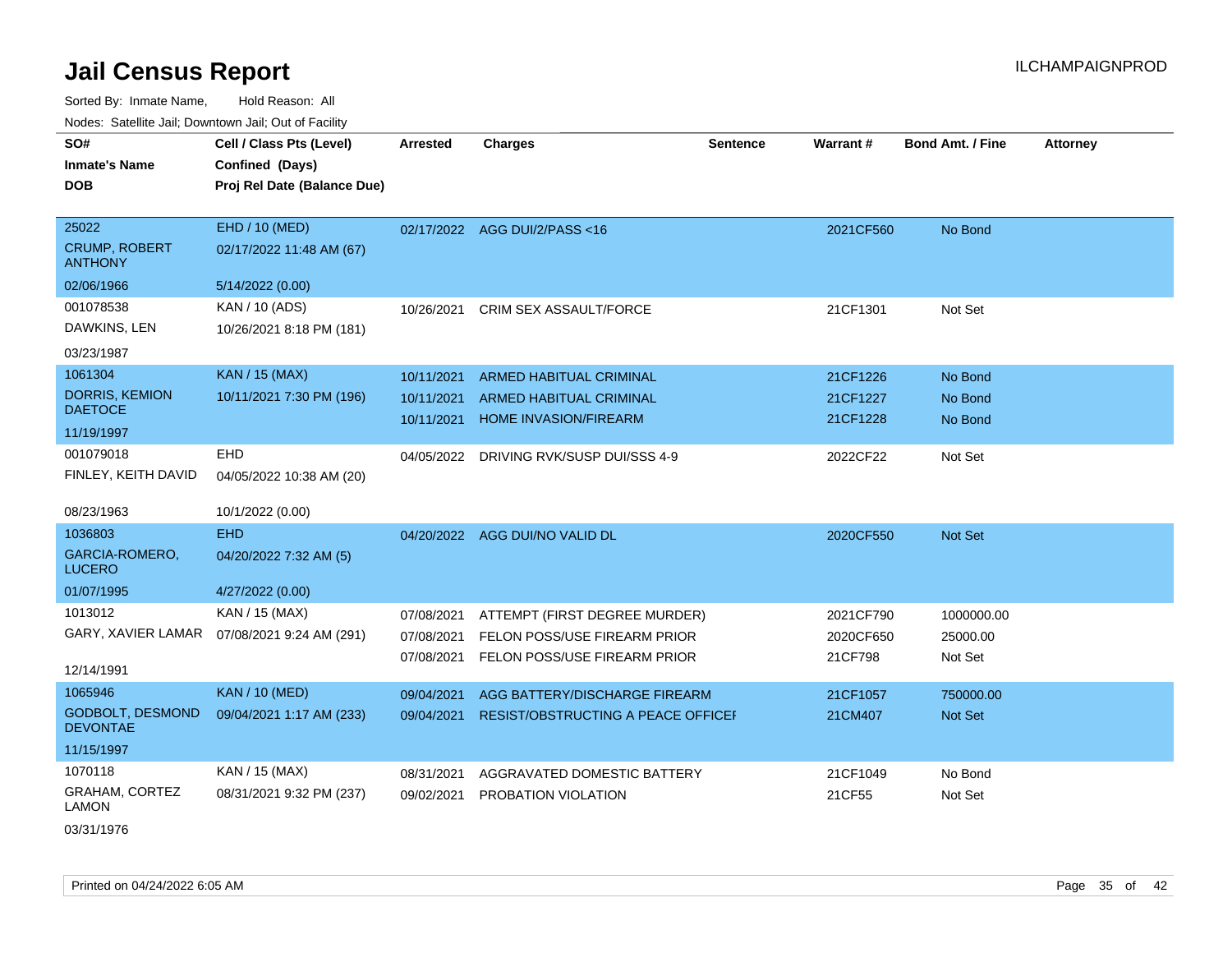| SO#                                   | Cell / Class Pts (Level)                     | <b>Arrested</b>      | <b>Charges</b>                 | <b>Sentence</b> | Warrant#   | <b>Bond Amt. / Fine</b> | <b>Attorney</b> |
|---------------------------------------|----------------------------------------------|----------------------|--------------------------------|-----------------|------------|-------------------------|-----------------|
| <b>Inmate's Name</b>                  | Confined (Days)                              |                      |                                |                 |            |                         |                 |
| <b>DOB</b>                            | Proj Rel Date (Balance Due)                  |                      |                                |                 |            |                         |                 |
|                                       |                                              |                      |                                |                 |            |                         |                 |
| 1076506                               | <b>KAN / 15 (MAX)</b>                        | 09/17/2021           | AGG UUW/PERSON/CM THREAT VIOL  |                 | 21CF1131   | <b>Not Set</b>          |                 |
|                                       | GRAY, JAMARH EMERE 09/17/2021 10:41 AM (220) | 09/20/2021           | <b>DOMESTIC BATTERY</b>        |                 | 21CM430    | Not Set                 |                 |
| 06/21/2003                            |                                              |                      |                                |                 |            |                         |                 |
| 1055117                               | EHD                                          | 02/15/2022           | AGG BATTERY/PUBLIC PLACE       |                 | 2021CM47   | Not Set                 |                 |
| <b>GREAM, JOHN</b><br>ROBERT LEE      | 02/15/2022 10:44 AM (69)                     |                      |                                |                 |            |                         |                 |
| 08/23/1996                            | 6/13/2022 (0.00)                             |                      |                                |                 |            |                         |                 |
| 1037683                               | <b>EHD</b>                                   | 02/23/2022           | AGG DUI/LIC SUSP OR REVOKED    |                 | 2020CF350  | <b>Not Set</b>          |                 |
| <b>HARRISON, HAROLD</b><br><b>RAY</b> | 02/23/2022 10:01 AM (61)                     | 02/23/2022 AGG DUI/3 |                                |                 | 2020CF1351 | <b>Not Set</b>          |                 |
| 11/30/1963                            | 5/22/2022 (0.00)                             |                      |                                |                 |            |                         |                 |
| 1045186                               | <b>KAN / 15 (MAX)</b>                        | 08/16/2021           | ARMED VIOLENCE/CATEGORY I      |                 | 21CF934    | 1000000.00              |                 |
| HOLBROOK, JOHNNIE                     | 08/16/2021 11:07 AM (252)                    | 08/16/2021           | FELON POSS/USE WEAPON/FIREARM  |                 | 19CF968    | Not Set                 |                 |
| <b>MATHIS</b>                         |                                              | 08/16/2021           | AGG FLEEING POLICE/21 MPH OVER |                 | 21CF988    | Not Set                 |                 |
| 07/19/1996                            |                                              | 08/16/2021           | FELON POSS/USE WEAPON/FIREARM  |                 | 21CF989    | Not Set                 |                 |
|                                       |                                              | 03/30/2022           | <b>MURDER</b>                  |                 |            | 2000000.00              |                 |
| 972300                                | <b>KAN / 10 (MED)</b>                        | 12/22/2021           | <b>RESIDENTIAL BURGLARY</b>    |                 | 18CF1691   | 25000.00                |                 |
| HOLT, MICHAEL<br><b>TERRELL</b>       | 12/22/2021 8:36 AM (124)                     | 12/22/2021           | AGG CRIM SEX ABUSE/VICTIM <9   |                 | 19CF1277   | 250000.00               |                 |
| 12/25/1989                            |                                              |                      |                                |                 |            |                         |                 |
| 001078146                             | KAN / 15 (MAX)                               | 07/09/2021           | AGG BATTERY/DISCHARGE FIREARM  |                 | 21CF795    | 1000000.00              |                 |
| HUNT, TEIGAN<br><b>JAZAIREO</b>       | 07/09/2021 12:41 PM (290)                    | 07/09/2021           | ARMED ROBBERY/ARMED W/FIREARM  |                 | 21CF806    | Not Set                 |                 |
| 05/14/2003                            |                                              |                      |                                |                 |            |                         |                 |
| 989743                                | <b>KAN</b> / 15 (ADS)                        | 04/13/2021           | AGGRAVATED DOMESTIC BATTERY    |                 | 21CF399    | Not Set                 |                 |
| <b>JACKSON, STEVE</b><br><b>ALLEN</b> | 04/13/2021 2:45 AM (377)                     |                      |                                |                 |            |                         |                 |
| 06/04/1991                            |                                              |                      |                                |                 |            |                         |                 |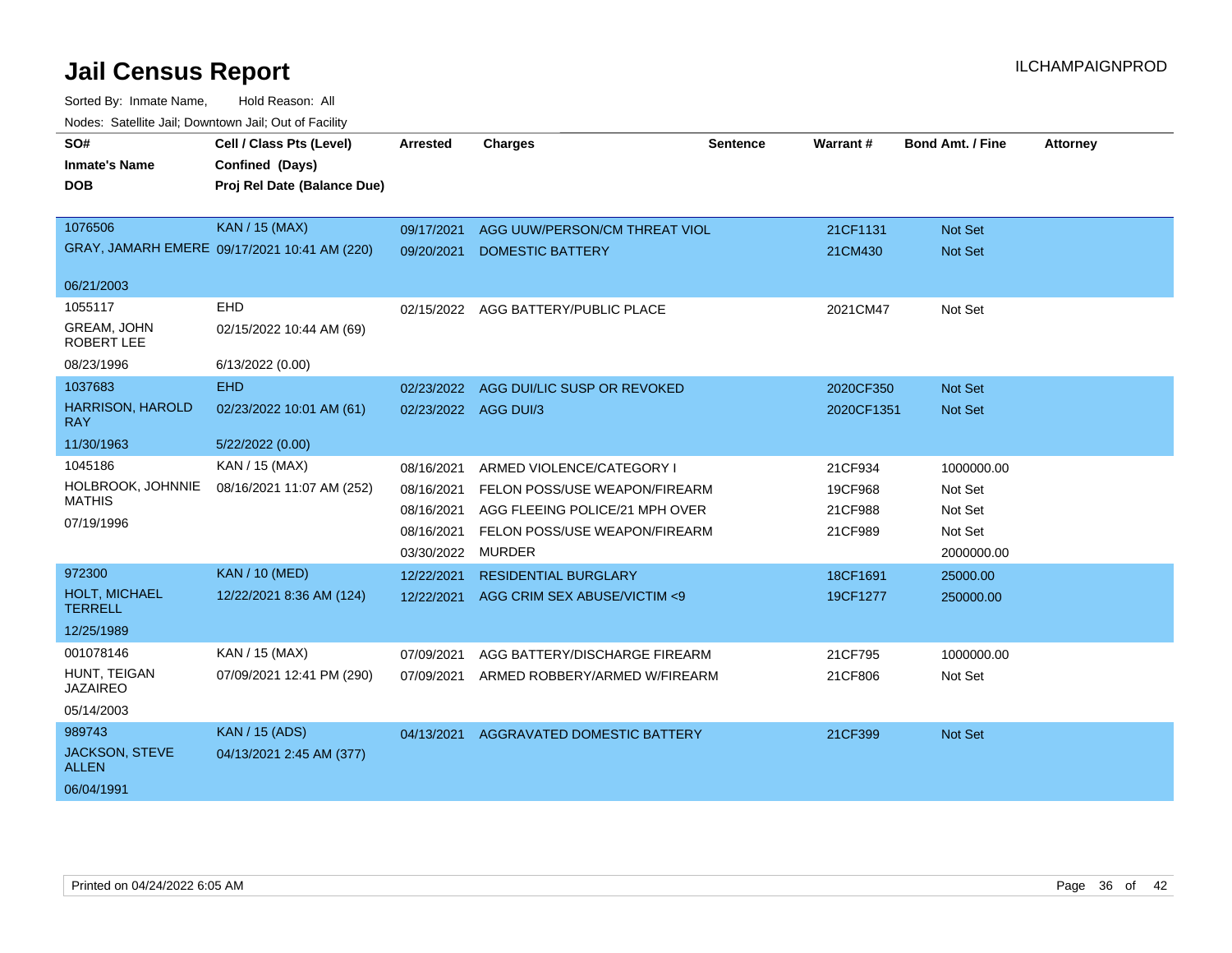Sorted By: Inmate Name, Hold Reason: All Nodes: Satellite Jail; Downtown Jail; Out of Facility

| SO#<br><b>Inmate's Name</b><br><b>DOB</b> | Cell / Class Pts (Level)<br>Confined (Days)<br>Proj Rel Date (Balance Due) | <b>Arrested</b> | Charges                                 | <b>Sentence</b> | Warrant#   | <b>Bond Amt. / Fine</b> | <b>Attorney</b> |
|-------------------------------------------|----------------------------------------------------------------------------|-----------------|-----------------------------------------|-----------------|------------|-------------------------|-----------------|
| 001078788                                 | KAN / 5 (ADS)                                                              |                 | 01/21/2022 AGGRAVATED BATTERY           |                 | 22CF93     | Not Set                 |                 |
| JOHNSON, BRENTON<br>ZAE                   | 01/21/2022 8:33 PM (94)                                                    |                 |                                         |                 |            |                         |                 |
| 08/07/1987                                |                                                                            |                 |                                         |                 |            |                         |                 |
| 57271                                     | EHD                                                                        | 03/08/2022      | DRIVING RVK/SUSP DUI/SSS 4-9            |                 | 2021CF34   | Not Set                 |                 |
| <b>KEYS, CAPREE</b><br><b>REMONE</b>      | 03/08/2022 9:17 AM (48)                                                    |                 | 03/08/2022 DRIVING RVK/SUSP DUI/SSS 4-9 |                 | 2020CF1116 | Not Set                 |                 |
| 11/23/1982                                | 9/3/2022 (0.00)                                                            |                 |                                         |                 |            |                         |                 |
| 001078237                                 | <b>KAN</b> / 15 (ADS)                                                      | 08/03/2021      | AGG DISCHARGE FIREARM/OCC VEH           |                 | 21CF928    | No Bond                 |                 |
| LAWS, TERON<br><b>RAMONTE</b>             | 08/03/2021 6:29 PM (265)                                                   |                 |                                         |                 |            |                         |                 |
| 04/03/2001                                |                                                                            |                 |                                         |                 |            |                         |                 |
| 001078470                                 | KAN / 15 (MAX)                                                             | 10/10/2021      | MURDER/INTENT TO KILL/INJURE            |                 | 21CF1221   | Not Set                 |                 |
| LEE, AMAHRION<br><b>JA'MERE</b>           | 10/10/2021 1:23 PM (197)                                                   |                 |                                         |                 |            |                         |                 |
| 11/05/2002                                |                                                                            |                 |                                         |                 |            |                         |                 |
| 56792                                     | <b>KAN / 10 (MED)</b>                                                      | 02/02/2021      | <b>ARMED HABITUAL CRIMINAL</b>          |                 | 2021CF141  | 500000.00               |                 |
| LILLARD, LAWRENCE<br><b>TYRONE</b>        | 02/02/2021 2:11 PM (447)                                                   | 02/22/2021      | <b>DRIVING ON REVOKED LICENSE</b>       |                 | 21TR426    | 5000.00                 |                 |
| 10/20/1982                                |                                                                            |                 |                                         |                 |            |                         |                 |
| 40877                                     | EHD                                                                        |                 | 02/01/2022 AGG DUI/3                    |                 | 2020CF986  | Not Set                 |                 |
| MABRY-HALL.<br>REBECCA SUE                | 02/01/2022 9:32 AM (83)                                                    |                 |                                         |                 |            |                         |                 |
| 03/21/1971                                | 5/1/2022 (0.00)                                                            |                 |                                         |                 |            |                         |                 |
| 001078896                                 | <b>KAN / 15 (MAX)</b>                                                      |                 | 03/01/2022 ARMED HABITUAL CRIMINAL      |                 | 22CF239    | Not Set                 |                 |
| MANN, DAVID<br><b>WILBERT, Junior</b>     | 03/01/2022 4:35 AM (55)                                                    |                 |                                         |                 |            |                         |                 |
| 04/02/1976                                |                                                                            |                 |                                         |                 |            |                         |                 |
| 1004137                                   | KAN / 15 (MAX)                                                             | 02/14/2022      | AGG CRIM SEX ABUSE/VIC 13-17            |                 | 22CF165    | 250000.00               |                 |
| MCDONALD, DAVON D                         | 02/14/2022 4:21 PM (70)                                                    |                 |                                         |                 |            |                         |                 |

11/08/1992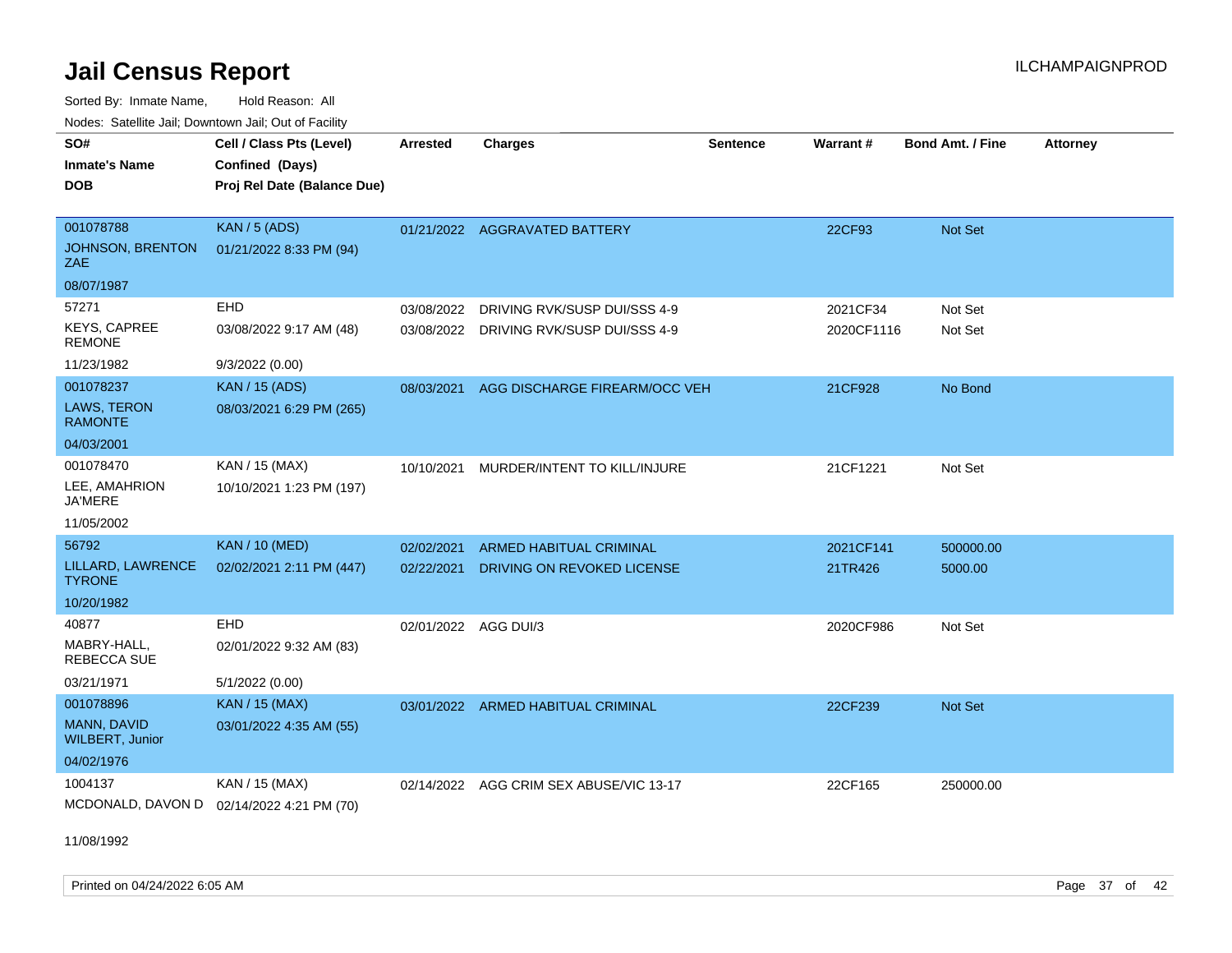Sorted By: Inmate Name, Hold Reason: All Nodes: Satellite Jail; Downtown Jail; Out of Facility

| voues. Salemie Jan, Downlown Jan, Out of Facility |                                               |                 |                                |                 |             |                         |                 |
|---------------------------------------------------|-----------------------------------------------|-----------------|--------------------------------|-----------------|-------------|-------------------------|-----------------|
| SO#                                               | Cell / Class Pts (Level)                      | <b>Arrested</b> | <b>Charges</b>                 | <b>Sentence</b> | Warrant#    | <b>Bond Amt. / Fine</b> | <b>Attorney</b> |
| <b>Inmate's Name</b>                              | Confined (Days)                               |                 |                                |                 |             |                         |                 |
| DOB                                               | Proj Rel Date (Balance Due)                   |                 |                                |                 |             |                         |                 |
|                                                   |                                               |                 |                                |                 |             |                         |                 |
| 001078575                                         | <b>KAN / 10 (MED)</b>                         | 11/09/2021      | <b>GUNRUNNING</b>              |                 | 21CF1330    | 750000.00               |                 |
| <b>MCLAURIN, KEYON A</b>                          | 11/09/2021 12:41 PM (167)                     |                 |                                |                 |             |                         |                 |
| 11/19/2002                                        |                                               |                 |                                |                 |             |                         |                 |
| 1011046                                           | KAN / 15 (ADS)                                | 04/10/2021      | ATTEMPT (FIRST DEGREE MURDER)  |                 | 21CF392     | Not Set                 |                 |
| MILES, DARRION                                    | 04/11/2021 12:46 AM (379)                     | 03/24/2022      | <b>MURDER</b>                  |                 | 22CF346     | Not Set                 |                 |
| <b>ANTONIO KEVONTA</b>                            |                                               |                 |                                |                 |             |                         |                 |
| 03/18/1990                                        |                                               |                 |                                |                 |             |                         |                 |
| 001077278                                         | <b>KAN / 15 (MAX)</b>                         | 10/06/2020      | MURDER/INTENT TO KILL/INJURE   |                 | 2020CF146   | 2000000.00              |                 |
| MILLER, D'ANDRE                                   | 10/06/2020 12:49 PM (566)                     | 10/06/2020      | AGG FLEEING POLICE/21 MPH OVER |                 | 2019CF1171  | 50000.00                |                 |
| 09/08/1986                                        |                                               |                 |                                |                 |             |                         |                 |
| 001078712                                         | KAN / 10 (MED)                                | 12/23/2021      | AGG DISCH FIREARM/1ST AID PERS |                 | 21CF1581    | Not Set                 |                 |
| MONTGOMERY,<br>RASHARD MYKI                       | 12/23/2021 4:27 PM (123)                      |                 |                                |                 |             |                         |                 |
| 11/05/2001                                        |                                               |                 |                                |                 |             |                         |                 |
| 1026477                                           | <b>KAN / 15 (ADS)</b>                         | 09/21/2021      | AGG DISCHARGE FIREARM/OCC VEH  |                 | 21CF1138    | <b>Not Set</b>          |                 |
| NEWBILL, DEVONTRE<br><b>LAMONT</b>                | 09/21/2021 2:27 AM (216)                      | 09/22/2021      | PROBATION VIOLATION            |                 | 20CF577     | Not Set                 |                 |
| 11/22/1993                                        |                                               |                 |                                |                 |             |                         |                 |
| 1072907                                           | <b>KAN</b>                                    | 07/14/2021      | CRIMINAL DAMAGE <\$500/SCHOOL  |                 | 2021CF840   | 5000.00                 |                 |
| NIKOLAEV, YEVGENIY                                | 07/14/2021 10:10 PM (285)                     | 07/14/2021      | ATTEMPT (FIRST DEGREE MURDER)  |                 | 2021-CF-832 | 2000000.00              |                 |
|                                                   |                                               |                 |                                |                 |             |                         |                 |
| 10/06/1983                                        |                                               |                 |                                |                 |             |                         |                 |
| 001078558                                         | <b>KAN / 10 (MED)</b>                         | 11/03/2021      | UNLAWFUL USE OF A WEAPON       | 3y (DOC)        | 21CF1352    | <b>Not Set</b>          |                 |
| PARRISH, DOMINIC<br><b>WALTER</b>                 | 11/03/2021 1:25 PM (173)                      |                 |                                |                 |             |                         |                 |
| 08/23/2001                                        |                                               |                 |                                |                 |             |                         |                 |
| 001078063                                         | KAN / 15 (MAX)                                | 06/15/2021      | AGG CRIM SEX ASSAULT/WEAPON    |                 | 2021CF678   | 1000000.00              |                 |
|                                                   | PERRY, ROBERT Junior 06/15/2021 4:37 PM (314) | 06/15/2021      | <b>ROBBERY</b>                 |                 | 2021CF159   | 25000.00                |                 |

12/21/1990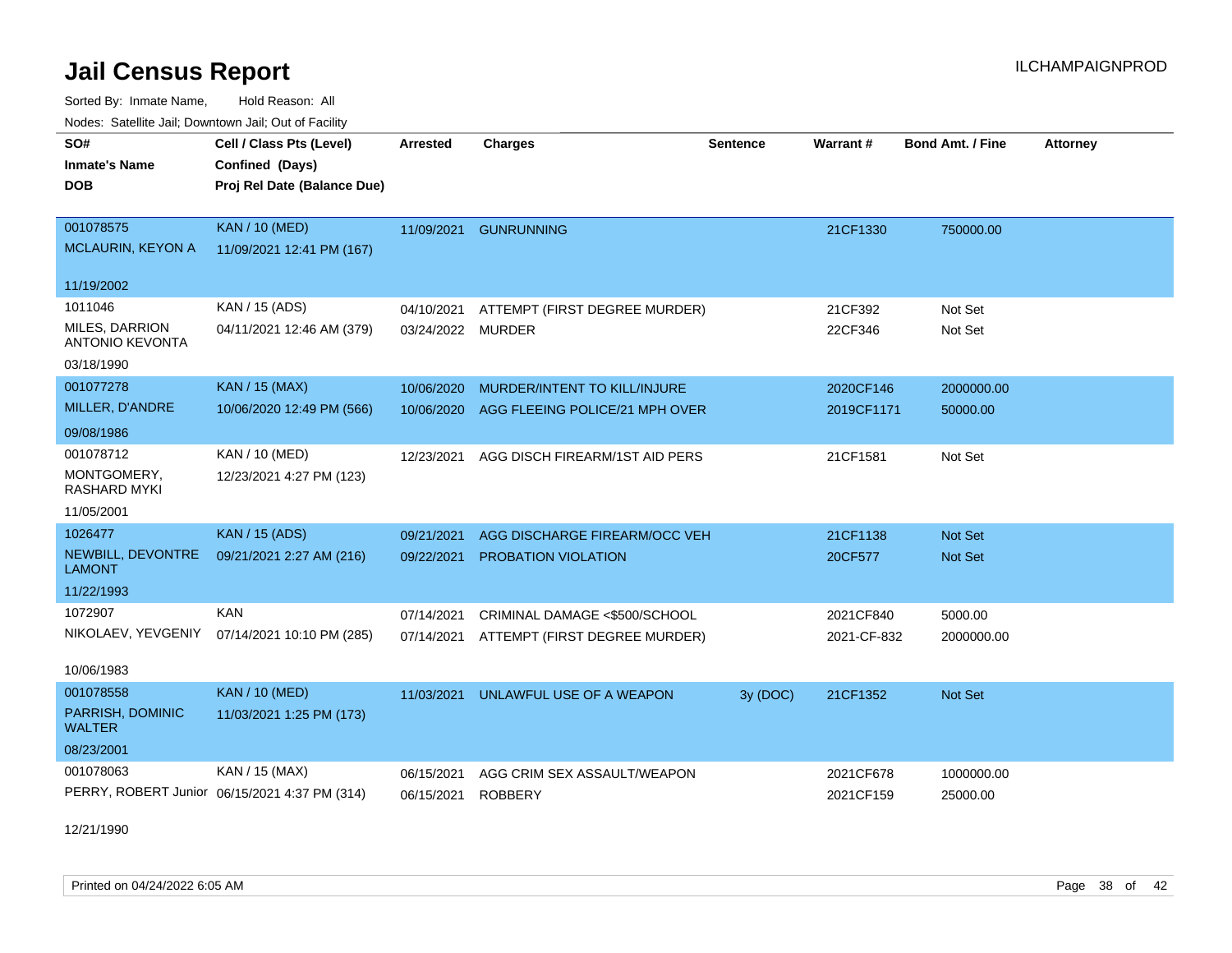Sorted By: Inmate Name, Hold Reason: All

Nodes: Satellite Jail; Downtown Jail; Out of Facility

| SO#                                      | Cell / Class Pts (Level)                    | <b>Arrested</b> | <b>Charges</b>                           | <b>Sentence</b> | Warrant#    | <b>Bond Amt. / Fine</b> | <b>Attorney</b> |
|------------------------------------------|---------------------------------------------|-----------------|------------------------------------------|-----------------|-------------|-------------------------|-----------------|
| <b>Inmate's Name</b>                     | Confined (Days)                             |                 |                                          |                 |             |                         |                 |
| <b>DOB</b>                               | Proj Rel Date (Balance Due)                 |                 |                                          |                 |             |                         |                 |
|                                          |                                             |                 |                                          |                 |             |                         |                 |
| 001078799                                | <b>KAN / 10 (MED)</b>                       |                 | 01/27/2022 FIREARM/FOID INVALID/NOT ELIG |                 | 22CF116     | Not Set                 |                 |
| <b>PURNELL, MARKISE</b><br><b>MONROE</b> | 01/27/2022 9:50 AM (88)                     |                 |                                          |                 |             |                         |                 |
| 07/13/2002                               |                                             |                 |                                          |                 |             |                         |                 |
| 001077614                                | KAN / 15 (MAX)                              | 01/17/2021      | ATTEMPT (FIRST DEGREE MURDER)            |                 | 21CF66      | Not Set                 |                 |
| <b>DEVON</b>                             | ROBINSON, DONTRELL 01/17/2021 3:08 PM (463) |                 |                                          |                 |             |                         |                 |
| 09/22/2002                               |                                             |                 |                                          |                 |             |                         |                 |
| 1061216                                  | <b>KAN / 10 (MED)</b>                       | 06/22/2021      | HOME INVASION/FIREARM                    |                 | 21CF727     | Not Set                 |                 |
| <b>RUNGE, ANDRE</b><br><b>MARSEAN</b>    | 06/22/2021 4:42 PM (307)                    |                 |                                          |                 |             |                         |                 |
| 12/05/1997                               |                                             |                 |                                          |                 |             |                         |                 |
| 650295                                   | PIA / 50 (MAX)                              | 04/22/2020      | <b>CRIMINAL SEXUAL ASSAULT</b>           |                 | 2020-CF407  | 750000.00               |                 |
| SANDAGE, JERALD                          | 04/22/2020 6:30 AM (733)                    | 04/22/2020      | <b>CRIMINAL SEXUAL ASSAULT</b>           |                 | 2020-CF408  | 750000.00               |                 |
| <b>EUGENE</b>                            |                                             | 04/22/2020      | CRIMINAL SEXUAL ABUSE                    |                 | 2020-CF409  | 750000.00               |                 |
| 06/07/1971                               |                                             | 04/22/2020      | <b>CRIMINAL SEXUAL ASSAULT</b>           |                 | 2020-CF410  | 750000.00               |                 |
|                                          |                                             | 04/22/2020      | OFFICIAL MISCONDUCT                      |                 | 2019-CF1811 | 25000.00                |                 |
| 59178                                    | <b>KAN / 15 (MAX)</b>                       | 12/13/2021      | AGG DISCHARGE FIREARM/OCC VEH            |                 | 21CF1274    | 1500000.00              |                 |
| <b>SANDERS, MICHAEL</b><br><b>JEAN</b>   | 12/13/2021 4:17 PM (133)                    |                 |                                          |                 |             |                         |                 |
| 12/22/1967                               |                                             |                 |                                          |                 |             |                         |                 |
| 001078704                                | KAN / 15 (MAX)                              | 12/21/2021      | MURDER/INTENT TO KILL/INJURE             |                 | 21CF1575    | Not Set                 |                 |
| SHORTER, JAQUAN<br><b>MAURICE</b>        | 12/23/2021 1:23 AM (123)                    |                 |                                          |                 |             |                         |                 |
| 10/08/1998                               |                                             |                 |                                          |                 |             |                         |                 |
| 1062194                                  | <b>KAN / 15 (MAX)</b>                       | 02/27/2020      | MURDER/OTHER FORCIBLE FELONY             |                 | 20CF-247    | 1000000.00              |                 |
| SIMMONS, MICHAEL<br><b>JAMAL</b>         | 02/27/2020 1:11 PM (788)                    | 09/23/2020      | AGG BATTERY/DISCHARGE FIREARM            |                 | 20CF1061    | <b>Not Set</b>          |                 |
| 11/03/1997                               |                                             |                 |                                          |                 |             |                         |                 |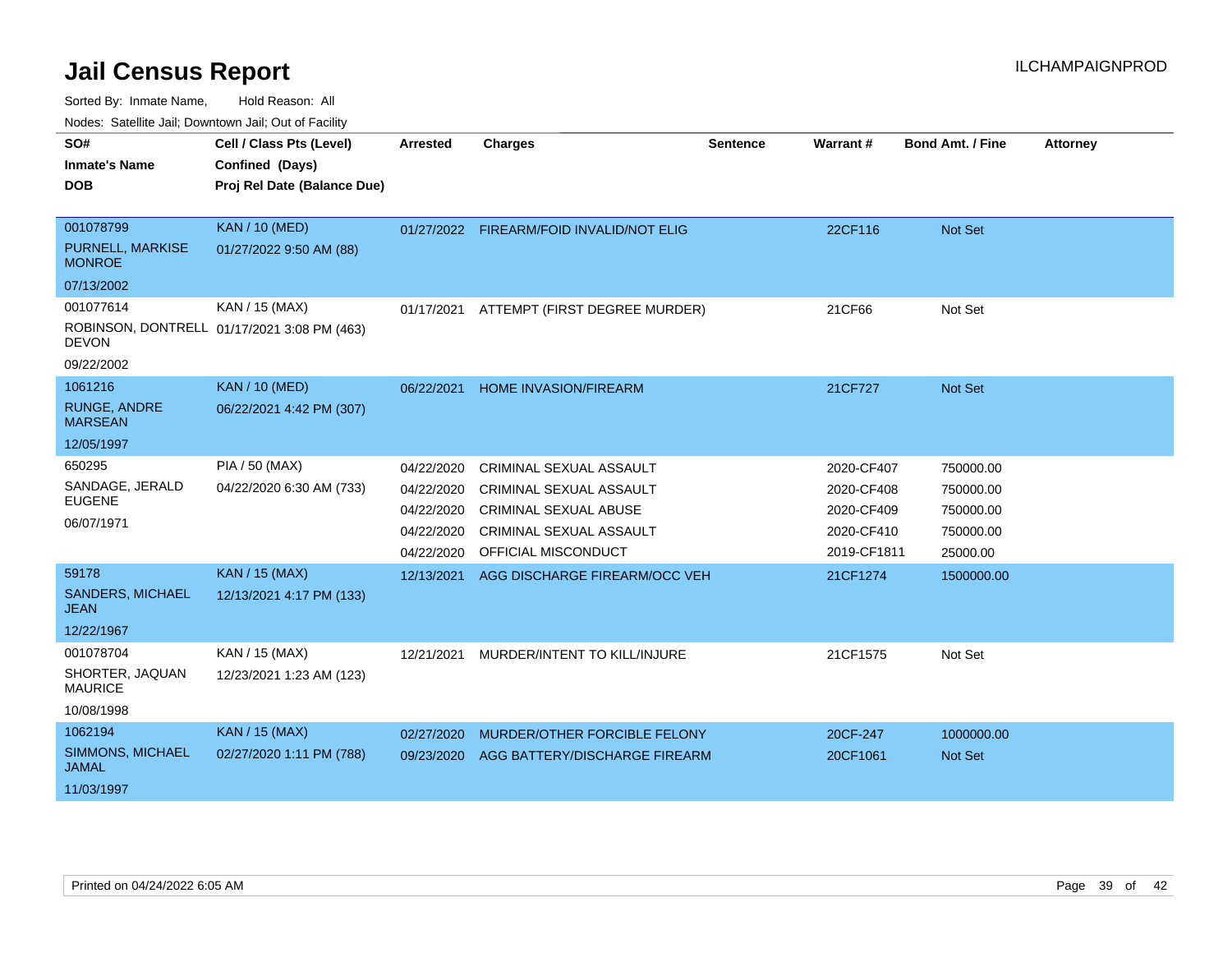| SO#<br><b>Inmate's Name</b><br><b>DOB</b> | Cell / Class Pts (Level)<br>Confined (Days)<br>Proj Rel Date (Balance Due) | <b>Arrested</b> | <b>Charges</b>                          | <b>Sentence</b> | Warrant#   | <b>Bond Amt. / Fine</b> | <b>Attorney</b> |
|-------------------------------------------|----------------------------------------------------------------------------|-----------------|-----------------------------------------|-----------------|------------|-------------------------|-----------------|
| 1038158                                   | <b>KAN / 10 (MED)</b>                                                      |                 | 02/04/2022 CRIMINAL SEX ASSAULT/CONSENT |                 | 22CF146    | Not Set                 |                 |
| <b>SMITH, RASHAD</b><br><b>JARECE</b>     | 02/04/2022 11:42 PM (80)                                                   |                 |                                         |                 |            |                         |                 |
| 09/16/1995                                |                                                                            |                 |                                         |                 |            |                         |                 |
| 001077868                                 | KAN / 15 (MAX)                                                             | 04/21/2021      | ARMED ROBBERY/ARMED W/FIREARM           |                 | 21CF445    | Not Set                 |                 |
| SPEARMENT,<br><b>KENTRELL</b>             | 04/21/2021 9:48 PM (369)                                                   | 08/19/2021      | FLEEING/ATTEMPT ELUDE OFFICER           |                 | 2021TR1053 | 1000.00                 |                 |
| 01/21/2002                                |                                                                            |                 |                                         |                 |            |                         |                 |
| 001078182                                 | $EHD / 5$ (MIN)                                                            | 12/20/2021      | DRIVING ON REVOKED LICENSE              |                 | 2021CF800  | No Bond                 |                 |
| STRONG, KEVIN<br><b>GARDNER</b>           | 12/20/2021 4:34 PM (126)                                                   |                 |                                         |                 |            |                         |                 |
| 02/12/1963                                | 6/18/2022 (0.00)                                                           |                 |                                         |                 |            |                         |                 |
| 65920                                     | KAN / 15 (MAX)                                                             | 12/21/2021      | ARMED ROBBERY/ARMED W/FIREARM           |                 | 21CF1543   | 100000.00               |                 |
| TAPSCOTT,<br><b>CORNELIUS</b>             | 12/21/2021 10:57 PM (125)                                                  |                 |                                         |                 |            |                         |                 |
| 07/14/1985                                |                                                                            |                 |                                         |                 |            |                         |                 |
| 1046632                                   | <b>KAN / 15 (MAX)</b>                                                      | 09/14/2021      | ARMED VIOLENCE/CATEGORY II              |                 | 21CF912    | 750000.00               |                 |
|                                           | TATE, JAVON MARQUIS 09/14/2021 12:10 PM (223)                              |                 |                                         |                 |            |                         |                 |
| 08/10/1996                                |                                                                            |                 |                                         |                 |            |                         |                 |
| 1033031                                   | KAN / 15 (MAX)                                                             | 08/19/2020      | *AGG BATTERY W/FIREARM/PERSON           |                 | 2020-CF923 | 500000.00               |                 |
| TOMS, ANDREW<br><b>CHUCKY</b>             | 08/19/2020 5:59 PM (614)                                                   |                 |                                         |                 |            |                         |                 |
| 09/28/1978                                |                                                                            |                 |                                         |                 |            |                         |                 |
| 1004142                                   | <b>KAN / 15 (MAX)</b>                                                      | 10/27/2021      | POSSESSION OF METH/15<100GRAMS          |                 | 2021CF1298 | 1500000.00              |                 |
| TOY, KAYON LARENZ                         | 10/22/2021 1:01 PM (185)                                                   |                 |                                         |                 |            |                         |                 |
| 09/12/1991                                |                                                                            |                 |                                         |                 |            |                         |                 |
| 001078386                                 | KAN / 10 (MED)                                                             | 09/14/2021      | POSSESSION OF STOLEN FIREARM            | 3y(DOC)         | 2021CF1099 | No Bond                 |                 |
| TURNER, AMARIO                            | 09/14/2021 11:42 PM (223)                                                  |                 |                                         |                 |            |                         |                 |
| 09/23/2002                                |                                                                            |                 |                                         |                 |            |                         |                 |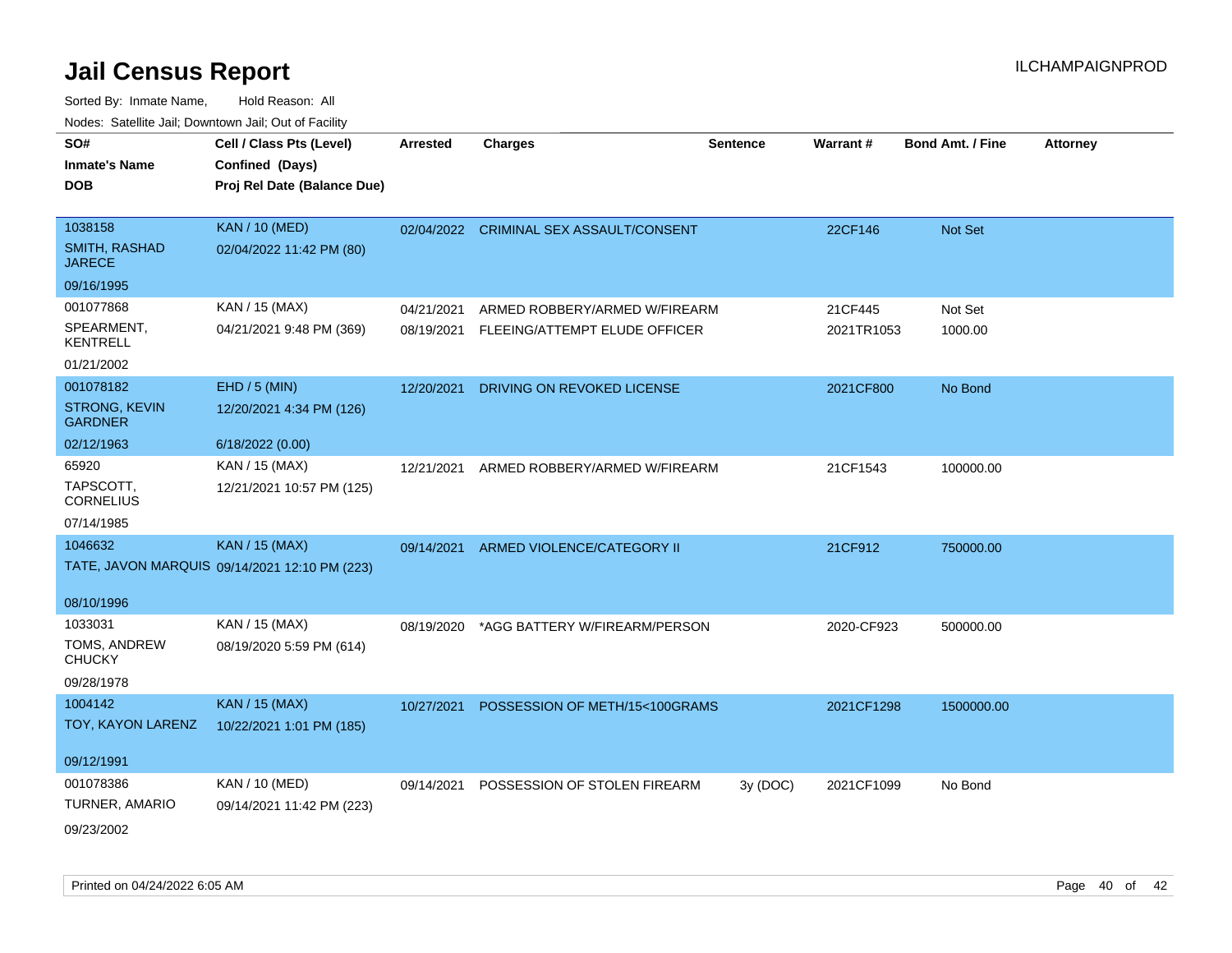| SO#<br><b>Inmate's Name</b><br><b>DOB</b>  | Cell / Class Pts (Level)<br>Confined (Days)<br>Proj Rel Date (Balance Due) | Arrested   | <b>Charges</b>                          | <b>Sentence</b> | Warrant#      | <b>Bond Amt. / Fine</b> | <b>Attorney</b> |
|--------------------------------------------|----------------------------------------------------------------------------|------------|-----------------------------------------|-----------------|---------------|-------------------------|-----------------|
| 961786                                     | <b>KAN / 15 (ADS)</b>                                                      |            | 01/24/2022 ARMED HABITUAL CRIMINAL      |                 | 22CF104       | <b>Not Set</b>          |                 |
| <b>WARREN, DESIE</b><br><b>ARNEZ</b>       | 01/24/2022 7:23 AM (91)                                                    |            |                                         |                 |               |                         |                 |
| 04/28/1988                                 |                                                                            |            |                                         |                 |               |                         |                 |
| 1062558                                    | <b>KAN / 10 (MED)</b>                                                      | 10/02/2021 | FELON POSS/USE WEAPON/FIREARM           |                 | 21CF1185      | Not Set                 |                 |
| WELLS, JIAMANTE<br><b>AMORE</b>            | 10/02/2021 8:29 PM (205)                                                   |            |                                         |                 |               |                         |                 |
| 09/02/1995                                 |                                                                            |            |                                         |                 |               |                         |                 |
| 1002033                                    | <b>KAN / 15 (MAX)</b>                                                      | 09/08/2021 | DRIVING ON SUSPENDED LICENSE            |                 | 2019-TR-11944 | 5000.00                 |                 |
| <b>WEST, ANTONIO</b>                       | 09/08/2021 11:01 PM (229)                                                  | 09/08/2021 | ARMED ROBBERY/ARMED W/FIREARM           |                 | 2020-CF-1406  | 500000.00               |                 |
| <b>DEONTA</b>                              |                                                                            | 09/08/2021 | AGG UNLAWFUL USE OF WEAPON/VEH          |                 | 2021-CF-AWOW  | <b>Not Set</b>          |                 |
| 04/15/1992                                 |                                                                            | 09/08/2021 | <b>OBSTRCT JUSTICE/LEAVE STATE</b>      |                 | 2021-CF-AWOW  | <b>Not Set</b>          |                 |
|                                            |                                                                            | 09/08/2021 | ARMED VIOLENCE/CATEGORY I               |                 | 2021-CF-AWOW  | Not Set                 |                 |
| 1022068                                    | KAN / 15 (ADS)                                                             | 10/10/2021 | FELON POSS/USE WEAPON/FIREARM           |                 | 21CF1212      | Not Set                 |                 |
| <b>WILKINS, MICHAEL</b><br>CARL            | 10/10/2021 5:07 AM (197)                                                   |            |                                         |                 |               |                         |                 |
| 07/10/1992                                 |                                                                            |            |                                         |                 |               |                         |                 |
| 001078709                                  | <b>KAN / 15 (MAX)</b>                                                      | 12/22/2021 | ARMED VIOLENCE/CATEGORY I               |                 | 21CF1586      | <b>Not Set</b>          |                 |
| <b>WILLIAMS, DAVID LEE</b>                 | 12/22/2021 11:00 AM (124)                                                  |            |                                         |                 |               |                         |                 |
| 12/18/1989                                 |                                                                            |            |                                         |                 |               |                         |                 |
| 1075313                                    | KAN / 15 (ADS)                                                             |            | 01/29/2022 POSSESSION OF STOLEN FIREARM | 3y (DOC)        | 22CF132       | Not Set                 |                 |
| <b>WILLIAMS, EARDIS</b><br>ANTONIO, Junior | 01/29/2022 1:23 AM (86)                                                    |            |                                         |                 |               |                         |                 |
| 01/21/1999                                 |                                                                            |            |                                         |                 |               |                         |                 |
| 539662                                     | <b>KAN / 10 (MED)</b>                                                      | 08/14/2021 | DOM BTRY/CONTACT/1-2 PRECONV            | 7y (DOC)        | 2021CF770     | 250000.00               |                 |
| WILLIAMS, JAVONTAE<br><b>DEMAR</b>         | 08/14/2021 1:28 AM (254)                                                   | 08/14/2021 | <b>CITY OV ARREST</b>                   |                 | 2017OV893     | 1000.00                 |                 |
| 07/28/1991                                 |                                                                            |            |                                         |                 |               |                         |                 |